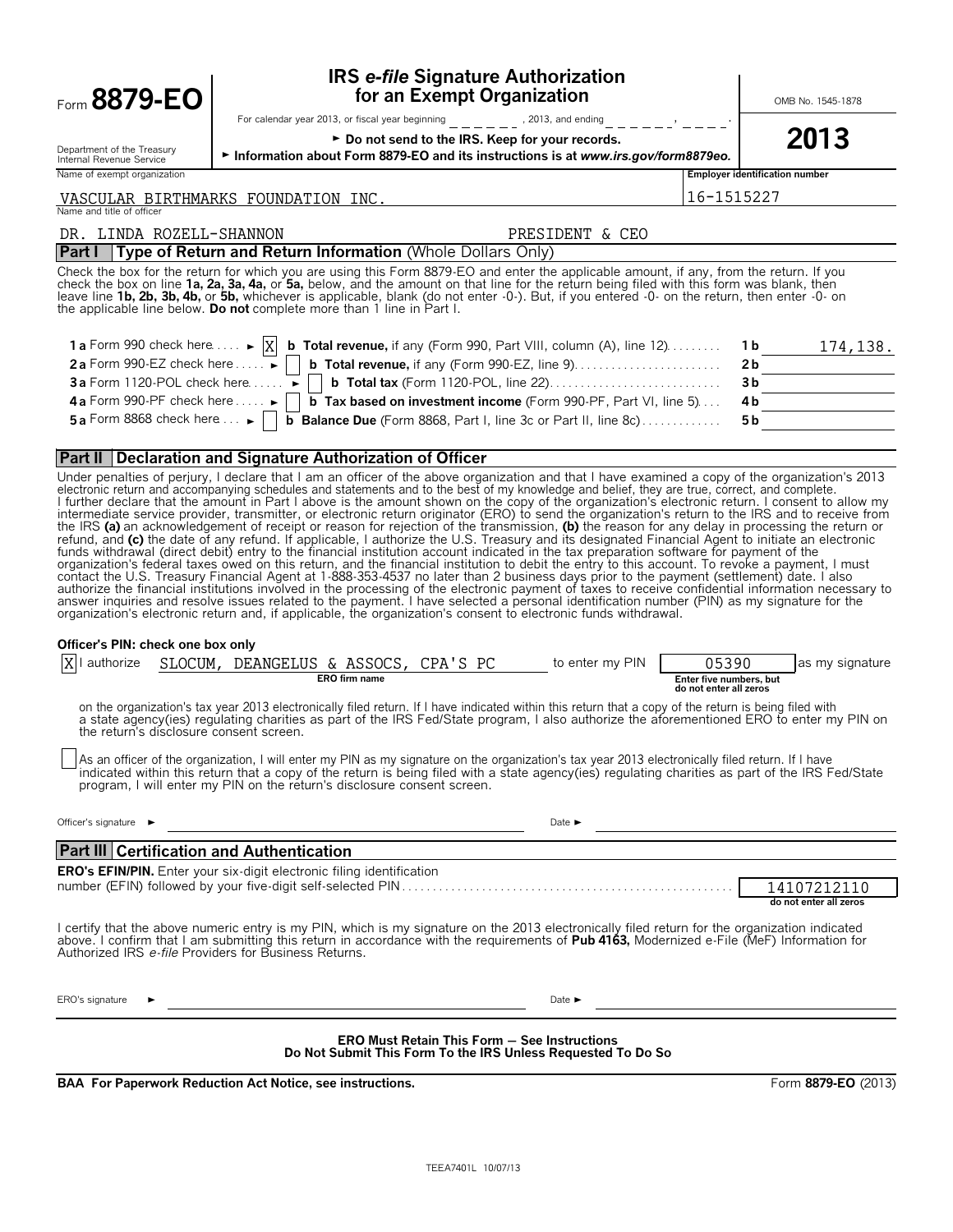Form **990**

## **Return of Organization Exempt From Income Tax 2013**

**Under section 501(c), 527, or 4947(a)(1) of the Internal Revenue Code (except private foundations)** Department of the Treasury<br> **Example 2018** Do not enter Social Security numbers on this form as it may be made public.<br>
Information about Form 990 and its instructions is at www.irs.gov/form990.<br>
Inspection

OMB No. 1545-0047

| А                         |                      |                                      | , 2013, and ending<br>For the 2013 calendar year, or tax year beginning                                                                                                                                                        |                                                                                          |              |                                  |
|---------------------------|----------------------|--------------------------------------|--------------------------------------------------------------------------------------------------------------------------------------------------------------------------------------------------------------------------------|------------------------------------------------------------------------------------------|--------------|----------------------------------|
| B                         | Check if applicable: |                                      | C                                                                                                                                                                                                                              |                                                                                          |              | D Employer Identification Number |
|                           |                      | Address change                       | VASCULAR BIRTHMARKS FOUNDATION INC.                                                                                                                                                                                            |                                                                                          | 16-1515227   |                                  |
|                           |                      | Name change                          | P O BOX 106                                                                                                                                                                                                                    | E Telephone number                                                                       |              |                                  |
|                           | Initial return       |                                      | LATHAM, NY 12110-0106                                                                                                                                                                                                          |                                                                                          | 518-782-9637 |                                  |
|                           | Terminated           |                                      |                                                                                                                                                                                                                                |                                                                                          |              |                                  |
|                           |                      | Amended return                       |                                                                                                                                                                                                                                | G Gross receipts $\varsigma$                                                             |              | 210,516.                         |
|                           |                      | Application pending                  | F Name and address of principal officer:                                                                                                                                                                                       | H(a) Is this a group return for subordinates?                                            |              | X <sub>No</sub><br>Yes           |
|                           |                      |                                      |                                                                                                                                                                                                                                |                                                                                          |              | Yes<br>No                        |
|                           |                      |                                      | SAME AS C ABOVE                                                                                                                                                                                                                | <b>H(b)</b> Are all subordinates included?<br>If 'No,' attach a list. (see instructions) |              |                                  |
| L                         |                      | Tax-exempt status                    | $X$ 501(c)(3)<br>527<br>$501(c)$ (<br>4947(a)(1) or<br>(insert no.)<br>)◄                                                                                                                                                      |                                                                                          |              |                                  |
| J                         | Website: ►           |                                      | WWW.BIRTHMARK.ORG                                                                                                                                                                                                              | $H(c)$ Group exemption number                                                            |              |                                  |
| $\overline{\mathsf{K}}$   |                      | Form of organization:                | X Corporation<br>L Year of formation: 1994<br>Trust<br>Other<br>Association                                                                                                                                                    |                                                                                          |              | M State of legal domicile: NY    |
| Part I                    |                      | <b>Summary</b>                       |                                                                                                                                                                                                                                |                                                                                          |              |                                  |
|                           | 1                    |                                      | Briefly describe the organization's mission or most significant activities: PROVIDE SUPPORT AND INFORMATIONAL                                                                                                                  |                                                                                          |              |                                  |
|                           |                      |                                      | RESOURCES FOR INDIVIDUALS AFFECTED BY HEMANGIOMAS, PORT WINE STAINS AND OTHER                                                                                                                                                  |                                                                                          |              |                                  |
| Governance                |                      |                                      | VASCULAR BIRTHMARKS AND TUMORS, AND SPONSORED RELEVANT RESEARCH                                                                                                                                                                |                                                                                          |              |                                  |
|                           |                      |                                      |                                                                                                                                                                                                                                |                                                                                          |              |                                  |
|                           | 2                    | Check this box $\blacktriangleright$ | if the organization discontinued its operations or disposed of more than 25% of its net assets.                                                                                                                                |                                                                                          |              |                                  |
|                           | 3<br>4               |                                      | Number of voting members of the governing body (Part VI, line 1a)<br>Number of independent voting members of the governing body (Part VI, line 1b)                                                                             |                                                                                          | 3<br>4       | 20                               |
|                           | 5                    |                                      | Total number of individuals employed in calendar year 2013 (Part V, line 2a)                                                                                                                                                   |                                                                                          | 5            | 17                               |
|                           | 6                    |                                      |                                                                                                                                                                                                                                |                                                                                          | 6            | 4<br>17                          |
| <b>Activities &amp;</b>   |                      |                                      |                                                                                                                                                                                                                                |                                                                                          | <b>7a</b>    | $\overline{0}$ .                 |
|                           |                      |                                      |                                                                                                                                                                                                                                |                                                                                          | 7 b          | 0.                               |
|                           |                      |                                      |                                                                                                                                                                                                                                | <b>Prior Year</b>                                                                        |              | <b>Current Year</b>              |
|                           | 8                    |                                      |                                                                                                                                                                                                                                | 201,973.                                                                                 |              | 102,551.                         |
|                           | 9                    |                                      |                                                                                                                                                                                                                                | 62,335.                                                                                  |              | 19,940.                          |
| Revenue                   | 10                   |                                      |                                                                                                                                                                                                                                |                                                                                          | 260.         | 793.                             |
|                           | 11                   |                                      | Other revenue (Part VIII, column (A), lines 5, 6d, 8c, 9c, 10c, and 11e)                                                                                                                                                       | 43,735.                                                                                  |              | 50,854.                          |
|                           | 12                   |                                      | Total revenue - add lines 8 through 11 (must equal Part VIII, column (A), line 12)                                                                                                                                             | 308, 303.                                                                                |              | 174, 138.                        |
|                           | 13                   |                                      | Grants and similar amounts paid (Part IX, column (A), lines 1-3)                                                                                                                                                               |                                                                                          |              | 5,251.                           |
|                           | 14                   |                                      | Benefits paid to or for members (Part IX, column (A), line 4)                                                                                                                                                                  |                                                                                          |              |                                  |
|                           | 15                   |                                      | Salaries, other compensation, employee benefits (Part IX, column (A), lines 5-10)                                                                                                                                              |                                                                                          |              |                                  |
|                           |                      |                                      |                                                                                                                                                                                                                                | 99,252.                                                                                  |              | 124,941.                         |
| Expenses                  |                      |                                      |                                                                                                                                                                                                                                |                                                                                          |              |                                  |
|                           |                      |                                      | <b>b</b> Total fundraising expenses (Part IX, column (D), line 25) $\blacktriangleright$<br>15,710.                                                                                                                            |                                                                                          |              |                                  |
|                           | 17                   |                                      |                                                                                                                                                                                                                                | 94,712.                                                                                  |              | 74,060.                          |
|                           | 18                   |                                      | Total expenses. Add lines 13-17 (must equal Part IX, column (A), line 25)                                                                                                                                                      | 193,964.                                                                                 |              | 204, 252.                        |
|                           | 19                   |                                      | Revenue less expenses. Subtract line 18 from line 12                                                                                                                                                                           | 114,339.                                                                                 |              | $-30, 114.$                      |
| ិទ្ធិ                     |                      |                                      |                                                                                                                                                                                                                                | <b>Beginning of Current Year</b>                                                         |              | <b>End of Year</b>               |
| Net Assets<br>Fund Balano | 20                   |                                      |                                                                                                                                                                                                                                | 318,140                                                                                  |              | 314,452.                         |
|                           | 21                   |                                      |                                                                                                                                                                                                                                | 18,741                                                                                   |              | 45,167.                          |
|                           | 22                   |                                      | Net assets or fund balances. Subtract line 21 from line 20                                                                                                                                                                     | 299,399.                                                                                 |              | 269,285.                         |
|                           | Part II              | <b>Signature Block</b>               |                                                                                                                                                                                                                                |                                                                                          |              |                                  |
|                           |                      |                                      |                                                                                                                                                                                                                                |                                                                                          |              |                                  |
|                           |                      |                                      | Under penalties of perjury, I declare that I have examined this return, including accompanying schedules and statements, and to the best of my knowledge and belief, it is true, correct, and complete. Declaration of prepare |                                                                                          |              |                                  |
|                           |                      |                                      |                                                                                                                                                                                                                                |                                                                                          |              |                                  |
| Sign                      |                      |                                      | Signature of officer                                                                                                                                                                                                           | Date                                                                                     |              |                                  |
| Here                      |                      |                                      | DR. LINDA ROZELL-SHANNON                                                                                                                                                                                                       | PRESIDENT & CEO                                                                          |              |                                  |
|                           |                      |                                      | Type or print name and title.                                                                                                                                                                                                  |                                                                                          |              |                                  |
|                           |                      |                                      | Print/Type preparer's name<br>Preparer's signature<br>Date                                                                                                                                                                     | Check                                                                                    | PTIN<br>if   |                                  |
|                           |                      |                                      |                                                                                                                                                                                                                                |                                                                                          |              |                                  |
| Paid                      |                      |                                      | MICHAEL J. SLOCUM, C.P.A.                                                                                                                                                                                                      | self-employed                                                                            |              | P00016768                        |
|                           | Preparer<br>Use Only | Firm's name                          | SLOCUM, DEANGELUS & ASSOCS, CPA'S PC                                                                                                                                                                                           |                                                                                          |              |                                  |
|                           |                      | Firm's address                       | 974 ALBANY-SHAKER ROAD                                                                                                                                                                                                         | Firm's EIN ▶                                                                             | 14-1667185   |                                  |
|                           |                      |                                      | LATHAM, NY 12110                                                                                                                                                                                                               | Phone no.                                                                                | (518)        | 783-6000                         |
|                           |                      |                                      | May the IRS discuss this return with the preparer shown above? (see instructions)                                                                                                                                              |                                                                                          |              | X<br>Yes<br>No                   |
|                           |                      |                                      | BAA For Paperwork Reduction Act Notice, see the separate instructions.                                                                                                                                                         | TEEA0113L 11/08/13                                                                       |              | Form 990 (2013)                  |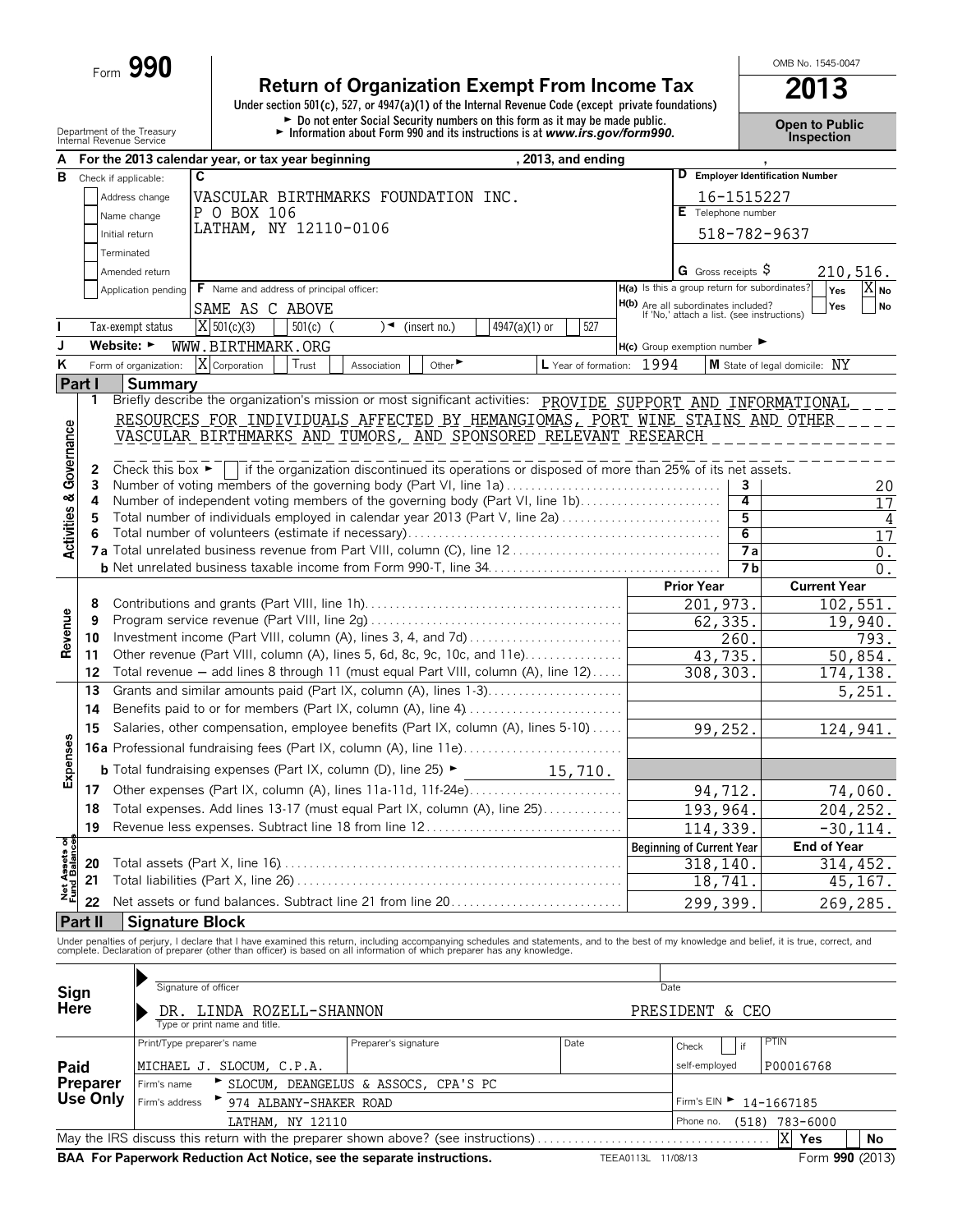|                                                    | Form 990 (2013) VASCULAR BIRTHMARKS FOUNDATION INC.  |                                                                                                                                                                                                                                   | 16-1515227               | Page 2          |
|----------------------------------------------------|------------------------------------------------------|-----------------------------------------------------------------------------------------------------------------------------------------------------------------------------------------------------------------------------------|--------------------------|-----------------|
| <b>Part III</b>                                    | <b>Statement of Program Service Accomplishments</b>  |                                                                                                                                                                                                                                   |                          |                 |
|                                                    |                                                      | Check if Schedule O contains a response or note to any line in this Part III                                                                                                                                                      |                          |                 |
| 1<br>RESEARCH                                      | Briefly describe the organization's mission:         | PROVIDE SUPPORT AND INFORMATIONAL RESOURCES FOR INDIVIDUALS AFFECTED BY HEMANGIOMAS,<br>PORT WINE STAINS AND OTHER VASCULAR BIRTHMARKS AND TUMORS, AND SPONSORED RELEVANT                                                         |                          |                 |
| $\mathbf{2}$                                       |                                                      | Did the organization undertake any significant program services during the year which were not listed on the prior                                                                                                                |                          | Yes<br>No       |
| 3                                                  | If 'Yes,' describe these new services on Schedule O. | Did the organization cease conducting, or make significant changes in how it conducts, any program services?                                                                                                                      |                          | Yes<br>No       |
| 4                                                  | If 'Yes,' describe these changes on Schedule O.      | Describe the organization's program service accomplishments for each of its three largest program services, as measured by expenses.                                                                                              |                          |                 |
|                                                    |                                                      | Section 501(c)(3) and 501(c)(4) organizations and section 4947(a)(1) trusts are required to report the amount of grants and allocations to<br>others, the total expenses, and revenue, if any, for each program service reported. |                          |                 |
| $4a$ (Code:                                        | ) (Expenses $\sqrt{5}$                               | 167, 742. including grants of \$                                                                                                                                                                                                  | ) (Revenue \$            |                 |
| <b>RESEARCH</b>                                    |                                                      | PROVIDE SUPPORT AND INFORMATIONAL RESOURCES FOR INDIVIDUALS AFFECTED BY HEMANGIOMAS<br>PORT WINE STAINS AND OTHER VASCULAR BIRTHMARKS AND TUMORS, AND SPONSORED RELEVANT                                                          |                          |                 |
|                                                    |                                                      |                                                                                                                                                                                                                                   |                          |                 |
|                                                    |                                                      |                                                                                                                                                                                                                                   |                          |                 |
|                                                    |                                                      |                                                                                                                                                                                                                                   |                          |                 |
|                                                    |                                                      |                                                                                                                                                                                                                                   |                          |                 |
|                                                    |                                                      |                                                                                                                                                                                                                                   |                          |                 |
| $4b$ (Code:                                        | ) (Expenses $\sqrt{5}$                               | including grants of $\frac{1}{2}$                                                                                                                                                                                                 | ) (Revenue               |                 |
|                                                    |                                                      |                                                                                                                                                                                                                                   |                          |                 |
|                                                    |                                                      |                                                                                                                                                                                                                                   |                          |                 |
|                                                    |                                                      |                                                                                                                                                                                                                                   |                          |                 |
|                                                    |                                                      |                                                                                                                                                                                                                                   |                          |                 |
| $4c$ (Code:                                        | ) (Expenses \$                                       | including grants of $\sqrt{5}$                                                                                                                                                                                                    | ) (Revenue \$            |                 |
|                                                    |                                                      |                                                                                                                                                                                                                                   |                          |                 |
|                                                    |                                                      |                                                                                                                                                                                                                                   |                          |                 |
|                                                    |                                                      |                                                                                                                                                                                                                                   |                          |                 |
|                                                    |                                                      |                                                                                                                                                                                                                                   |                          |                 |
|                                                    |                                                      |                                                                                                                                                                                                                                   |                          |                 |
|                                                    |                                                      |                                                                                                                                                                                                                                   |                          |                 |
|                                                    | 4d Other program services. (Describe in Schedule O.) |                                                                                                                                                                                                                                   |                          |                 |
| \$<br>(Expenses                                    |                                                      | including grants of<br>-\$                                                                                                                                                                                                        | ) (Revenue $\frac{1}{2}$ |                 |
| 4 e Total program service expenses ▶<br><b>BAA</b> |                                                      | 167,742.<br>TEEA0102L 07/02/13                                                                                                                                                                                                    |                          | Form 990 (2013) |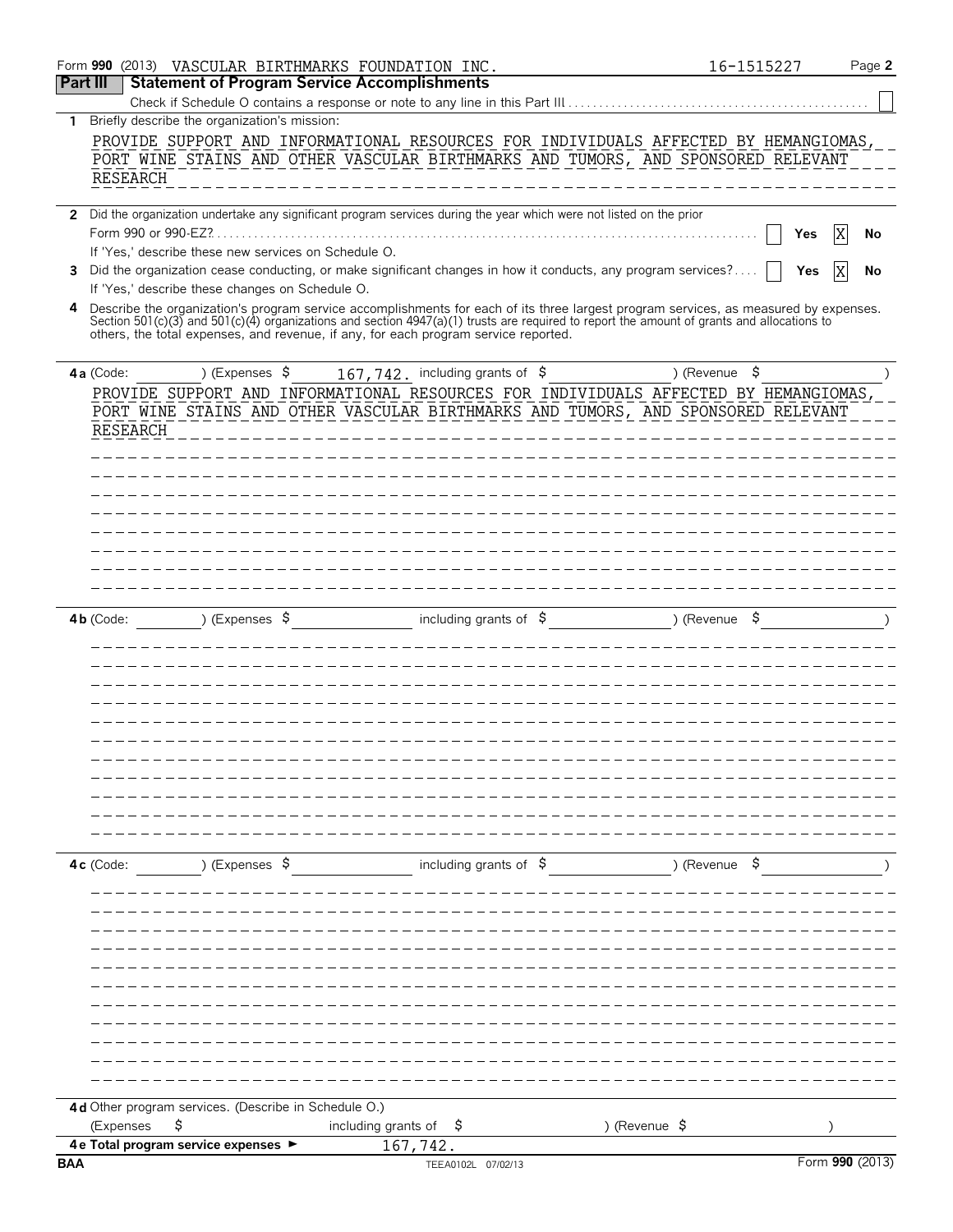#### Form **990** (2013) Page **3** VASCULAR BIRTHMARKS FOUNDATION INC. 16-1515227 **Part IV Checklist of Required Schedules**

|    |                                                                                                                                                                                                                                                     |                 | <b>Yes</b>  | No |
|----|-----------------------------------------------------------------------------------------------------------------------------------------------------------------------------------------------------------------------------------------------------|-----------------|-------------|----|
|    | Is the organization described in section 501(c)(3) or $4947(a)(1)$ (other than a private foundation)? If 'Yes,' complete<br>$S$ chedule $A$                                                                                                         | $\mathbf{1}$    | Χ           |    |
|    | 2 Is the organization required to complete Schedule B, Schedule of Contributors (see instructions)?                                                                                                                                                 | $\overline{2}$  | $\mathbf X$ |    |
| 3  | Did the organization engage in direct or indirect political campaign activities on behalf of or in opposition to candidates                                                                                                                         | $\mathbf{3}$    |             | X  |
| 4  | Section 501(c)(3) organizations. Did the organization engage in lobbying activities, or have a section 501(h) election                                                                                                                              | 4               |             | Χ  |
| 5. | Is the organization a section $501(c)(4)$ , $501(c)(5)$ , or $501(c)(6)$ organization that receives membership dues,<br>assessments, or similar amounts as defined in Revenue Procedure 98-19? If 'Yes,' complete Schedule C, Part III              | 5               |             | Χ  |
| 6  | Did the organization maintain any donor advised funds or any similar funds or accounts for which donors have the right<br>to provide advice on the distribution or investment of amounts in such funds or accounts? If 'Yes,' complete Schedule D,  | 6               |             | X  |
| 7  | Did the organization receive or hold a conservation easement, including easements to preserve open space, the                                                                                                                                       | $\overline{7}$  |             | Χ  |
| 8  | Did the organization maintain collections of works of art, historical treasures, or other similar assets? If 'Yes,'                                                                                                                                 | 8               |             | Χ  |
| 9  | Did the organization report an amount in Part X, line 21, for escrow or custodial account liability; serve as a custodian<br>for amounts not listed in Part X; or provide credit counseling, debt management, credit repair, or debt negotiation    | 9               |             | X  |
| 10 | Did the organization, directly or through a related organization, hold assets in temporarily restricted endowments,<br>permanent endowments, or quasi-endowments? If 'Yes,' complete Schedule D, Part V                                             | 10              | X           |    |
|    | 11 If the organization's answer to any of the following questions is 'Yes', then complete Schedule D, Parts VI, VII, VIII, IX,<br>or X as applicable.                                                                                               |                 |             |    |
|    | a Did the organization report an amount for land, buildings and equipment in Part X, line 10? If 'Yes,' complete Schedule                                                                                                                           | 11a             | X           |    |
|    | <b>b</b> Did the organization report an amount for investments - other securities in Part X, line 12 that is 5% or more of its total                                                                                                                | 11 <sub>b</sub> |             | Χ  |
|    | c Did the organization report an amount for investments - program related in Part X, line 13 that is 5% or more of its total                                                                                                                        | 11c             |             | Χ  |
|    | d Did the organization report an amount for other assets in Part X, line 15 that is 5% or more of its total assets reported                                                                                                                         | 11d             |             | Χ  |
|    | e Did the organization report an amount for other liabilities in Part X, line 25? If 'Yes,' complete Schedule D, Part X                                                                                                                             | 11 e            |             | X  |
|    | f Did the organization's separate or consolidated financial statements for the tax year include a footnote that addresses<br>the organization's liability for uncertain tax positions under FIN 48 (ASC 740)? If 'Yes,' complete Schedule D, Part X | 11f             |             | Χ  |
|    | 12a Did the organization obtain separate, independent audited financial statements for the tax year? If 'Yes,' complete                                                                                                                             | 12a             |             | Χ  |
|    | <b>b</b> Was the organization included in consolidated, independent audited financial statements for the tax year? If 'Yes,' and if the organization answered 'No' to line 12a, then completing Schedule D, Parts XI and XII is opt                 | 12 <sub>b</sub> |             | Χ  |
|    |                                                                                                                                                                                                                                                     | 13              |             | X  |
|    | 14a Did the organization maintain an office, employees, or agents outside of the United States?                                                                                                                                                     | 14a             |             | Χ  |
|    | <b>b</b> Did the organization have aggregate revenues or expenses of more than \$10,000 from grantmaking, fundraising,                                                                                                                              | 14b             |             | X  |
|    | 15 Did the organization report on Part IX, column (A), line 3, more than \$5,000 of grants or other assistance to or for any                                                                                                                        | 15              |             | Χ  |
|    | 16 Did the organization report on Part IX, column (A), line 3, more than \$5,000 of aggregate grants or other assistance to                                                                                                                         | 16              |             | X  |
|    | 17 Did the organization report a total of more than \$15,000 of expenses for professional fundraising services on Part IX,                                                                                                                          | 17              |             | X  |
|    | 18 Did the organization report more than \$15,000 total of fundraising event gross income and contributions on Part VIII,                                                                                                                           | 18              | Χ           |    |
| 19 | Did the organization report more than \$15,000 of gross income from gaming activities on Part VIII, line 9a? If 'Yes,'                                                                                                                              | 19              |             | X  |
|    |                                                                                                                                                                                                                                                     | 20              |             | Χ  |
|    | b If 'Yes' to line 20a, did the organization attach a copy of its audited financial statements to this return?                                                                                                                                      | 20 <sub>b</sub> |             |    |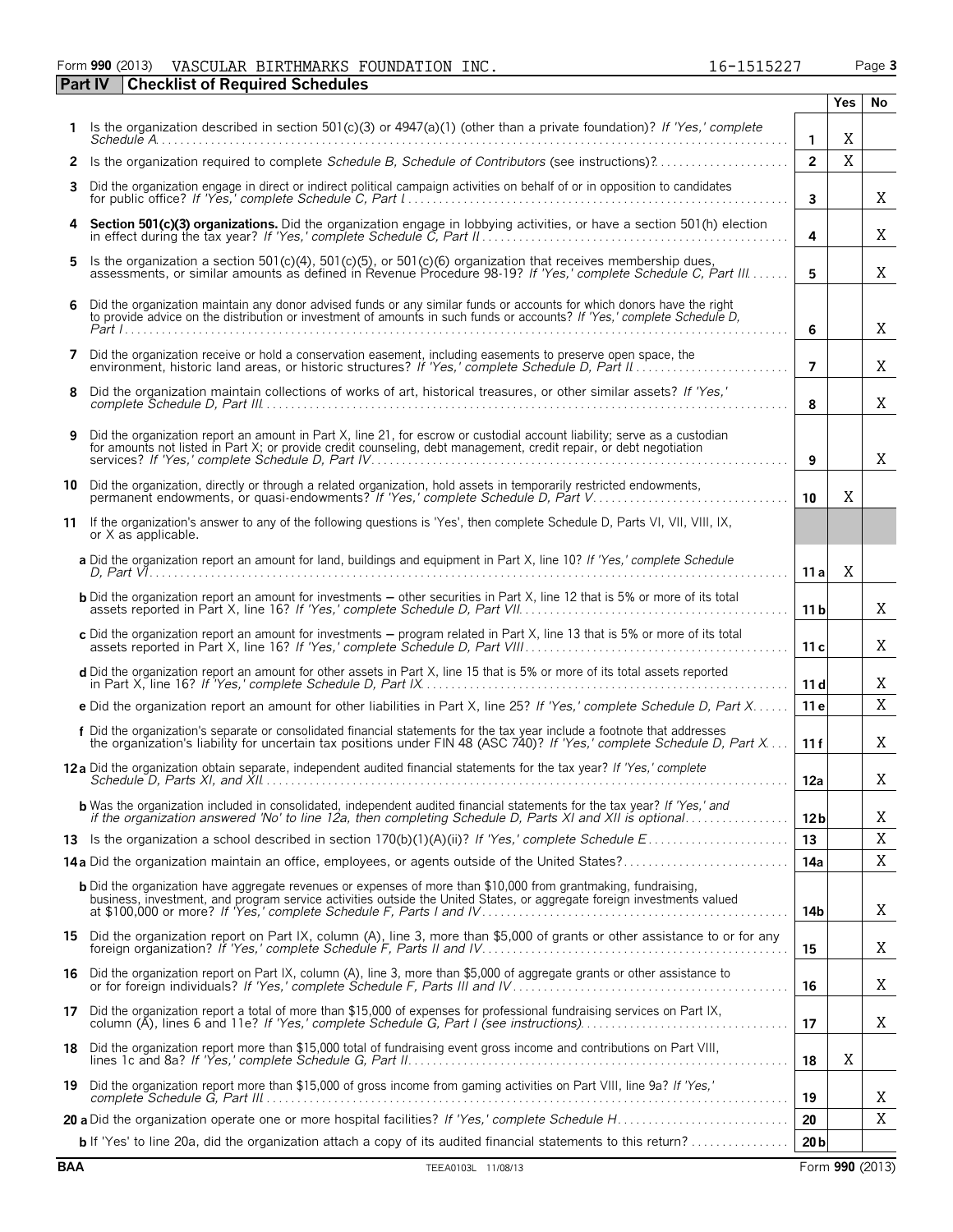Form **990** (2013) Page **4** VASCULAR BIRTHMARKS FOUNDATION INC. 16-1515227

|     | <b>Checklist of Required Schedules</b> (continued)<br><b>Part IV</b>                                                                                                                                                                                  |                 |     |                 |
|-----|-------------------------------------------------------------------------------------------------------------------------------------------------------------------------------------------------------------------------------------------------------|-----------------|-----|-----------------|
|     |                                                                                                                                                                                                                                                       |                 | Yes | No              |
|     | 21 Did the organization report more than \$5,000 of grants or other assistance to any domestic organizations or                                                                                                                                       | 21              |     | X               |
|     | 22 Did the organization report more than \$5,000 of grants or other assistance to individuals in the United States on Part                                                                                                                            | 22              | X   |                 |
|     | 23 Did the organization answer 'Yes' to Part VII, Section A, line 3, 4, or 5 about compensation of the organization's current<br>and former officers, directors, trustees, key employees, and highest compensated employees? If 'Yes,' complete       |                 |     |                 |
|     |                                                                                                                                                                                                                                                       | 23              |     | X               |
|     | 24 a Did the organization have a tax-exempt bond issue with an outstanding principal amount of more than \$100,000 as of<br>the last day of the year, that was issued after December 31, 2002? If 'Yes,' answer lines 24b through 24d and             | 24a             |     | X               |
|     | <b>b</b> Did the organization invest any proceeds of tax-exempt bonds beyond a temporary period exception?                                                                                                                                            | 24 <sub>b</sub> |     |                 |
|     | c Did the organization maintain an escrow account other than a refunding escrow at any time during the year to defease                                                                                                                                | 24c             |     |                 |
|     | d Did the organization act as an 'on behalf of' issuer for bonds outstanding at any time during the year?                                                                                                                                             | 24d             |     |                 |
|     | 25 a Section 501(c)(3) and 501(c)(4) organizations. Did the organization engage in an excess benefit transaction with a                                                                                                                               | 25a             |     | X               |
|     | b Is the organization aware that it engaged in an excess benefit transaction with a disqualified person in a prior year, and<br>that the transaction has not been reported on any of the organization's prior Forms 990 or 990-EZ? If 'Yes,' complete | 25 <sub>b</sub> |     | X               |
|     | 26 Did the organization report any amount on Part X, line 5, 6, or 22 for receivables from or payables to any current or<br>former officers, directors, trustees, key employees, highest compensated employees, or disqualified persons?              | 26              |     | X               |
| 27  | Did the organization provide a grant or other assistance to an officer, director, trustee, key employee, substantial<br>contributor or employee thereof, a grant selection committee member, or to a 35% controlled entity or family member           | 27              |     | Χ               |
| 28  | Was the organization a party to a business transaction with one of the following parties (see Schedule L, Part IV<br>instructions for applicable filing thresholds, conditions, and exceptions):                                                      |                 |     |                 |
|     | a A current or former officer, director, trustee, or key employee? If 'Yes,' complete Schedule L, Part IV                                                                                                                                             | 28a             |     | X               |
|     | <b>b</b> A family member of a current or former officer, director, trustee, or key employee? If 'Yes,' complete                                                                                                                                       | 28 <sub>b</sub> |     | Χ               |
|     | c An entity of which a current or former officer, director, trustee, or key employee (or a family member thereof) was an                                                                                                                              | 28c             |     | Χ               |
| 29  | Did the organization receive more than \$25,000 in non-cash contributions? If 'Yes,' complete Schedule M                                                                                                                                              | $\overline{29}$ |     | $\overline{X}$  |
| 30  | Did the organization receive contributions of art, historical treasures, or other similar assets, or qualified conservation                                                                                                                           | 30              |     | Χ               |
| 31  | Did the organization liquidate, terminate, or dissolve and cease operations? If 'Yes,' complete Schedule N, Part I                                                                                                                                    | 31              |     | $\overline{X}$  |
| 32  | Did the organization sell, exchange, dispose of, or transfer more than 25% of its net assets? If 'Yes,' complete                                                                                                                                      | 32              |     | Χ               |
| 33  | Did the organization own 100% of an entity disregarded as separate from the organization under Regulations sections                                                                                                                                   | 33              |     | Χ               |
| 34  | Was the organization related to any tax-exempt or taxable entity? If 'Yes,' complete Schedule R, Parts II, III, IV,                                                                                                                                   | 34              |     | Χ               |
|     |                                                                                                                                                                                                                                                       | 35a             |     | $\overline{X}$  |
|     | <b>b</b> If 'Yes' to line 35a, did the organization receive any payment from or engage in any transaction with a controlled                                                                                                                           | 35 <sub>b</sub> |     |                 |
| 36  | Section 501(c)(3) organizations. Did the organization make any transfers to an exempt non-charitable related                                                                                                                                          | 36              |     | Χ               |
| 37  | Did the organization conduct more than 5% of its activities through an entity that is not a related organization and that is<br>treated as a partnership for federal income tax purposes? If 'Yes,' complete Schedule R, Part VI                      | 37              |     | Χ               |
| 38  | Did the organization complete Schedule O and provide explanations in Schedule O for Part VI, lines 11b and 19?                                                                                                                                        | 38              | Χ   |                 |
| BAA |                                                                                                                                                                                                                                                       |                 |     | Form 990 (2013) |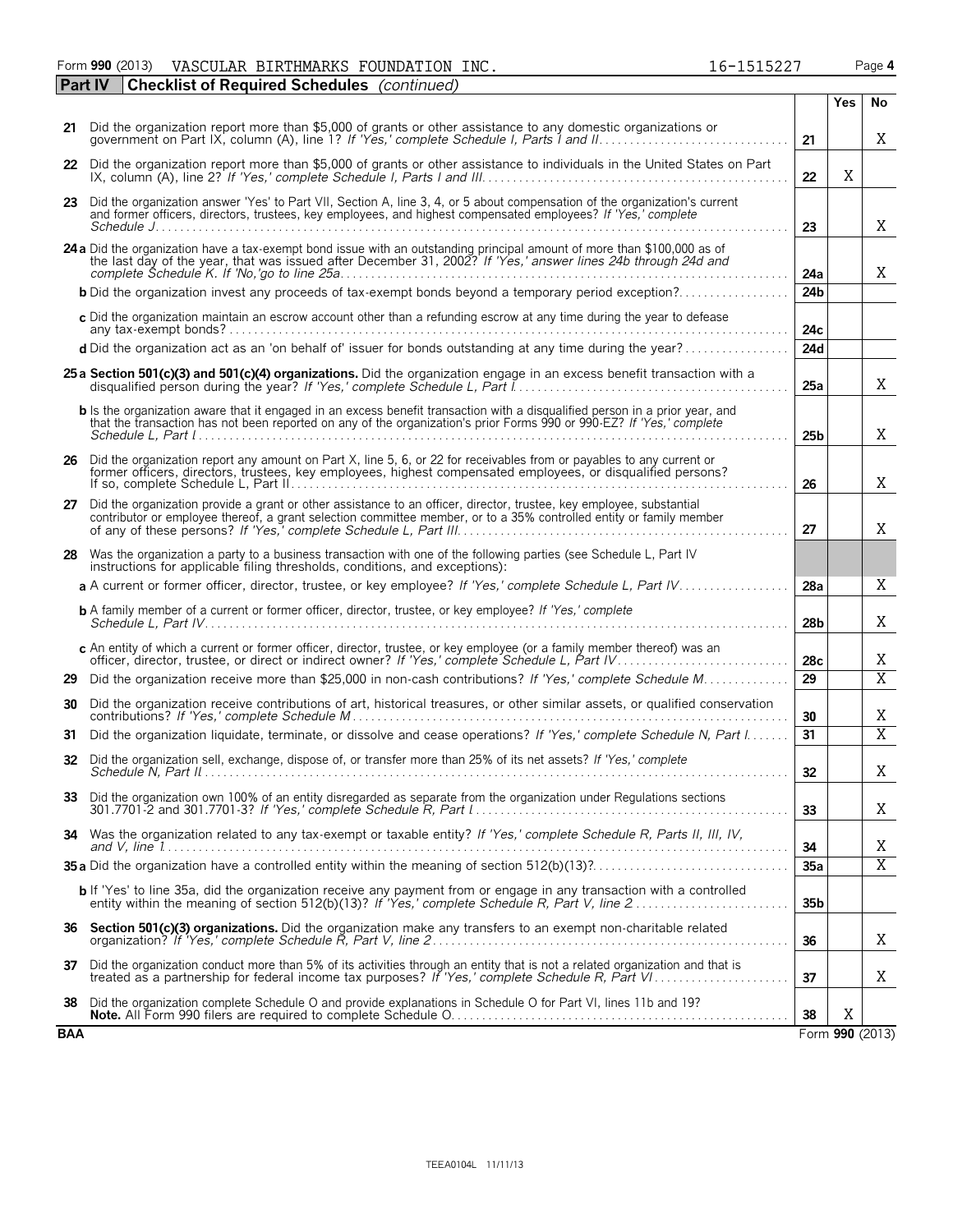|                                                                                                  | Form 990 (2013)<br>VASCULAR BIRTHMARKS FOUNDATION INC.                                                                                                                                                                             | 16-1515227 |                       | Page 5         |  |  |  |  |  |  |
|--------------------------------------------------------------------------------------------------|------------------------------------------------------------------------------------------------------------------------------------------------------------------------------------------------------------------------------------|------------|-----------------------|----------------|--|--|--|--|--|--|
|                                                                                                  | <b>Part V Statements Regarding Other IRS Filings and Tax Compliance</b>                                                                                                                                                            |            |                       |                |  |  |  |  |  |  |
|                                                                                                  | Check if Schedule O contains a response or note to any line in this Part V                                                                                                                                                         |            |                       |                |  |  |  |  |  |  |
|                                                                                                  |                                                                                                                                                                                                                                    |            | Yes.                  | No             |  |  |  |  |  |  |
|                                                                                                  | <b>1a</b> Enter the number reported in Box 3 of Form 1096. Enter -0- if not applicable<br>1 a l                                                                                                                                    |            |                       |                |  |  |  |  |  |  |
|                                                                                                  | <b>b</b> Enter the number of Forms W-2G included in line 1a. Enter -0- if not applicable $\ldots$<br>1 <sub>b</sub>                                                                                                                | U          |                       |                |  |  |  |  |  |  |
|                                                                                                  | c Did the organization comply with backup withholding rules for reportable payments to vendors and reportable gaming                                                                                                               |            |                       |                |  |  |  |  |  |  |
|                                                                                                  |                                                                                                                                                                                                                                    |            | 1 с                   | Χ              |  |  |  |  |  |  |
|                                                                                                  | 2a Enter the number of employees reported on Form W-3, Transmittal of Wage and Tax State-                                                                                                                                          |            |                       |                |  |  |  |  |  |  |
|                                                                                                  | ments, filed for the calendar year ending with or within the year covered by this return<br>2a                                                                                                                                     | 4          |                       |                |  |  |  |  |  |  |
|                                                                                                  | <b>b</b> If at least one is reported on line 2a, did the organization file all required federal employment tax returns?                                                                                                            |            | Χ<br>2 <sub>b</sub>   |                |  |  |  |  |  |  |
|                                                                                                  | Note. If the sum of lines 1a and 2a is greater than 250, you may be required to e-file (see instructions)                                                                                                                          |            | 3a                    | Χ              |  |  |  |  |  |  |
| 3a Did the organization have unrelated business gross income of \$1,000 or more during the year? |                                                                                                                                                                                                                                    |            |                       |                |  |  |  |  |  |  |
|                                                                                                  |                                                                                                                                                                                                                                    |            | 3 <sub>b</sub>        |                |  |  |  |  |  |  |
|                                                                                                  | 4 a At any time during the calendar year, did the organization have an interest in, or a signature or other authority over, a financial account in a foreign country (such as a bank account, securities account, or other fin     |            |                       | X              |  |  |  |  |  |  |
|                                                                                                  | <b>b</b> If 'Yes,' enter the name of the foreign country: ►                                                                                                                                                                        |            | 4 a                   |                |  |  |  |  |  |  |
|                                                                                                  | See instructions for filing requirements for Form TD F 90-22.1, Report of Foreign Bank and Financial Accounts.                                                                                                                     |            |                       |                |  |  |  |  |  |  |
|                                                                                                  | <b>5a</b> Was the organization a party to a prohibited tax shelter transaction at any time during the tax year?                                                                                                                    |            |                       | Χ              |  |  |  |  |  |  |
|                                                                                                  |                                                                                                                                                                                                                                    |            | 5 a<br>5 <sub>b</sub> | X              |  |  |  |  |  |  |
|                                                                                                  | <b>b</b> Did any taxable party notify the organization that it was or is a party to a prohibited tax shelter transaction?                                                                                                          |            |                       |                |  |  |  |  |  |  |
|                                                                                                  |                                                                                                                                                                                                                                    |            | 5 c                   |                |  |  |  |  |  |  |
|                                                                                                  | 6 a Does the organization have annual gross receipts that are normally greater than \$100,000, and did the organization solicit any contributions that were not tax deductible as charitable contributions?                        |            | 6 a                   | Χ              |  |  |  |  |  |  |
|                                                                                                  | b If 'Yes,' did the organization include with every solicitation an express statement that such contributions or gifts were                                                                                                        |            | 6b                    |                |  |  |  |  |  |  |
|                                                                                                  | 7 Organizations that may receive deductible contributions under section 170(c).                                                                                                                                                    |            |                       |                |  |  |  |  |  |  |
|                                                                                                  | a Did the organization receive a payment in excess of \$75 made partly as a contribution and partly for goods and                                                                                                                  |            | 7а                    | X              |  |  |  |  |  |  |
|                                                                                                  |                                                                                                                                                                                                                                    |            | 7 <sub>b</sub>        |                |  |  |  |  |  |  |
|                                                                                                  | c Did the organization sell, exchange, or otherwise dispose of tangible personal property for which it was required to file                                                                                                        |            |                       |                |  |  |  |  |  |  |
|                                                                                                  |                                                                                                                                                                                                                                    |            | 7 с                   | Χ              |  |  |  |  |  |  |
|                                                                                                  |                                                                                                                                                                                                                                    |            |                       |                |  |  |  |  |  |  |
|                                                                                                  | e Did the organization receive any funds, directly or indirectly, to pay premiums on a personal benefit contract?                                                                                                                  |            | 7е                    | Χ              |  |  |  |  |  |  |
|                                                                                                  | f Did the organization, during the year, pay premiums, directly or indirectly, on a personal benefit contract?                                                                                                                     |            | 7f                    | $\overline{X}$ |  |  |  |  |  |  |
|                                                                                                  | g If the organization received a contribution of qualified intellectual property, did the organization file Form 8899                                                                                                              |            | 7 g                   |                |  |  |  |  |  |  |
|                                                                                                  | h If the organization received a contribution of cars, boats, airplanes, or other vehicles, did the organization file a                                                                                                            |            | 7h                    |                |  |  |  |  |  |  |
|                                                                                                  | Sponsoring organizations maintaining donor advised funds and section 509(a)(3) supporting organizations. Did the<br>supporting organization, or a donor advised fund maintained by a sponsoring organization, have excess business |            |                       |                |  |  |  |  |  |  |
|                                                                                                  | holdings at any time during the year?.                                                                                                                                                                                             | 8          |                       |                |  |  |  |  |  |  |
| 9                                                                                                | Sponsoring organizations maintaining donor advised funds.                                                                                                                                                                          |            |                       |                |  |  |  |  |  |  |
|                                                                                                  |                                                                                                                                                                                                                                    |            | 9а                    |                |  |  |  |  |  |  |
|                                                                                                  |                                                                                                                                                                                                                                    |            | 9 b                   |                |  |  |  |  |  |  |
|                                                                                                  | 10 Section 501(c)(7) organizations. Enter:                                                                                                                                                                                         |            |                       |                |  |  |  |  |  |  |
|                                                                                                  | a Initiation fees and capital contributions included on Part VIII, line 12<br>10a                                                                                                                                                  |            |                       |                |  |  |  |  |  |  |
|                                                                                                  | <b>b</b> Gross receipts, included on Form 990, Part VIII, line 12, for public use of club facilities<br>10 <sub>b</sub>                                                                                                            |            |                       |                |  |  |  |  |  |  |
|                                                                                                  | 11 Section 501(c)(12) organizations. Enter:                                                                                                                                                                                        |            |                       |                |  |  |  |  |  |  |
|                                                                                                  | 11a                                                                                                                                                                                                                                |            |                       |                |  |  |  |  |  |  |
|                                                                                                  | <b>b</b> Gross income from other sources (Do not net amounts due or paid to other sources<br>11 <sub>b</sub>                                                                                                                       |            |                       |                |  |  |  |  |  |  |
|                                                                                                  | 12a Section 4947(a)(1) non-exempt charitable trusts. Is the organization filing Form 990 in lieu of Form 1041?                                                                                                                     |            | 12 a                  |                |  |  |  |  |  |  |
|                                                                                                  | 12 <sub>b</sub><br><b>b</b> If 'Yes,' enter the amount of tax-exempt interest received or accrued during the year                                                                                                                  |            |                       |                |  |  |  |  |  |  |
|                                                                                                  | 13 Section 501(c)(29) qualified nonprofit health insurance issuers.                                                                                                                                                                |            |                       |                |  |  |  |  |  |  |
|                                                                                                  | a Is the organization licensed to issue qualified health plans in more than one state?                                                                                                                                             | 13a        |                       |                |  |  |  |  |  |  |
|                                                                                                  | Note. See the instructions for additional information the organization must report on Schedule O.                                                                                                                                  |            |                       |                |  |  |  |  |  |  |
|                                                                                                  | <b>b</b> Enter the amount of reserves the organization is required to maintain by the states in<br>which the organization is licensed to issue qualified health plans<br>13 <sub>b</sub>                                           |            |                       |                |  |  |  |  |  |  |
|                                                                                                  | 13c                                                                                                                                                                                                                                |            |                       |                |  |  |  |  |  |  |
|                                                                                                  | 14a Did the organization receive any payments for indoor tanning services during the tax year?                                                                                                                                     |            | 14 a                  | Χ              |  |  |  |  |  |  |
|                                                                                                  | b If 'Yes,' has it filed a Form 720 to report these payments? If 'No,' provide an explanation in Schedule O                                                                                                                        |            | 14 <sub>b</sub>       |                |  |  |  |  |  |  |
| <b>BAA</b>                                                                                       | TEEA0105L 07/02/13                                                                                                                                                                                                                 |            | Form 990 (2013)       |                |  |  |  |  |  |  |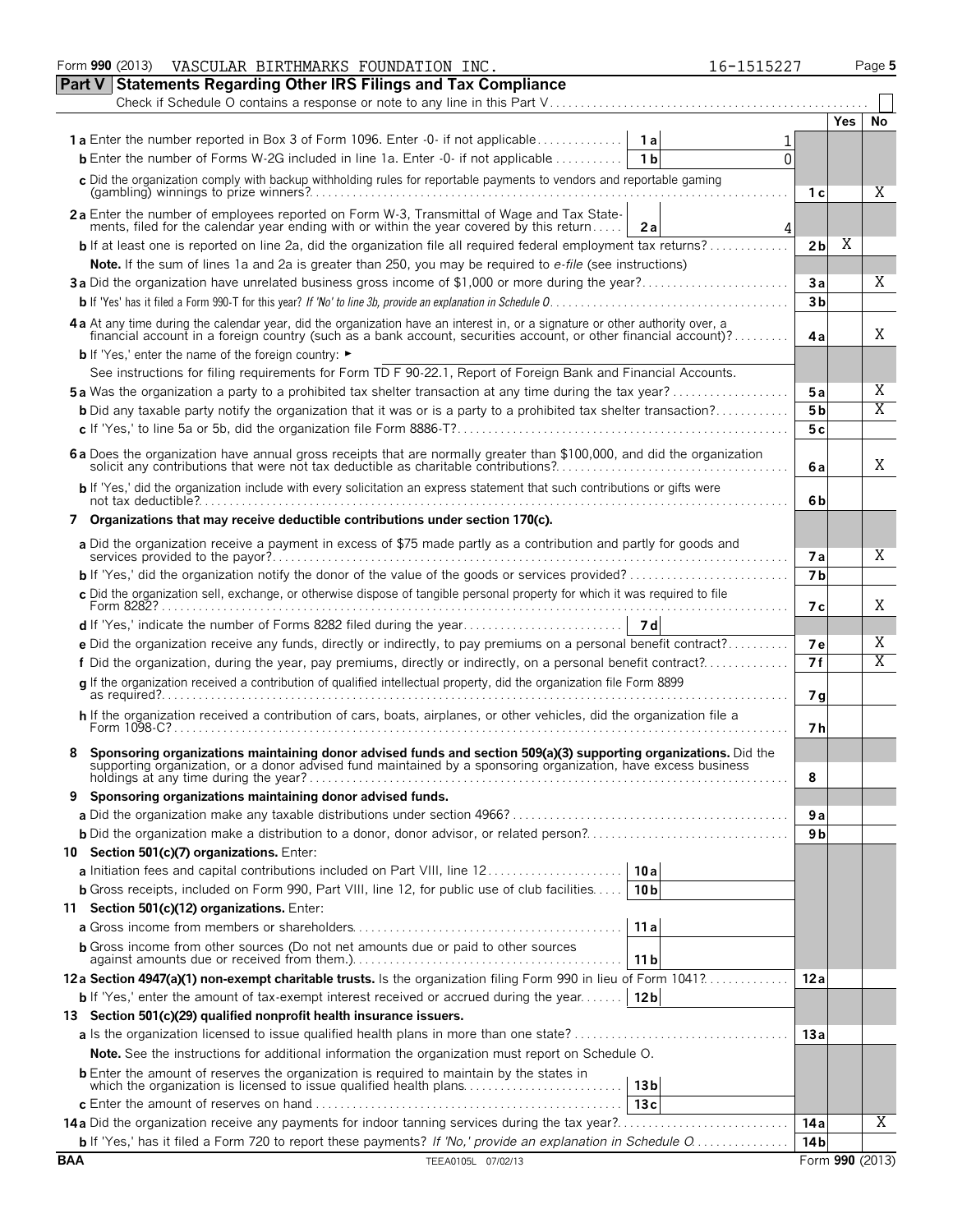|          | <b>Part VI</b>                                                                                                                                                                                                              | Governance, Management and Disclosure For each 'Yes' response to lines 2 through 7b below, and for<br>a 'No' response to line 8a, 8b, or 10b below, describe the circumstances, processes, or changes in<br>Schedule O. See instructions.                                                                                                |                 |                         |                     |  |  |  |  |
|----------|-----------------------------------------------------------------------------------------------------------------------------------------------------------------------------------------------------------------------------|------------------------------------------------------------------------------------------------------------------------------------------------------------------------------------------------------------------------------------------------------------------------------------------------------------------------------------------|-----------------|-------------------------|---------------------|--|--|--|--|
|          |                                                                                                                                                                                                                             |                                                                                                                                                                                                                                                                                                                                          |                 |                         | X                   |  |  |  |  |
|          |                                                                                                                                                                                                                             | <b>Section A. Governing Body and Management</b>                                                                                                                                                                                                                                                                                          |                 |                         |                     |  |  |  |  |
|          |                                                                                                                                                                                                                             | <b>1a</b> Enter the number of voting members of the governing body at the end of the tax year<br>⊤ 1 al<br>20<br>If there are material differences in voting rights among members<br>of the governing body, or if the governing body delegated broad<br>authority to an executive committee or similar committee, explain in Schedule O. |                 | <b>Yes</b>              | No                  |  |  |  |  |
|          |                                                                                                                                                                                                                             | <b>b</b> Enter the number of voting members included in line 1a, above, who are independent<br>- 1 b<br>17                                                                                                                                                                                                                               |                 |                         |                     |  |  |  |  |
|          |                                                                                                                                                                                                                             | 2 Did any officer, director, trustee, or key employee have a family relationship or a business relationship with any other<br>officer, director, trustee or key employee? SEE SCHEDULE O                                                                                                                                                 | $\overline{2}$  | Χ                       |                     |  |  |  |  |
|          | Did the organization delegate control over management duties customarily performed by or under the direct supervision<br>of officers, directors or trustees, or key employees to a management company or other person?<br>3 |                                                                                                                                                                                                                                                                                                                                          |                 |                         |                     |  |  |  |  |
| 4        |                                                                                                                                                                                                                             | Did the organization make any significant changes to its governing documents                                                                                                                                                                                                                                                             |                 |                         |                     |  |  |  |  |
| 5        |                                                                                                                                                                                                                             | Did the organization become aware during the year of a significant diversion of the organization's assets?                                                                                                                                                                                                                               | 4<br>5          |                         | Χ<br>$\overline{X}$ |  |  |  |  |
|          |                                                                                                                                                                                                                             |                                                                                                                                                                                                                                                                                                                                          | 6               |                         | $\overline{X}$      |  |  |  |  |
|          |                                                                                                                                                                                                                             | 7a Did the organization have members, stockholders, or other persons who had the power to elect or appoint one or more                                                                                                                                                                                                                   | 7 a             |                         | X                   |  |  |  |  |
|          |                                                                                                                                                                                                                             | <b>b</b> Are any governance decisions of the organization reserved to (or subject to approval by) members,                                                                                                                                                                                                                               | 7 <sub>b</sub>  |                         | Χ                   |  |  |  |  |
| 8        |                                                                                                                                                                                                                             | Did the organization contemporaneously document the meetings held or written actions undertaken during the year by<br>the following:                                                                                                                                                                                                     |                 |                         |                     |  |  |  |  |
|          |                                                                                                                                                                                                                             |                                                                                                                                                                                                                                                                                                                                          | 8а              | Χ                       |                     |  |  |  |  |
|          |                                                                                                                                                                                                                             |                                                                                                                                                                                                                                                                                                                                          | 8b              |                         | $\overline{X}$      |  |  |  |  |
| 9        |                                                                                                                                                                                                                             | Is there any officer, director, trustee, or key employee listed in Part VII, Section A, who cannot be reached at the                                                                                                                                                                                                                     | 9               |                         | X                   |  |  |  |  |
|          |                                                                                                                                                                                                                             | Section B. Policies (This Section B requests information about policies not required by the Internal Revenue Code.)                                                                                                                                                                                                                      |                 |                         |                     |  |  |  |  |
|          |                                                                                                                                                                                                                             |                                                                                                                                                                                                                                                                                                                                          |                 | <b>Yes</b>              | No                  |  |  |  |  |
|          |                                                                                                                                                                                                                             |                                                                                                                                                                                                                                                                                                                                          | 10a             |                         | X                   |  |  |  |  |
|          |                                                                                                                                                                                                                             | b If 'Yes,' did the organization have written policies and procedures governing the activities of such chapters, affiliates, and branches to ensure their                                                                                                                                                                                | 10 <sub>b</sub> |                         |                     |  |  |  |  |
|          |                                                                                                                                                                                                                             |                                                                                                                                                                                                                                                                                                                                          | 11a             | $\overline{X}$          |                     |  |  |  |  |
|          |                                                                                                                                                                                                                             | <b>b</b> Describe in Schedule O the process, if any, used by the organization to review this Form 990. SEE SCHEDULE O                                                                                                                                                                                                                    |                 | $\overline{\mathbf{X}}$ |                     |  |  |  |  |
|          |                                                                                                                                                                                                                             | <b>b</b> Were officers, directors, or trustees, and key employees required to disclose annually interests that could give rise                                                                                                                                                                                                           | 12a             |                         |                     |  |  |  |  |
|          |                                                                                                                                                                                                                             | to conflicts? The contract of the contract of the contract of the contract of the contract of the contract of the contract of the contract of the contract of the contract of the contract of the contract of the contract of                                                                                                            | 12 <sub>b</sub> | Χ                       |                     |  |  |  |  |
|          |                                                                                                                                                                                                                             | c Did the organization regularly and consistently monitor and enforce compliance with the policy? If 'Yes,' describe in<br>Schedule O how this was done                                                                                                                                                                                  | 12c             |                         | A                   |  |  |  |  |
| 13       |                                                                                                                                                                                                                             |                                                                                                                                                                                                                                                                                                                                          | 13              | Χ                       |                     |  |  |  |  |
| 14       |                                                                                                                                                                                                                             |                                                                                                                                                                                                                                                                                                                                          | 14              | $\overline{X}$          |                     |  |  |  |  |
| 15       |                                                                                                                                                                                                                             | Did the process for determining compensation of the following persons include a review and approval by independent<br>persons, comparability data, and contemporaneous substantiation of the deliberation and decision?                                                                                                                  |                 |                         |                     |  |  |  |  |
|          |                                                                                                                                                                                                                             | a The organization's CEO, Executive Director, or top management official. SEE SCHEDULE 0                                                                                                                                                                                                                                                 | 15 a            | Χ                       |                     |  |  |  |  |
|          |                                                                                                                                                                                                                             |                                                                                                                                                                                                                                                                                                                                          | 15 <sub>b</sub> | $\overline{X}$          |                     |  |  |  |  |
|          |                                                                                                                                                                                                                             | If 'Yes' to line 15a or 15b, describe the process in Schedule O. (See instructions.)<br>16 a Did the organization invest in, contribute assets to, or participate in a joint venture or similar arrangement with a                                                                                                                       |                 |                         | Χ                   |  |  |  |  |
|          |                                                                                                                                                                                                                             | b If 'Yes,' did the organization follow a written policy or procedure requiring the organization to evaluate its                                                                                                                                                                                                                         | 16 a            |                         |                     |  |  |  |  |
|          |                                                                                                                                                                                                                             | participation in joint venture arrangements under applicable federal tax law, and taken steps to safeguard the                                                                                                                                                                                                                           | 16 b            |                         |                     |  |  |  |  |
|          |                                                                                                                                                                                                                             | <b>Section C. Disclosure</b><br>List the states with which a copy of this Form 990 is required to be filed ►                                                                                                                                                                                                                             |                 |                         |                     |  |  |  |  |
| 17<br>18 |                                                                                                                                                                                                                             | ΝY<br>Section 6104 requires an organization to make its Forms 1023 (or 1024 if applicable), 990, and 990-T (501(c)(3)s only) available for public                                                                                                                                                                                        |                 |                         |                     |  |  |  |  |
|          |                                                                                                                                                                                                                             | inspection. Indicate how you make these available. Check all that apply.<br>Another's website<br>X<br>Own website<br>Upon request<br>Other (explain in Schedule O)                                                                                                                                                                       |                 |                         |                     |  |  |  |  |
| 19       |                                                                                                                                                                                                                             | Describe in Schedule O whether (and if so, how) the organization makes its governing documents, conflict of interest policy, and financial statements available to<br>the public during the tax year.<br>SEE SCHEDULE O                                                                                                                  |                 |                         |                     |  |  |  |  |
| 20       |                                                                                                                                                                                                                             | State the name, physical address, and telephone number of the person who possesses the books and records of the organization:                                                                                                                                                                                                            |                 |                         |                     |  |  |  |  |
| BAA      |                                                                                                                                                                                                                             | ►DR. LINDA ROZELL-SHANNON 2031 REGENT ST  NISKAYUNA NY 12309 518-382-1977<br>TEEA0106L 07/02/13                                                                                                                                                                                                                                          |                 |                         | Form 990 (2013)     |  |  |  |  |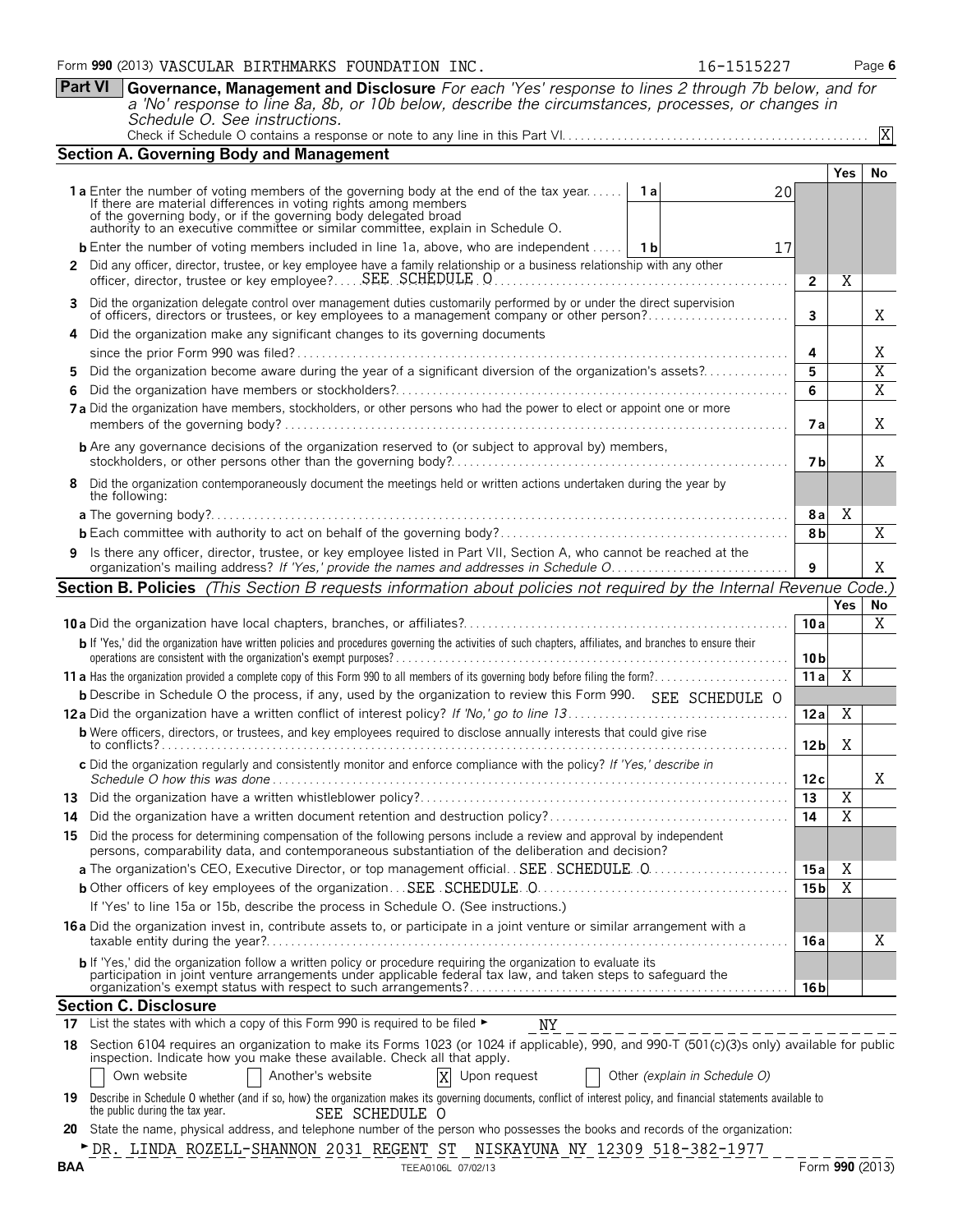| Form 990 (2013) VASCULAR BIRTHMARKS FOUNDATION INC.                                                                                                                                                                         | 16-1515227 | Page 7 |  |  |  |  |  |
|-----------------------------------------------------------------------------------------------------------------------------------------------------------------------------------------------------------------------------|------------|--------|--|--|--|--|--|
| Part VII   Compensation of Officers, Directors, Trustees, Key Employees, Highest Compensated Employees, and<br>Independent Contractors                                                                                      |            |        |  |  |  |  |  |
|                                                                                                                                                                                                                             |            |        |  |  |  |  |  |
| Section A. Officers, Directors, Trustees, Key Employees, and Highest Compensated Employees                                                                                                                                  |            |        |  |  |  |  |  |
| 1 a Complete this table for all persons required to be listed. Report compensation for the calendar year ending with or within the<br>organization's tax year.                                                              |            |        |  |  |  |  |  |
| • List all of the organization's current officers, directors, trustees (whether individuals or organizations), regardless of amount of<br>compensation. Enter -0- in columns (D), (E), and (F) if no compensation was paid. |            |        |  |  |  |  |  |

? List all of the organization's **current** key employees, if any. See instructions for definition of 'key employee.'

? List the organization's five **current** highest compensated employees (other than an officer, director, trustee, or key employee) who received reportable compensation (Box 5 of Form W-2 and/or Box 7 of Form 1099-MISC) of more than \$100,000 from the organization and any related organizations.

? List all of the organization's **former** officers, key employees, and highest compensated employees who received more than \$100,000 of reportable compensation from the organization and any related organizations.

? List all of the organization's **former directors or trustees** that received, in the capacity as a former director or trustee of the

organization, more than \$10,000 of reportable compensation from the organization and any related organizations.

List persons in the following order: individual trustees or directors; institutional trustees; officers; key employees; highest compensated employees; and former such persons.

Check this box if neither the organization nor any related organization compensated any current officer, director, or trustee.

|                       |                             |                                                                                          |                                        |                       | (C)     |                 |                                                                                                          |        |                                        |                                          |                                                                          |
|-----------------------|-----------------------------|------------------------------------------------------------------------------------------|----------------------------------------|-----------------------|---------|-----------------|----------------------------------------------------------------------------------------------------------|--------|----------------------------------------|------------------------------------------|--------------------------------------------------------------------------|
| (A)<br>Name and Title |                             | (B)<br>Average<br>hours per                                                              |                                        |                       |         |                 | Position (do not check more than<br>one box, unless person is both an<br>officer and a director/trustee) |        | (D)<br>Reportable<br>compensation from | (E)<br>Reportable<br>compensation from   | (F)<br>Estimated<br>amount of other                                      |
|                       |                             | week (list<br>any hours<br>for related<br>organiza-<br>tions<br>below<br>dotted<br>line) | Individual 1<br>or director<br>trustee | Institutional trustee | Officer | Уеу<br>employee | Highest compensated<br>employee                                                                          | Former | the organization<br>(W-2/1099-MISC)    | related organizations<br>(W-2/1099-MISC) | compensation<br>from the<br>organization<br>and related<br>organizations |
|                       | (1) DR ELYSA BARON          | 2                                                                                        |                                        |                       |         |                 |                                                                                                          |        |                                        |                                          |                                                                          |
|                       | PARENT REP                  | 0                                                                                        | Χ                                      |                       |         |                 |                                                                                                          |        | $\mathbf{0}$                           | $\mathbf 0$ .                            | $\boldsymbol{0}$ .                                                       |
|                       | (2) BRIAN BOLINGER          | 2                                                                                        |                                        |                       |         |                 |                                                                                                          |        |                                        |                                          |                                                                          |
|                       | VICE PRESIDENT              | 0                                                                                        | Χ                                      |                       | X       |                 |                                                                                                          |        | $\mathbf 0$ .                          | 0.                                       | $\boldsymbol{0}$ .                                                       |
|                       | (3) DR DINAH<br>GONZALEZ    | $\overline{c}$                                                                           |                                        |                       |         |                 |                                                                                                          |        |                                        |                                          |                                                                          |
|                       | DIR PHYS ED COM             | 0                                                                                        | Χ                                      |                       |         |                 |                                                                                                          |        | $\mathbf{0}$                           | 0                                        | $\boldsymbol{0}$ .                                                       |
|                       | (4) NATALIE BOLINGER        | 5                                                                                        |                                        |                       |         |                 |                                                                                                          |        |                                        |                                          |                                                                          |
|                       | PARENT REP                  | 0                                                                                        | Χ                                      |                       |         |                 |                                                                                                          |        | $\mathbf{0}$                           | $\mathbf 0$ .                            | $\boldsymbol{0}$ .                                                       |
|                       | (5) NELSON T. DEJESUS       | $\mathbf 1$                                                                              |                                        |                       |         |                 |                                                                                                          |        |                                        |                                          |                                                                          |
|                       | TECHNOLOGY SPEC             | 0                                                                                        | Χ                                      |                       |         |                 |                                                                                                          |        | $\mathbf{0}$                           | $\mathbf 0$ .                            | $\boldsymbol{0}$ .                                                       |
|                       | (6) LAUREN PALMATEER        | 10                                                                                       |                                        |                       |         |                 |                                                                                                          |        |                                        |                                          |                                                                          |
|                       | ADMIN DIRECTOR              | 0                                                                                        | X                                      |                       |         |                 |                                                                                                          |        | 17,600                                 | 0.                                       | $\boldsymbol{0}$ .                                                       |
|                       | (7) BARBARA JOYCE           | 15                                                                                       |                                        |                       |         |                 |                                                                                                          |        |                                        |                                          |                                                                          |
|                       | EXECUTIVE DIREC             | 0                                                                                        | Χ                                      |                       |         |                 |                                                                                                          |        | 17,600                                 | $\mathbf 0$ .                            | $\boldsymbol{0}$ .                                                       |
|                       | (8) DR. LINDA ROZELL-SHANNO | 32                                                                                       |                                        |                       |         |                 |                                                                                                          |        |                                        |                                          |                                                                          |
|                       | PRESIDENT & CEO             | 0                                                                                        | X                                      |                       | Χ       |                 |                                                                                                          |        | 62,154                                 | $\mathbf 0$ .                            | $\boldsymbol{0}$ .                                                       |
|                       | (9) GLENDA ETHINGTON        | 20                                                                                       |                                        |                       |         |                 |                                                                                                          |        |                                        |                                          |                                                                          |
|                       | SECRETARY                   | 0                                                                                        | Χ                                      |                       |         |                 |                                                                                                          |        | $\mathbf 0$ .                          | $\mathbf{0}$ .                           | $\boldsymbol{0}$ .                                                       |
|                       | (10) TIFFANY ETHINGTON      | 5                                                                                        |                                        |                       |         |                 |                                                                                                          |        |                                        |                                          |                                                                          |
|                       | PUBLIC RELATION             | 0                                                                                        | Χ                                      |                       | Χ       |                 |                                                                                                          |        | 0.                                     | 0.                                       | $\boldsymbol{0}$ .                                                       |
|                       | (11) ANDRIA GOTTSABEND      | 5                                                                                        |                                        |                       |         |                 |                                                                                                          |        |                                        |                                          |                                                                          |
|                       | PARENT REP                  | 0                                                                                        | Χ                                      |                       |         |                 |                                                                                                          |        | $\mathbf{0}$ .                         | 0.                                       | $\boldsymbol{0}$ .                                                       |
|                       | (12) LESLIE GRAFF           | $\mathbf{1}$                                                                             |                                        |                       |         |                 |                                                                                                          |        |                                        |                                          |                                                                          |
|                       | PARENT REP, ETC             | 0                                                                                        | X                                      |                       |         |                 |                                                                                                          |        | 0.                                     | 0.                                       | $\boldsymbol{0}$ .                                                       |
|                       | (13) KYLA GRAZIANE          | $\mathbf{2}$                                                                             |                                        |                       |         |                 |                                                                                                          |        |                                        |                                          |                                                                          |
|                       | PARENT REP                  | 0                                                                                        | X                                      |                       |         |                 |                                                                                                          |        | $\mathbf{0}$                           | $\mathbf 0$ .                            | $\boldsymbol{0}$ .                                                       |
| (14)                  | JENNIE LEGARY               | 5                                                                                        |                                        |                       |         |                 |                                                                                                          |        |                                        |                                          |                                                                          |
|                       | <b>ADULT REP</b>            | $\Omega$                                                                                 | X                                      |                       |         |                 |                                                                                                          |        | $\mathbf{0}$                           | 0.                                       | $\boldsymbol{0}$ .                                                       |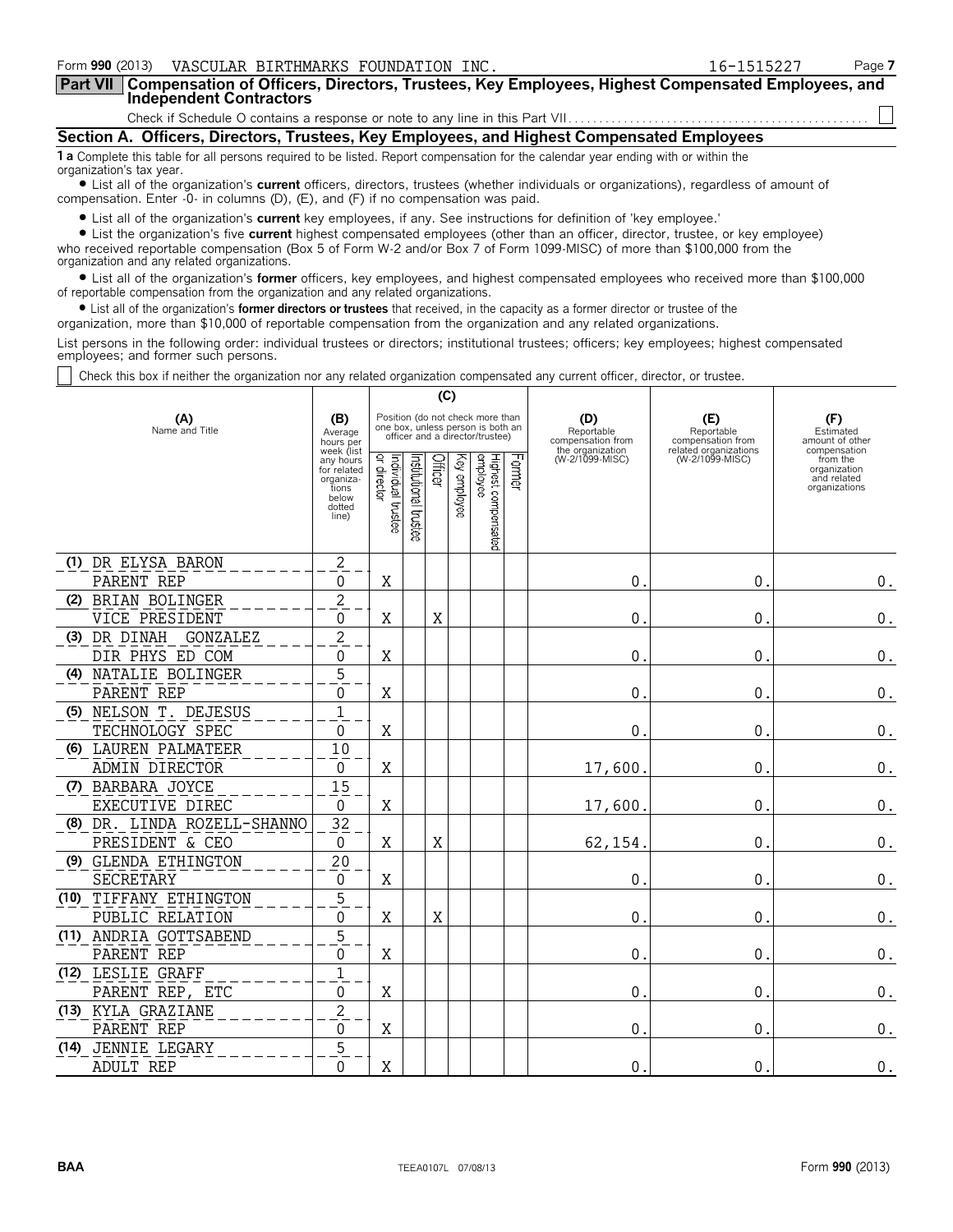|      | Part VII Section A. Officers, Directors, Trustees, Key Employees, and Highest Compensated Employees (continued)                                                                                                               |                                                              |                   |                   |         |              |                                                                                                 |        |                                                                               |                                                                                    |   |                                                                                                |                    |
|------|-------------------------------------------------------------------------------------------------------------------------------------------------------------------------------------------------------------------------------|--------------------------------------------------------------|-------------------|-------------------|---------|--------------|-------------------------------------------------------------------------------------------------|--------|-------------------------------------------------------------------------------|------------------------------------------------------------------------------------|---|------------------------------------------------------------------------------------------------|--------------------|
|      |                                                                                                                                                                                                                               | (B)                                                          |                   |                   | (C)     |              |                                                                                                 |        |                                                                               |                                                                                    |   |                                                                                                |                    |
|      | (A)<br>Name and title                                                                                                                                                                                                         | Average<br>hours<br>per<br>week<br>(list any<br>hours<br>for | ridividual        |                   | Officer | Position     | (do not check more than one<br>box, unless person is both an<br>officer and a director/trustee) | Former | (D)<br>Reportable<br>compensation from<br>the organization<br>(W-2/1099-MISC) | (E)<br>Reportable<br>compensation from<br>related organizations<br>(W-2/1099-MISC) |   | (F)<br>Estimated<br>amount of other<br>compensation<br>from the<br>organization<br>and related |                    |
|      |                                                                                                                                                                                                                               | related<br>organiza<br>- tions<br>below<br>dotted<br>line)   | rector<br>trustee | highboral trustee |         | Key employee | Highest compensated<br>employee                                                                 |        |                                                                               |                                                                                    |   | organizations                                                                                  |                    |
|      | (15) CORINNE BARINAGA<br>DIR INFO SERVCE                                                                                                                                                                                      | 15<br>0                                                      | Χ                 |                   |         |              |                                                                                                 |        | 0.                                                                            | 0.                                                                                 |   |                                                                                                | $0_{.}$            |
|      | (16) MARTIN C MIHM JR, MD<br>MED. DIRECTOR                                                                                                                                                                                    | 1<br>0                                                       | X                 |                   |         |              |                                                                                                 |        | 0.                                                                            | 0.                                                                                 |   |                                                                                                | $0_{.}$            |
|      | (17) LIANNE CHASE<br>PARENT REP                                                                                                                                                                                               | 1<br>0                                                       | X                 |                   |         |              |                                                                                                 |        | 0.                                                                            | 0.                                                                                 |   |                                                                                                | 0.                 |
|      | (18) MARVIN KALAFER MD<br>DIR PHYS ED COM                                                                                                                                                                                     | $\sqrt{2}$<br>0                                              | Χ                 |                   |         |              |                                                                                                 |        | 0.                                                                            | 0.                                                                                 |   |                                                                                                | $\boldsymbol{0}$ . |
|      | (19) ERIN MILLER<br>CA TREASURER                                                                                                                                                                                              | $\mathbf{1}$<br>0                                            | X                 |                   | Χ       |              |                                                                                                 |        | 0.                                                                            | 0.                                                                                 |   |                                                                                                | $\boldsymbol{0}$ . |
|      | (20) STUART NELSON, MD<br>MED. DIRECTOR                                                                                                                                                                                       | $\overline{c}$<br>$\mathbf 0$                                | X                 |                   |         |              |                                                                                                 |        | 0.                                                                            | 0.                                                                                 |   |                                                                                                | 0.                 |
| (21) |                                                                                                                                                                                                                               |                                                              |                   |                   |         |              |                                                                                                 |        |                                                                               |                                                                                    |   |                                                                                                |                    |
| (22) |                                                                                                                                                                                                                               |                                                              |                   |                   |         |              |                                                                                                 |        |                                                                               |                                                                                    |   |                                                                                                |                    |
| (23) |                                                                                                                                                                                                                               |                                                              |                   |                   |         |              |                                                                                                 |        |                                                                               |                                                                                    |   |                                                                                                |                    |
| (24) |                                                                                                                                                                                                                               |                                                              |                   |                   |         |              |                                                                                                 |        |                                                                               |                                                                                    |   |                                                                                                |                    |
| (25) |                                                                                                                                                                                                                               |                                                              |                   |                   |         |              |                                                                                                 |        |                                                                               |                                                                                    |   |                                                                                                |                    |
|      | 1 b Sub-total.                                                                                                                                                                                                                |                                                              |                   |                   |         |              |                                                                                                 |        | 97,354.                                                                       | 0.                                                                                 |   |                                                                                                | $0$ .              |
|      |                                                                                                                                                                                                                               |                                                              |                   |                   |         |              |                                                                                                 | ▶      | 0.                                                                            | 0.                                                                                 |   |                                                                                                | $\boldsymbol{0}$ . |
|      |                                                                                                                                                                                                                               |                                                              |                   |                   |         |              |                                                                                                 | ►      | 97, 354.                                                                      | 0                                                                                  |   |                                                                                                | 0.                 |
|      | 2 Total number of individuals (including but not limited to those listed above) who received more than \$100,000 of reportable compensation                                                                                   |                                                              |                   |                   |         |              |                                                                                                 |        |                                                                               |                                                                                    |   |                                                                                                |                    |
|      | from the organization $\blacktriangleright$<br>$\Omega$                                                                                                                                                                       |                                                              |                   |                   |         |              |                                                                                                 |        |                                                                               |                                                                                    |   |                                                                                                |                    |
|      |                                                                                                                                                                                                                               |                                                              |                   |                   |         |              |                                                                                                 |        |                                                                               |                                                                                    |   | Yes                                                                                            | No                 |
|      | Did the organization list any <b>former</b> officer, director, or trustee, key employee, or highest compensated employee                                                                                                      |                                                              |                   |                   |         |              |                                                                                                 |        |                                                                               |                                                                                    | 3 |                                                                                                | Χ                  |
|      | 4 For any individual listed on line 1a, is the sum of reportable compensation and other compensation from<br>the organization and related organizations greater than \$150,000? If 'Yes' complete Schedule J for              |                                                              |                   |                   |         |              |                                                                                                 |        |                                                                               |                                                                                    | 4 |                                                                                                | Χ                  |
| 5.   | Did any person listed on line 1a receive or accrue compensation from any unrelated organization or individual                                                                                                                 |                                                              |                   |                   |         |              |                                                                                                 |        |                                                                               |                                                                                    | 5 |                                                                                                | Χ                  |
|      | <b>Section B. Independent Contractors</b>                                                                                                                                                                                     |                                                              |                   |                   |         |              |                                                                                                 |        |                                                                               |                                                                                    |   |                                                                                                |                    |
|      | Complete this table for your five highest compensated independent contractors that received more than \$100,000 of                                                                                                            |                                                              |                   |                   |         |              |                                                                                                 |        |                                                                               |                                                                                    |   |                                                                                                |                    |
|      | compensation from the organization. Report compensation for the calendar year ending with or within the organization's tax year.<br>(A)<br>Name and business address<br>(B)<br>(C)<br>Compensation<br>Description of services |                                                              |                   |                   |         |              |                                                                                                 |        |                                                                               |                                                                                    |   |                                                                                                |                    |
|      |                                                                                                                                                                                                                               |                                                              |                   |                   |         |              |                                                                                                 |        |                                                                               |                                                                                    |   |                                                                                                |                    |
|      |                                                                                                                                                                                                                               |                                                              |                   |                   |         |              |                                                                                                 |        |                                                                               |                                                                                    |   |                                                                                                |                    |
|      | 2 Total number of independent contractors (including but not limited to those listed above) who received more than                                                                                                            |                                                              |                   |                   |         |              |                                                                                                 |        |                                                                               |                                                                                    |   |                                                                                                |                    |
|      | \$100,000 of compensation from the organization $\blacktriangleright$ 0                                                                                                                                                       |                                                              |                   |                   |         |              |                                                                                                 |        |                                                                               |                                                                                    |   |                                                                                                |                    |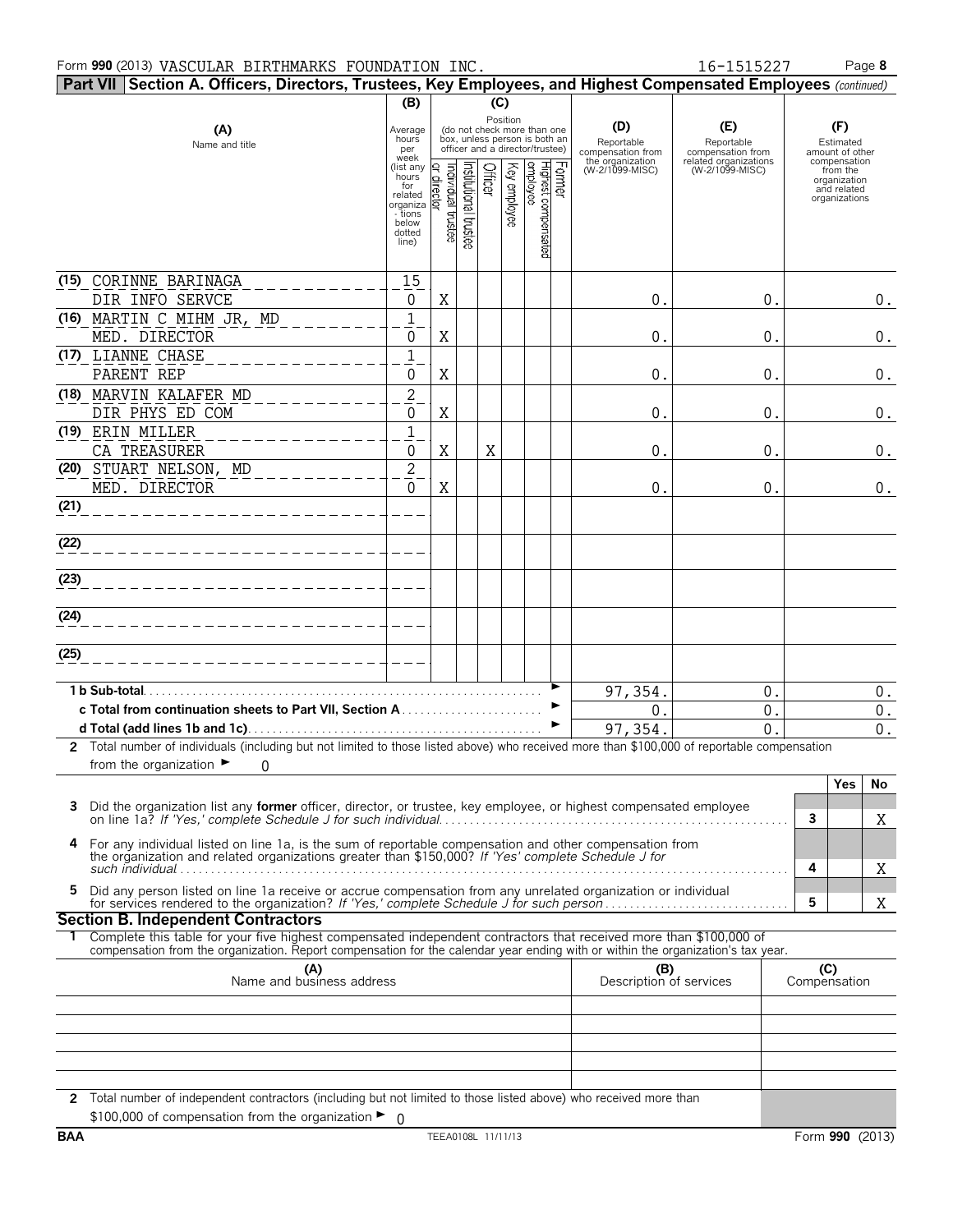### **Part VIII Statement of Revenue**

|                                                                                                               |                                                                                                                                                                                                                | (A)<br>Total revenue       | (B)<br>Related or<br>exempt<br>function<br>revenue | (C)<br>Unrelated<br>business<br>revenue | (D)<br>Revenue<br>excluded from tax<br>under sections<br>512-514 |
|---------------------------------------------------------------------------------------------------------------|----------------------------------------------------------------------------------------------------------------------------------------------------------------------------------------------------------------|----------------------------|----------------------------------------------------|-----------------------------------------|------------------------------------------------------------------|
| PROGRAM SERVICE REVENUE   CONTRIBUTIONS, GIFTS, GRANTS<br>PROGRAM SERVICE REVENUE   AND OTHER SIMILAR AMOUNTS | 1a Federated campaigns<br>1a<br>1 <sub>b</sub><br><b>b</b> Membership dues<br>c Fundraising events<br>1 <sub>c</sub><br>d Related organizations<br>1 <sub>d</sub><br>e Government grants (contributions)<br>1e |                            |                                                    |                                         |                                                                  |
|                                                                                                               | f All other contributions, gifts, grants, and<br>similar amounts not included above<br>1f<br>102,551.<br><b>q</b> Noncash contributions included in lines 1a-1f: \$<br>$\blacktriangleright$                   |                            |                                                    |                                         |                                                                  |
|                                                                                                               | <b>Business Code</b><br>2a CONFERENCE SPONSORSHIPS                                                                                                                                                             | <u>102,551.</u><br>15,000. | 15,000.                                            |                                         |                                                                  |
|                                                                                                               | <b>b</b> CONFERENCE FEES<br>$\frac{1}{2}$ = $\frac{1}{2}$ = $\frac{1}{2}$<br>C                                                                                                                                 | 4,940.                     | 4,940.                                             |                                         |                                                                  |
|                                                                                                               | е<br>f All other program service revenue                                                                                                                                                                       |                            |                                                    |                                         |                                                                  |
|                                                                                                               | $\blacktriangleright$                                                                                                                                                                                          | 19,940.                    |                                                    |                                         |                                                                  |
|                                                                                                               | 3<br>Income from investment of tax-exempt bond proceeds<br>4<br>5                                                                                                                                              | 793.                       |                                                    |                                         | 793.                                                             |
|                                                                                                               | (i) Real<br>(ii) Personal<br>6a Gross rents<br><b>b</b> Less: rental expenses<br><b>c</b> Rental income or (loss) $\ldots$                                                                                     |                            |                                                    |                                         |                                                                  |
|                                                                                                               | (ii) Other<br>(i) Securities<br>7 a Gross amount from sales of<br>assets other than inventory                                                                                                                  |                            |                                                    |                                         |                                                                  |
|                                                                                                               | <b>b</b> Less: cost or other basis<br>and sales expenses<br>c Gain or (loss)                                                                                                                                   |                            |                                                    |                                         |                                                                  |
| <b>OTHER REVENU</b>                                                                                           | 8a Gross income from fundraising events<br>(not including\$<br>of contributions reported on line 1c).<br>See Part IV, line 18. a<br>87,232.                                                                    |                            |                                                    |                                         |                                                                  |
|                                                                                                               | <b>b</b> Less: direct expenses <b>b</b><br>36,378.<br>c Net income or (loss) from fundraising events                                                                                                           | 50,854.                    |                                                    |                                         |                                                                  |
|                                                                                                               | 9a Gross income from gaming activities.                                                                                                                                                                        |                            |                                                    |                                         |                                                                  |
|                                                                                                               | <b>b</b> Less: direct expenses <b>b</b><br>c Net income or (loss) from gaming activities                                                                                                                       |                            |                                                    |                                         |                                                                  |
|                                                                                                               | 10a Gross sales of inventory, less returns<br><b>b</b> Less: cost of goods sold <b>b</b>                                                                                                                       |                            |                                                    |                                         |                                                                  |
|                                                                                                               | c Net income or (loss) from sales of inventory<br>Miscellaneous Revenue<br><b>Business Code</b>                                                                                                                |                            |                                                    |                                         |                                                                  |
|                                                                                                               | 11 a<br>_ _ _ _ _ _ _ _ _ _ _ _ _ _<br>b                                                                                                                                                                       |                            |                                                    |                                         |                                                                  |
|                                                                                                               | d All other revenue<br>$\blacktriangleright$                                                                                                                                                                   |                            |                                                    |                                         |                                                                  |
|                                                                                                               |                                                                                                                                                                                                                | 174,138.                   | 19,940.                                            | 0.                                      | 793.                                                             |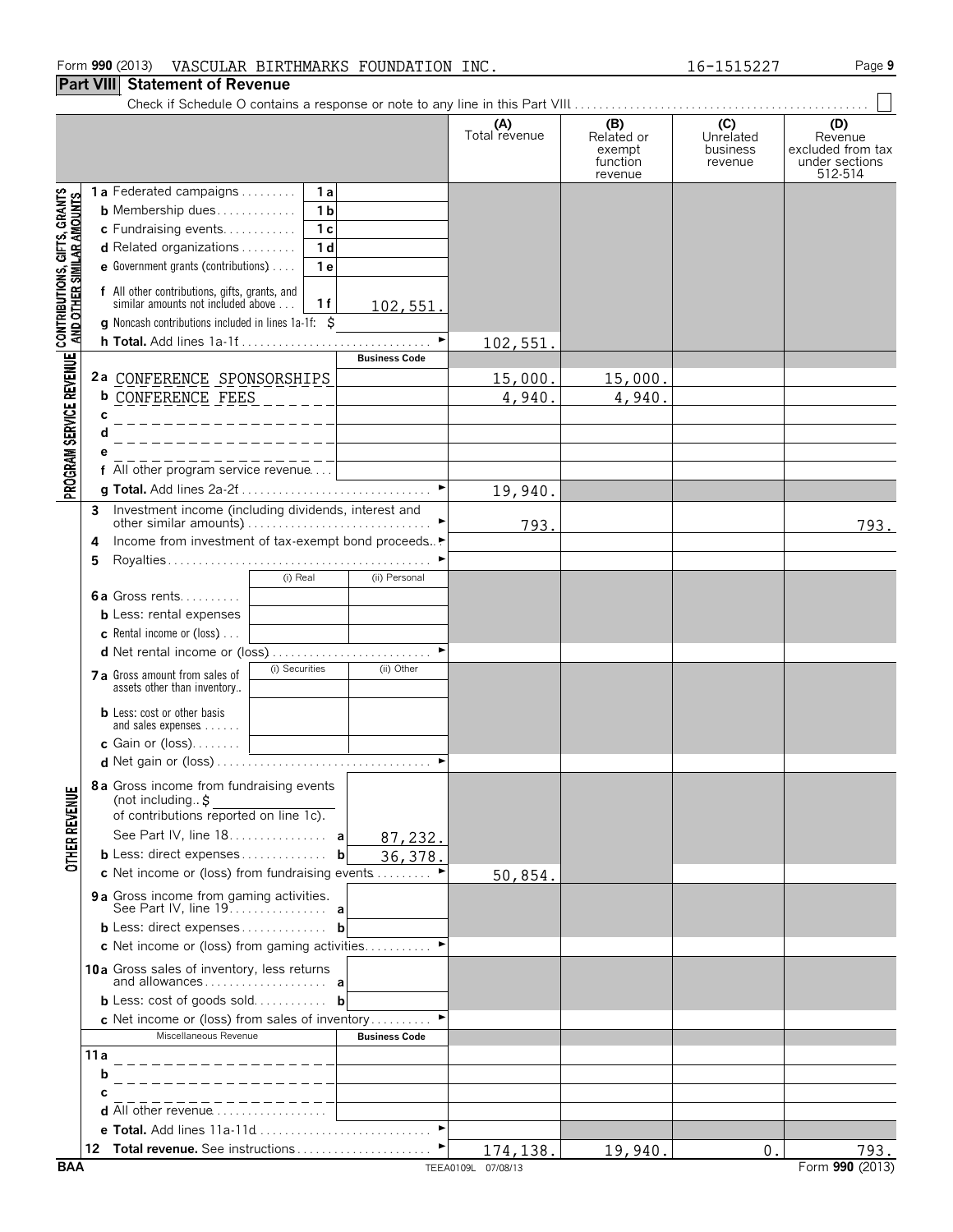#### Form **990** (2013) Page **10** VASCULAR BIRTHMARKS FOUNDATION INC. 16-1515227

## **Part IX** Statement of Functional Expenses

*Section 501(c)(3) and 501(c)(4) organizations must complete all columns. All other organizations must complete column (A).*

|                | Do not include amounts reported on lines<br>6b, 7b, 8b, 9b, and 10b of Part VIII.                                                                                                                                                                            | (A)<br>Total expenses | (B)<br>Program service<br>expenses | $\overline{C}$<br>Management and<br>general expenses | (D)<br>Fundraising<br>expenses |
|----------------|--------------------------------------------------------------------------------------------------------------------------------------------------------------------------------------------------------------------------------------------------------------|-----------------------|------------------------------------|------------------------------------------------------|--------------------------------|
| 1              | Grants and other assistance to governments<br>and organizations in the United States. See                                                                                                                                                                    |                       |                                    |                                                      |                                |
| $\mathfrak{p}$ | Grants and other assistance to individuals in<br>the United States. See Part IV, line 22                                                                                                                                                                     | 5,251.                | 5,251.                             |                                                      |                                |
| 3              | Grants and other assistance to governments,<br>organizations, and individuals outside the<br>United States. See Part IV, lines 15 and 16.                                                                                                                    |                       |                                    |                                                      |                                |
| 4              | Benefits paid to or for members                                                                                                                                                                                                                              |                       |                                    |                                                      |                                |
| 5              | Compensation of current officers, directors,<br>trustees, and key employees                                                                                                                                                                                  | 97,354.               | 87,619.                            | 6,485.                                               | 3,250.                         |
| 6              | Compensation not included above, to<br>disqualified persons (as defined under<br>section $4958(f)(1)$ and persons described                                                                                                                                  | 0 <sub>1</sub>        | 0                                  | 0.                                                   | 0.                             |
| 7              | Other salaries and wages                                                                                                                                                                                                                                     | 18,586.               | 16,727.                            | 1,859.                                               |                                |
| 8              | Pension plan accruals and contributions<br>(include section 401(k) and 403(b) employer                                                                                                                                                                       |                       |                                    |                                                      |                                |
| 9              | Other employee benefits                                                                                                                                                                                                                                      |                       |                                    |                                                      |                                |
| 10             | Payroll taxes                                                                                                                                                                                                                                                | 9,001.                | 6,301.                             | 1,350.                                               | 1,350.                         |
| 11             | Fees for services (non-employees):                                                                                                                                                                                                                           |                       |                                    |                                                      |                                |
|                | a Management                                                                                                                                                                                                                                                 |                       |                                    |                                                      |                                |
|                |                                                                                                                                                                                                                                                              |                       |                                    |                                                      |                                |
|                |                                                                                                                                                                                                                                                              |                       |                                    |                                                      |                                |
|                |                                                                                                                                                                                                                                                              |                       |                                    |                                                      |                                |
|                | e Professional fundraising services. See Part IV, line 17                                                                                                                                                                                                    |                       |                                    |                                                      |                                |
|                | f Investment management fees                                                                                                                                                                                                                                 |                       |                                    |                                                      |                                |
|                | <b>g</b> Other. (If line 11g amt exceeds 10% of line 25, column                                                                                                                                                                                              | 7,161.                | 5,013.                             | 1,074.                                               | 1,074.                         |
|                | (A) amount, list line 11g expenses on Schedule $0$ )<br>12 Advertising and promotion                                                                                                                                                                         | 17,775.               | 12,443.                            | 2,666.                                               | 2,666.                         |
| 13             |                                                                                                                                                                                                                                                              | 2,435.                | 1,705.                             | 365.                                                 | 365.                           |
| 14             | Information technology                                                                                                                                                                                                                                       |                       |                                    |                                                      |                                |
| 15             |                                                                                                                                                                                                                                                              |                       |                                    |                                                      |                                |
| 16             | Occupancy                                                                                                                                                                                                                                                    |                       |                                    |                                                      |                                |
| 17             |                                                                                                                                                                                                                                                              | 6,707.                | 4,695.                             | 1,006.                                               | 1,006.                         |
| 18             | Payments of travel or entertainment<br>expenses for any federal, state, or local<br>public officials.                                                                                                                                                        |                       |                                    |                                                      |                                |
|                | 19 Conferences, conventions, and meetings                                                                                                                                                                                                                    | 5,140                 | 3,598                              | 771                                                  | 771                            |
| 20             |                                                                                                                                                                                                                                                              |                       |                                    |                                                      |                                |
| 21             | Payments to affiliates                                                                                                                                                                                                                                       |                       |                                    |                                                      |                                |
| 22<br>23       | Depreciation, depletion, and amortization<br>$Insurance \ldots \ldots \ldots \ldots \ldots \ldots \ldots \ldots \ldots$                                                                                                                                      | 60.                   | 42.                                | 9.                                                   | 9.                             |
|                | 24 Other expenses. Itemize expenses not<br>covered above (List miscellaneous expenses<br>in line 24e. If line 24e amount exceeds 10%<br>of line 25, column (A) amount, list line 24e<br>expenses on Schedule O.)                                             |                       |                                    |                                                      |                                |
|                | a VIRTUAL OFFICE MAINTENANCE                                                                                                                                                                                                                                 | 16,733.               | 11,713                             | 2,510                                                | 2,510.                         |
|                | <b>b</b> MISCELLANEOUS                                                                                                                                                                                                                                       | 5,328                 | 3,730                              | 799                                                  | 799.                           |
|                | <b>c</b> PRINTING AND PUBLICATIONS                                                                                                                                                                                                                           | 3,137                 | 2,196                              | 470                                                  | 471.                           |
|                | d TELEPHONE<br>_ _ _ _ _ _ _ _ _ _ _ .                                                                                                                                                                                                                       | 2,875                 | 2,012                              | 431                                                  | 432.                           |
|                |                                                                                                                                                                                                                                                              | 6,709.                | 4,697.                             | 1,005.                                               | 1,007.                         |
|                | 25 Total functional expenses. Add lines 1 through 24e                                                                                                                                                                                                        | 204, 252.             | 167,742.                           | 20,800.                                              | 15,710.                        |
|                | 26 Joint costs. Complete this line only if<br>the organization reported in column (B)<br>joint costs from a combined educational<br>campaign and fundraising solicitation.<br>    if following<br>Check here $\blacktriangleright$<br>SOP 98-2 (ASC 958-720) |                       |                                    |                                                      |                                |
| <b>BAA</b>     |                                                                                                                                                                                                                                                              | TEEA0110L 11/08/13    |                                    |                                                      | Form 990 (2013)                |

 $\mathbf{\tau}$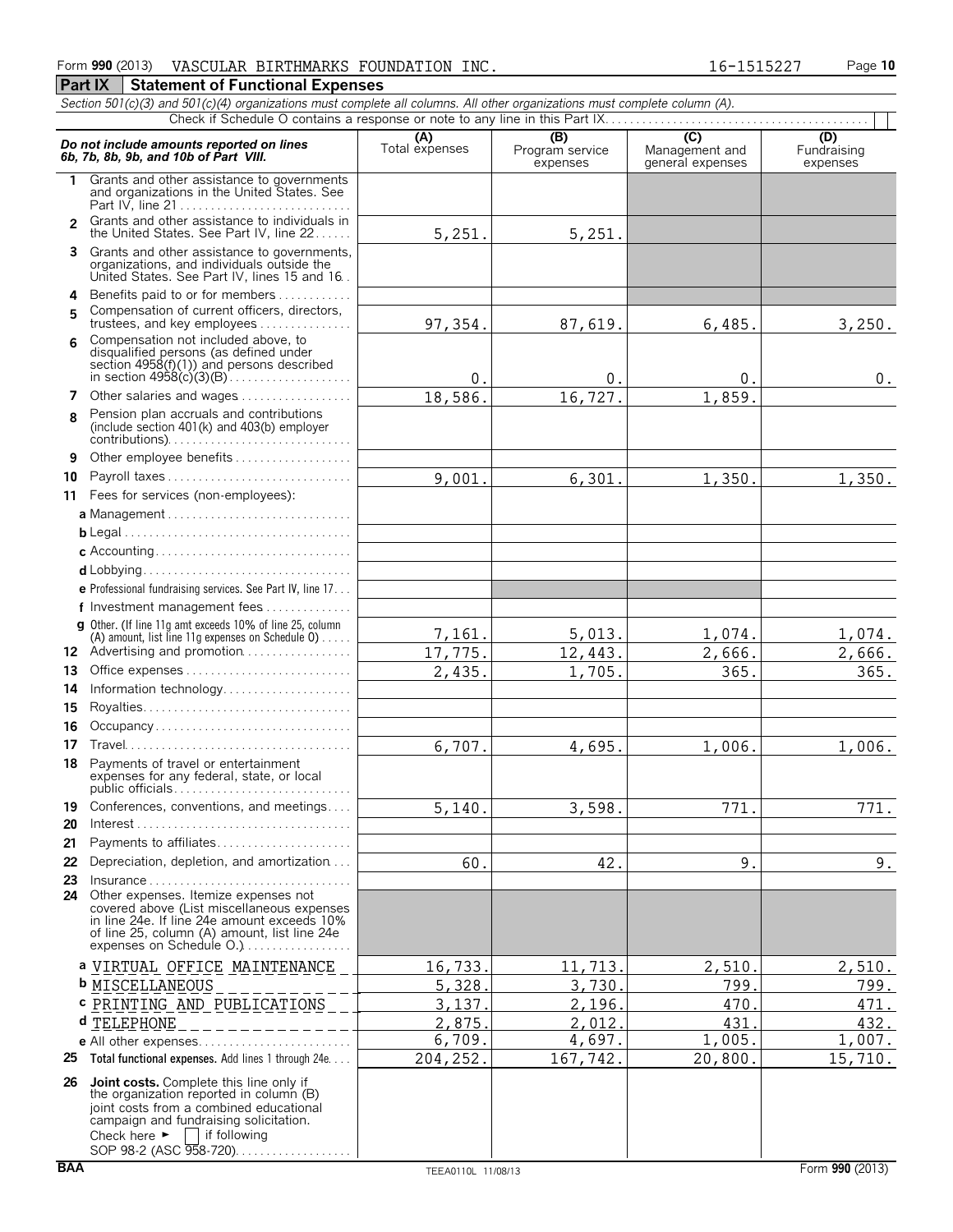#### Form **990** (2013) Page **11** VASCULAR BIRTHMARKS FOUNDATION INC. 16-1515227

|                                 | Part X | <b>Balance Sheet</b>                                                                                                                                                                                                                                                                                                 |          |                    |                          |                 |                        |
|---------------------------------|--------|----------------------------------------------------------------------------------------------------------------------------------------------------------------------------------------------------------------------------------------------------------------------------------------------------------------------|----------|--------------------|--------------------------|-----------------|------------------------|
|                                 |        |                                                                                                                                                                                                                                                                                                                      |          |                    |                          |                 |                        |
|                                 |        |                                                                                                                                                                                                                                                                                                                      |          |                    | (A)<br>Beginning of year |                 | $( B )$<br>End of year |
|                                 | 1      |                                                                                                                                                                                                                                                                                                                      |          |                    | 93,555.                  | 1.              | 124,964.               |
|                                 | 2      |                                                                                                                                                                                                                                                                                                                      | 224,100. | $\mathbf{2}$       | 174,317.                 |                 |                        |
|                                 | 3      |                                                                                                                                                                                                                                                                                                                      |          |                    |                          | 3               |                        |
|                                 | 4      |                                                                                                                                                                                                                                                                                                                      |          | 4                  |                          |                 |                        |
|                                 | 5      | Loans and other receivables from current and former officers, directors, trustees, key employees, and highest compensated employees. Complete                                                                                                                                                                        |          |                    |                          | 5               |                        |
|                                 | 6      | Loans and other receivables from other disqualified persons (as defined under<br>section 4958(f)(1)), persons described in section 4958(c)(3)(B), and contributing<br>employers and sponsoring organizations of section 501(c)(9) voluntary employees<br>beneficiary organizations (see instructions). Complete Part |          | 6                  |                          |                 |                        |
|                                 | 7      |                                                                                                                                                                                                                                                                                                                      |          |                    |                          | $\overline{ }$  |                        |
| <b>ASSETS</b>                   | 8      |                                                                                                                                                                                                                                                                                                                      |          |                    |                          | 8               |                        |
|                                 | 9      |                                                                                                                                                                                                                                                                                                                      |          |                    |                          | 9               | 14,746.                |
|                                 |        |                                                                                                                                                                                                                                                                                                                      |          | 12,730.            |                          |                 |                        |
|                                 |        |                                                                                                                                                                                                                                                                                                                      |          | 12,305.            | 485.                     | 10c             | 425.                   |
|                                 | 11     |                                                                                                                                                                                                                                                                                                                      |          |                    |                          | 11              |                        |
|                                 | 12     |                                                                                                                                                                                                                                                                                                                      |          |                    |                          | 12              |                        |
|                                 | 13     | Investments – program-related. See Part IV, line 11                                                                                                                                                                                                                                                                  |          |                    |                          | 13              |                        |
|                                 | 14     |                                                                                                                                                                                                                                                                                                                      |          | 14                 |                          |                 |                        |
|                                 | 15     |                                                                                                                                                                                                                                                                                                                      |          |                    |                          | 15              |                        |
|                                 | 16     | Total assets. Add lines 1 through 15 (must equal line 34)                                                                                                                                                                                                                                                            |          |                    | 318,140.                 | 16              | 314,452.               |
|                                 | 17     |                                                                                                                                                                                                                                                                                                                      |          |                    | 18,741                   | 17              | 45,167.                |
|                                 | 18     |                                                                                                                                                                                                                                                                                                                      |          |                    |                          | 18              |                        |
|                                 | 19     |                                                                                                                                                                                                                                                                                                                      |          |                    |                          | $\overline{19}$ |                        |
|                                 | 20     | Escrow or custodial account liability. Complete Part IV of Schedule D.                                                                                                                                                                                                                                               |          |                    |                          | 20<br>21        |                        |
| A<br>B<br>I                     | 21     | Loans and other payables to current and former officers, directors, trustees,                                                                                                                                                                                                                                        |          |                    |                          |                 |                        |
| 」<br>「T                         | 22     | key employees, highest compensated employees, and disqualified persons.                                                                                                                                                                                                                                              |          |                    | 22                       |                 |                        |
|                                 | 23     | Secured mortgages and notes payable to unrelated third parties                                                                                                                                                                                                                                                       |          |                    |                          | 23              |                        |
| $\frac{\mathsf{E}}{\mathsf{S}}$ | 24     | Unsecured notes and loans payable to unrelated third parties                                                                                                                                                                                                                                                         |          |                    |                          | 24              |                        |
|                                 | 25     | Other liabilities (including federal income tax, payables to related third parties, and other liabilities not included on lines 17-24). Complete Part X of Schedule D.                                                                                                                                               |          |                    |                          | 25              |                        |
|                                 |        |                                                                                                                                                                                                                                                                                                                      |          |                    | 18.741                   | 26              | 45,167.                |
| $\frac{N}{T}$                   |        | Organizations that follow SFAS 117 (ASC 958), check here ►<br>lines 27 through 29, and lines 33 and 34.                                                                                                                                                                                                              |          | $ X $ and complete |                          |                 |                        |
| ASSON                           | 27     |                                                                                                                                                                                                                                                                                                                      |          |                    | 294,399.                 | 27              | 264,285.               |
|                                 | 28     |                                                                                                                                                                                                                                                                                                                      |          |                    | 5,000.                   | 28              | 5,000.                 |
|                                 | 29     |                                                                                                                                                                                                                                                                                                                      |          |                    |                          | 29              |                        |
| R                               |        | Organizations that do not follow SFAS 117 (ASC 958), check here ►<br>and complete lines 30 through 34.                                                                                                                                                                                                               |          |                    |                          |                 |                        |
| r<br>D                          | 30     |                                                                                                                                                                                                                                                                                                                      |          |                    |                          | 30              |                        |
|                                 | 31     | Paid-in or capital surplus, or land, building, or equipment fund                                                                                                                                                                                                                                                     |          |                    |                          | 31              |                        |
|                                 | 32     | Retained earnings, endowment, accumulated income, or other funds                                                                                                                                                                                                                                                     |          |                    |                          | 32              |                        |
| <b>BALANCES</b>                 | 33     |                                                                                                                                                                                                                                                                                                                      |          |                    | 299,399.                 | 33              | 269,285.               |
|                                 | 34     | Total liabilities and net assets/fund balances                                                                                                                                                                                                                                                                       |          |                    | 318,140                  | 34              | 314,452.               |
| <b>BAA</b>                      |        |                                                                                                                                                                                                                                                                                                                      |          |                    |                          |                 | Form 990 (2013)        |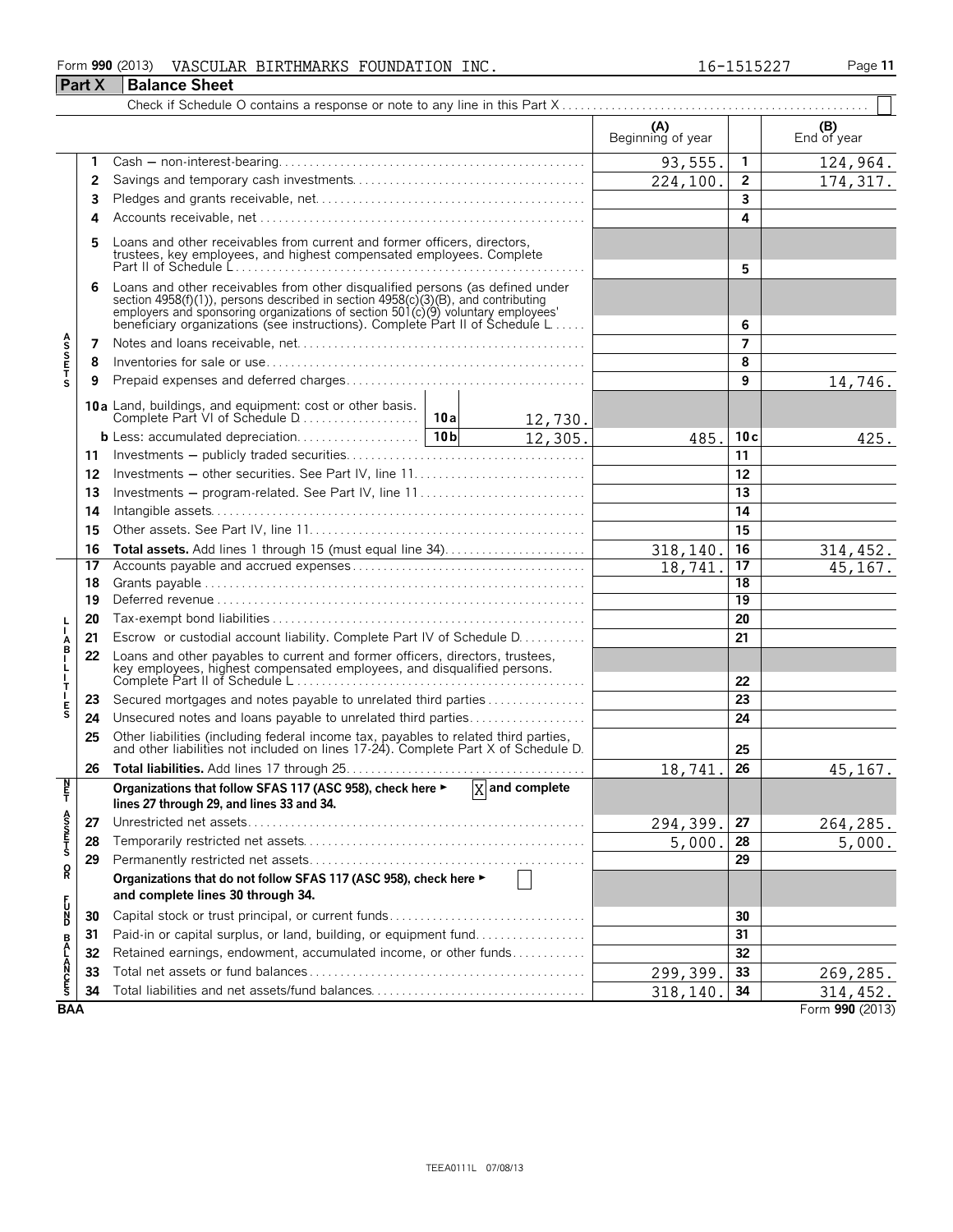|                | Form 990 (2013)<br>VASCULAR BIRTHMARKS FOUNDATION INC.                                                                                                                                                                        | 16-1515227              |                |     | Page 12         |
|----------------|-------------------------------------------------------------------------------------------------------------------------------------------------------------------------------------------------------------------------------|-------------------------|----------------|-----|-----------------|
| <b>Part XI</b> | Reconciliation of Net Assets                                                                                                                                                                                                  |                         |                |     |                 |
|                |                                                                                                                                                                                                                               |                         |                |     |                 |
| 1              |                                                                                                                                                                                                                               | $\mathbf{1}$            |                |     | 174,138.        |
| 2              |                                                                                                                                                                                                                               | $\overline{2}$          |                |     | 204,252.        |
| 3              |                                                                                                                                                                                                                               | $\overline{3}$          |                |     | $-30, 114.$     |
| 4              |                                                                                                                                                                                                                               | $\overline{\mathbf{4}}$ |                |     | 299,399.        |
| 5              |                                                                                                                                                                                                                               | 5                       |                |     |                 |
| 6              |                                                                                                                                                                                                                               | 6                       |                |     |                 |
| 7              |                                                                                                                                                                                                                               | $\overline{7}$          |                |     |                 |
| 8              |                                                                                                                                                                                                                               | 8                       |                |     |                 |
| 9              |                                                                                                                                                                                                                               | 9                       |                |     | 0.              |
| 10             | Net assets or fund balances at end of year. Combine lines 3 through 9 (must equal Part X, line 33,                                                                                                                            |                         |                |     |                 |
|                |                                                                                                                                                                                                                               | 10                      |                |     | 269,285.        |
|                | <b>Part XII Financial Statements and Reporting</b>                                                                                                                                                                            |                         |                |     |                 |
|                |                                                                                                                                                                                                                               |                         |                |     |                 |
|                |                                                                                                                                                                                                                               |                         |                | Yes | No              |
|                | X Accrual<br>1 Accounting method used to prepare the Form 990:<br>  Cash<br>Other                                                                                                                                             |                         |                |     |                 |
|                | If the organization changed its method of accounting from a prior year or checked 'Other,' explain<br>in Schedule O.                                                                                                          |                         |                |     |                 |
|                | 2a Were the organization's financial statements compiled or reviewed by an independent accountant?                                                                                                                            |                         | 2a             | X   |                 |
|                | If 'Yes,' check a box below to indicate whether the financial statements for the year were compiled or reviewed on a<br>separate basis, consolidated basis, or both:                                                          |                         |                |     |                 |
|                | Consolidated basis<br>Both consolidated and separate basis<br>X<br>Separate basis                                                                                                                                             |                         |                |     |                 |
|                |                                                                                                                                                                                                                               |                         | 2 <sub>b</sub> |     | Χ               |
|                | If 'Yes,' check a box below to indicate whether the financial statements for the year were audited on a separate                                                                                                              |                         |                |     |                 |
|                | basis, consolidated basis, or both:                                                                                                                                                                                           |                         |                |     |                 |
|                | Consolidated basis<br>Both consolidated and separate basis<br>Separate basis                                                                                                                                                  |                         |                |     |                 |
|                | c If 'Yes' to line 2a or 2b, does the organization have a committee that assumes responsibility for oversight of the audit,<br>review, or compilation of its financial statements and selection of an independent accountant? |                         | 2c             |     | X               |
|                | If the organization changed either its oversight process or selection process during the tax year, explain<br>in Schedule O.                                                                                                  |                         |                |     |                 |
|                | 3a As a result of a federal award, was the organization required to undergo an audit or audits as set forth in the Single                                                                                                     |                         | 3a             |     | X               |
|                | <b>b</b> If 'Yes,' did the organization undergo the required audit or audits? If the organization did not undergo the required audit                                                                                          |                         |                |     |                 |
|                | or audits, explain why in Schedule O and describe any steps taken to undergo such audits                                                                                                                                      |                         | 3b             |     |                 |
| <b>BAA</b>     |                                                                                                                                                                                                                               |                         |                |     | Form 990 (2013) |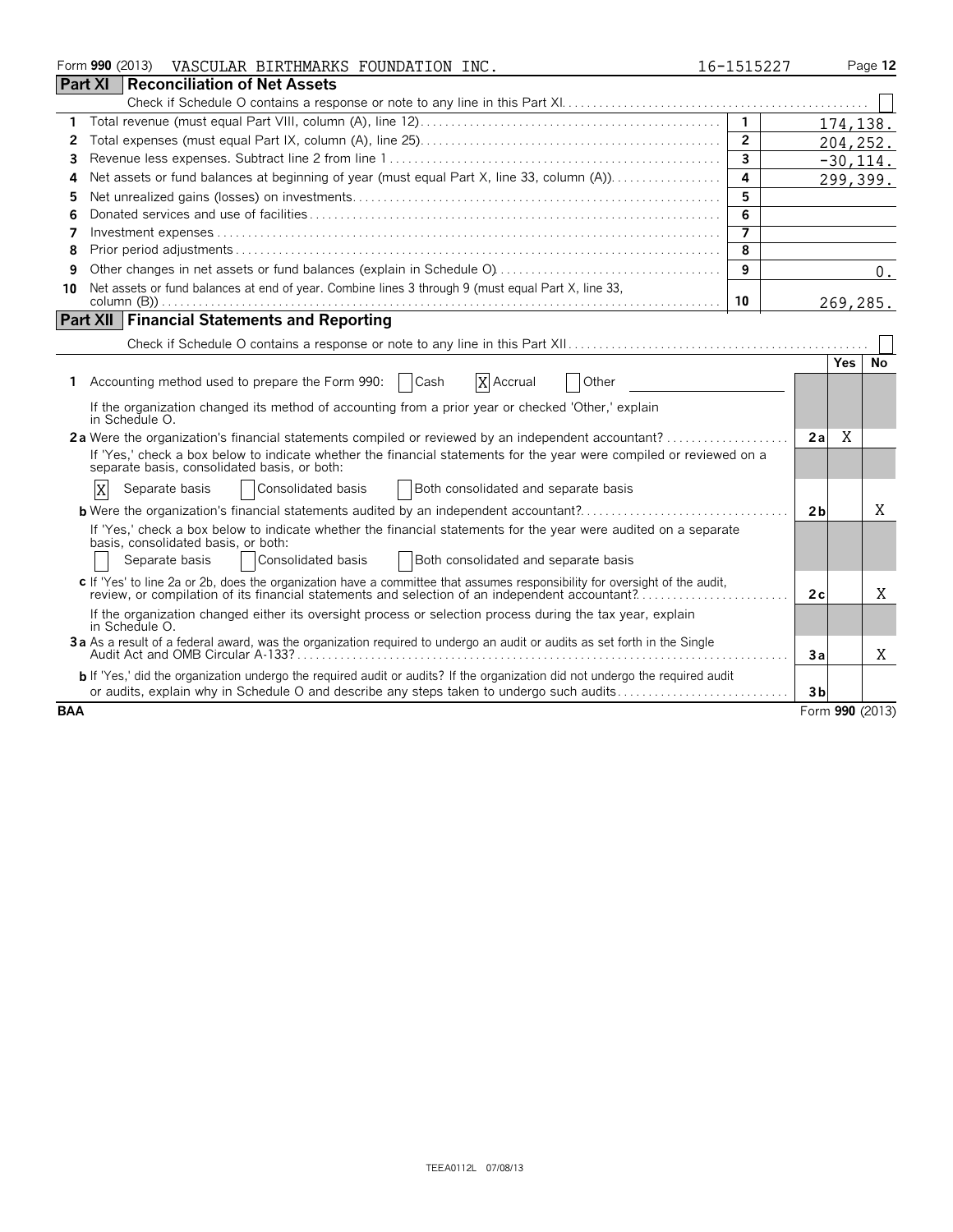| <b>SCHEDULE A</b><br>2013<br>Complete if the organization is a section 501(c)(3) organization or a section<br>(Form 990 or 990-EZ)<br>4947(a)(1) nonexempt charitable trust.<br>Attach to Form 990 or Form 990-EZ.<br><b>Open to Public</b><br>Information about Schedule A (Form 990 or 990-EZ) and its instructions is<br>Department of the Treasury<br>Internal Revenue Service<br>Inspection<br>at www.irs.gov/form990.<br>Employer identification number<br>Name of the organization<br>VASCULAR BIRTHMARKS FOUNDATION INC.<br>16-1515227<br><b>Reason for Public Charity Status (All organizations must complete this part.) See instructions.</b><br>Part I<br>The organization is not a private foundation because it is: (For lines 1 through 11, check only one box.)<br>1<br>A church, convention of churches or association of churches described in section 170(b)(1)(A)(i).<br>2<br>A school described in section 170(b)(1)(A)(ii). (Attach Schedule E.)<br>3<br>A hospital or a cooperative hospital service organization described in section 170(b)(1)(A)(iii).<br>A medical research organization operated in conjunction with a hospital described in section 170(b)(1)(A)(iii). Enter the hospital's<br>4<br>name, city, and state: |
|---------------------------------------------------------------------------------------------------------------------------------------------------------------------------------------------------------------------------------------------------------------------------------------------------------------------------------------------------------------------------------------------------------------------------------------------------------------------------------------------------------------------------------------------------------------------------------------------------------------------------------------------------------------------------------------------------------------------------------------------------------------------------------------------------------------------------------------------------------------------------------------------------------------------------------------------------------------------------------------------------------------------------------------------------------------------------------------------------------------------------------------------------------------------------------------------------------------------------------------------------------|
|                                                                                                                                                                                                                                                                                                                                                                                                                                                                                                                                                                                                                                                                                                                                                                                                                                                                                                                                                                                                                                                                                                                                                                                                                                                         |
|                                                                                                                                                                                                                                                                                                                                                                                                                                                                                                                                                                                                                                                                                                                                                                                                                                                                                                                                                                                                                                                                                                                                                                                                                                                         |
|                                                                                                                                                                                                                                                                                                                                                                                                                                                                                                                                                                                                                                                                                                                                                                                                                                                                                                                                                                                                                                                                                                                                                                                                                                                         |
|                                                                                                                                                                                                                                                                                                                                                                                                                                                                                                                                                                                                                                                                                                                                                                                                                                                                                                                                                                                                                                                                                                                                                                                                                                                         |
|                                                                                                                                                                                                                                                                                                                                                                                                                                                                                                                                                                                                                                                                                                                                                                                                                                                                                                                                                                                                                                                                                                                                                                                                                                                         |
|                                                                                                                                                                                                                                                                                                                                                                                                                                                                                                                                                                                                                                                                                                                                                                                                                                                                                                                                                                                                                                                                                                                                                                                                                                                         |
|                                                                                                                                                                                                                                                                                                                                                                                                                                                                                                                                                                                                                                                                                                                                                                                                                                                                                                                                                                                                                                                                                                                                                                                                                                                         |
|                                                                                                                                                                                                                                                                                                                                                                                                                                                                                                                                                                                                                                                                                                                                                                                                                                                                                                                                                                                                                                                                                                                                                                                                                                                         |
|                                                                                                                                                                                                                                                                                                                                                                                                                                                                                                                                                                                                                                                                                                                                                                                                                                                                                                                                                                                                                                                                                                                                                                                                                                                         |
|                                                                                                                                                                                                                                                                                                                                                                                                                                                                                                                                                                                                                                                                                                                                                                                                                                                                                                                                                                                                                                                                                                                                                                                                                                                         |
|                                                                                                                                                                                                                                                                                                                                                                                                                                                                                                                                                                                                                                                                                                                                                                                                                                                                                                                                                                                                                                                                                                                                                                                                                                                         |
| An organization operated for the benefit of a college or university owned or operated by a governmental unit described in section<br>5                                                                                                                                                                                                                                                                                                                                                                                                                                                                                                                                                                                                                                                                                                                                                                                                                                                                                                                                                                                                                                                                                                                  |
| $170(b)(1)(A)(iv)$ . (Complete Part II.)<br>A federal, state, or local government or governmental unit described in section 170(b)(1)(A)(v).<br>6                                                                                                                                                                                                                                                                                                                                                                                                                                                                                                                                                                                                                                                                                                                                                                                                                                                                                                                                                                                                                                                                                                       |
| An organization that normally receives a substantial part of its support from a governmental unit or from the general public described<br>7<br>in section 170(b)(1)(A)(vi). (Complete Part II.)                                                                                                                                                                                                                                                                                                                                                                                                                                                                                                                                                                                                                                                                                                                                                                                                                                                                                                                                                                                                                                                         |
| A community trust described in section 170(b)(1)(A)(vi). (Complete Part II.)<br>8                                                                                                                                                                                                                                                                                                                                                                                                                                                                                                                                                                                                                                                                                                                                                                                                                                                                                                                                                                                                                                                                                                                                                                       |
| An organization that normally receives: (1) more than 33-1/3% of its support from contributions, membership fees, and gross receipts from activities related to its exempt functions – subject to certain exceptions, and (2)<br>9<br>investment income and unrelated business taxable income (less section 511 tax) from businesses acquired by the organization after<br>June 30, 1975. See section 509(a)(2). (Complete Part III.)                                                                                                                                                                                                                                                                                                                                                                                                                                                                                                                                                                                                                                                                                                                                                                                                                   |
| 10<br>An organization organized and operated exclusively to test for public safety. See section 509(a)(4).                                                                                                                                                                                                                                                                                                                                                                                                                                                                                                                                                                                                                                                                                                                                                                                                                                                                                                                                                                                                                                                                                                                                              |
| An organization organized and operated exclusively for the benefit of, to perform the functions of, or carry out the purposes of one or<br>11<br>more publicly supported organizations described in section 509(a)(1) or section 509(a)(2). See section 509(a)(3). Check the box that<br>describes the type of supporting organization and complete lines 11e through 11h.                                                                                                                                                                                                                                                                                                                                                                                                                                                                                                                                                                                                                                                                                                                                                                                                                                                                              |
| Type II<br>c   $ $ Type III – Functionally integrated<br> Type <br>b <sub>1</sub><br>Type III - Non-functionally integrated<br>d<br>a                                                                                                                                                                                                                                                                                                                                                                                                                                                                                                                                                                                                                                                                                                                                                                                                                                                                                                                                                                                                                                                                                                                   |
| By checking this box, I certify that the organization is not controlled directly or indirectly by one or more disqualified persons<br>е<br>other than foundation managers and other than one or more publicly supported organizations described in section 509(a)(1) or<br>section 509(a)(2).                                                                                                                                                                                                                                                                                                                                                                                                                                                                                                                                                                                                                                                                                                                                                                                                                                                                                                                                                           |
| If the organization received a written determination from the IRS that is a Type I, Type II or Type III supporting organization,<br>f                                                                                                                                                                                                                                                                                                                                                                                                                                                                                                                                                                                                                                                                                                                                                                                                                                                                                                                                                                                                                                                                                                                   |
| Since August 17, 2006, has the organization accepted any gift or contribution from any of the following persons?<br>g                                                                                                                                                                                                                                                                                                                                                                                                                                                                                                                                                                                                                                                                                                                                                                                                                                                                                                                                                                                                                                                                                                                                   |
| Yes<br>(i)<br>11 g (i)                                                                                                                                                                                                                                                                                                                                                                                                                                                                                                                                                                                                                                                                                                                                                                                                                                                                                                                                                                                                                                                                                                                                                                                                                                  |
| 11 g (ii)<br>(i)                                                                                                                                                                                                                                                                                                                                                                                                                                                                                                                                                                                                                                                                                                                                                                                                                                                                                                                                                                                                                                                                                                                                                                                                                                        |
| (iii)<br>11 g (iii)                                                                                                                                                                                                                                                                                                                                                                                                                                                                                                                                                                                                                                                                                                                                                                                                                                                                                                                                                                                                                                                                                                                                                                                                                                     |
| Provide the following information about the supported organization(s).                                                                                                                                                                                                                                                                                                                                                                                                                                                                                                                                                                                                                                                                                                                                                                                                                                                                                                                                                                                                                                                                                                                                                                                  |
| (vii) Amount of monetary<br>$(ii)$ $EIN$<br>(i) Name of supported<br>(iv) is the<br>(v) Did you notify<br>$(vi)$ is the<br>(iii) Type of organization<br>organization in<br>the organization in<br>organization<br>(described on lines 1-9<br>organization in<br>support<br>above or IRC section<br>column (i) listed in<br>column (i) of your<br>column (i)<br>organized in the<br>your governing<br>support?<br>(see instructions))<br>U.S.?<br>document?                                                                                                                                                                                                                                                                                                                                                                                                                                                                                                                                                                                                                                                                                                                                                                                             |
| No<br>Yes<br>No<br>Yes<br>Yes<br>No                                                                                                                                                                                                                                                                                                                                                                                                                                                                                                                                                                                                                                                                                                                                                                                                                                                                                                                                                                                                                                                                                                                                                                                                                     |
|                                                                                                                                                                                                                                                                                                                                                                                                                                                                                                                                                                                                                                                                                                                                                                                                                                                                                                                                                                                                                                                                                                                                                                                                                                                         |
| (A)                                                                                                                                                                                                                                                                                                                                                                                                                                                                                                                                                                                                                                                                                                                                                                                                                                                                                                                                                                                                                                                                                                                                                                                                                                                     |
| (B)                                                                                                                                                                                                                                                                                                                                                                                                                                                                                                                                                                                                                                                                                                                                                                                                                                                                                                                                                                                                                                                                                                                                                                                                                                                     |
| (C)                                                                                                                                                                                                                                                                                                                                                                                                                                                                                                                                                                                                                                                                                                                                                                                                                                                                                                                                                                                                                                                                                                                                                                                                                                                     |
| (D)                                                                                                                                                                                                                                                                                                                                                                                                                                                                                                                                                                                                                                                                                                                                                                                                                                                                                                                                                                                                                                                                                                                                                                                                                                                     |
| (E)                                                                                                                                                                                                                                                                                                                                                                                                                                                                                                                                                                                                                                                                                                                                                                                                                                                                                                                                                                                                                                                                                                                                                                                                                                                     |
| Total<br>BAA For Paperwork Reduction Act Notice, see the Instructions for Form 990 or 990-EZ.<br>Schedule A (Form 990 or 990-EZ) 2013                                                                                                                                                                                                                                                                                                                                                                                                                                                                                                                                                                                                                                                                                                                                                                                                                                                                                                                                                                                                                                                                                                                   |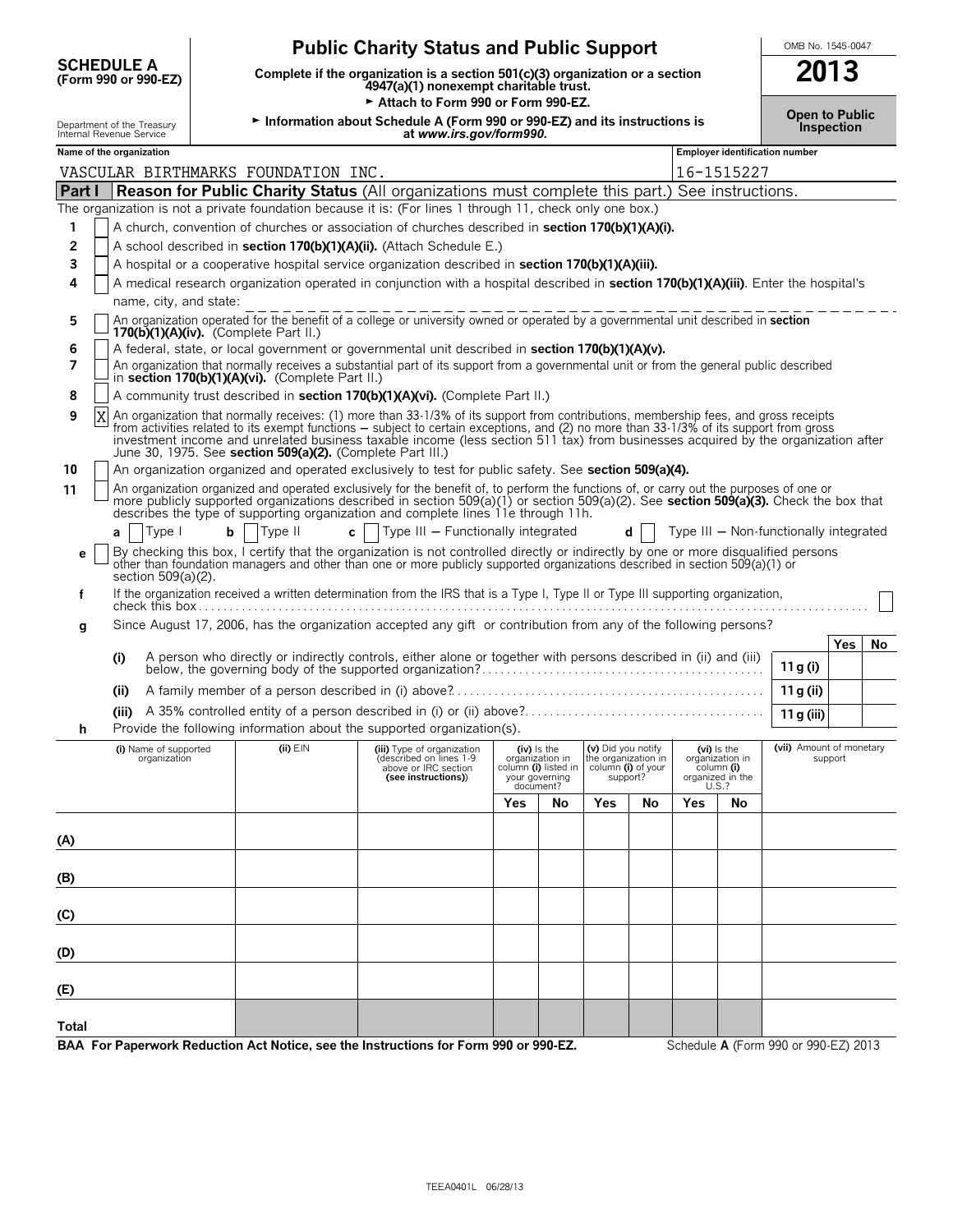| Schedule A (Form 990 or 990-EZ) 2013 | VASCULAR BIRTHMARKS FOUNDATION I | `INC. | <b>FOOT</b><br>151522<br>$-6 -$ | Page 2 |
|--------------------------------------|----------------------------------|-------|---------------------------------|--------|
|                                      |                                  |       |                                 |        |

## **Part II Support Schedule for Organizations Described in Sections 170(b)(1)(A)(iv) and 170(b)(1)(A)(vi)**

(Complete only if you checked the box on line 5, 7, or 8 of Part I or if the organization failed to qualify under Part III. If the organization fails to qualify under the tests listed below, please complete Part III.)

|    | <b>Section A. Public Support</b>                                                                                                                                                                                                                                                                                                                                                                             |          |            |            |            |            |           |
|----|--------------------------------------------------------------------------------------------------------------------------------------------------------------------------------------------------------------------------------------------------------------------------------------------------------------------------------------------------------------------------------------------------------------|----------|------------|------------|------------|------------|-----------|
|    | Calendar year (or fiscal year<br>beginning in) $\rightarrow$                                                                                                                                                                                                                                                                                                                                                 | (a) 2009 | (b) $2010$ | $(c)$ 2011 | (d) $2012$ | (e) $2013$ | (f) Total |
| 1. | Gifts, grants, contributions, and<br>membership fees received. (Do not<br>include any 'unusual grants.')                                                                                                                                                                                                                                                                                                     |          |            |            |            |            |           |
|    | <b>2</b> Tax revenues levied for the<br>organization's benefit and<br>either paid to or expended<br>on its behalf                                                                                                                                                                                                                                                                                            |          |            |            |            |            |           |
| 3  | The value of services or<br>facilities furnished by a<br>governmental unit to the<br>organization without charge                                                                                                                                                                                                                                                                                             |          |            |            |            |            |           |
| 4  | <b>Total.</b> Add lines 1 through 3                                                                                                                                                                                                                                                                                                                                                                          |          |            |            |            |            |           |
| 5  | The portion of total<br>contributions by each person<br>(other than a governmental<br>unit or publicly supported<br>organization) included on line 1<br>that exceeds 2% of the amount<br>shown on line 11, column $(f)$                                                                                                                                                                                      |          |            |            |            |            |           |
|    | <b>Public support.</b> Subtract line 5<br>from line $4$                                                                                                                                                                                                                                                                                                                                                      |          |            |            |            |            |           |
|    | <b>Section B. Total Support</b>                                                                                                                                                                                                                                                                                                                                                                              |          |            |            |            |            |           |
|    | Calendar year (or fiscal year<br>beginning in) $\rightarrow$                                                                                                                                                                                                                                                                                                                                                 | (a) 2009 | (b) 2010   | $(c)$ 2011 | (d) $2012$ | (e) $2013$ | (f) Total |
| 7  | Amounts from line 4                                                                                                                                                                                                                                                                                                                                                                                          |          |            |            |            |            |           |
| 8  | Gross income from interest,<br>dividends, payments received<br>on securities loans, rents,<br>royalties and income from<br>similar sources                                                                                                                                                                                                                                                                   |          |            |            |            |            |           |
| 9  | Net income from unrelated<br>business activities, whether or<br>not the business is regularly<br>carried on                                                                                                                                                                                                                                                                                                  |          |            |            |            |            |           |
|    | <b>10</b> Other income. Do not include<br>gain or loss from the sale of<br>capital assets (Explain in                                                                                                                                                                                                                                                                                                        |          |            |            |            |            |           |
| 11 | <b>Total support.</b> Add lines 7                                                                                                                                                                                                                                                                                                                                                                            |          |            |            |            |            |           |
|    |                                                                                                                                                                                                                                                                                                                                                                                                              |          |            |            |            | 12         |           |
| 13 | <b>First five years.</b> If the Form 990 is for the organization's first, second, third, fourth, or fifth tax year as a section 501(c)(3)<br>organization, check this box and stop here.                                                                                                                                                                                                                     |          |            |            |            |            |           |
|    | Section C. Computation of Public Support Percentage                                                                                                                                                                                                                                                                                                                                                          |          |            |            |            |            |           |
|    |                                                                                                                                                                                                                                                                                                                                                                                                              |          |            |            |            | 14         | %         |
|    |                                                                                                                                                                                                                                                                                                                                                                                                              |          |            |            |            | 15         | %         |
|    | 16a 33-1/3% support test - 2013. If the organization did not check the box on line 13, and the line 14 is 33-1/3% or more, check this box                                                                                                                                                                                                                                                                    |          |            |            |            |            |           |
|    | <b>b</b> 33-1/3% support test - 2012. If the organization did not check a box on line 13 or 16a, and line 15 is 33-1/3% or more, check this box                                                                                                                                                                                                                                                              |          |            |            |            |            |           |
|    | 17a 10%-facts-and-circumstances test - 2013. If the organization did not check a box on line 13, 16a, or 16b, and line 14 is 10%<br>or more, and if the organization meets the 'facts-and-circumstances' test, check this box and stop here. Explain in Part IV how<br>the organization meets the 'facts-and-circumstances' test. The organization qualifies as a publicly supported organization            |          |            |            |            |            |           |
|    | <b>b 10%-facts-and-circumstances test - 2012.</b> If the organization did not check a box on line 13, 16a, 16b, or 17a, and line 15 is 10%<br>or more, and if the organization meets the 'facts-and-circumstances' test, check this box and stop here. Explain in Part IV how the<br>organization meets the 'facts-and-circumstances' test. The organization qualifies as a publicly supported organization. |          |            |            |            |            |           |
|    | 18 Private foundation. If the organization did not check a box on line 13, 16a, 16b, 17a, or 17b, check this box and see instructions ►                                                                                                                                                                                                                                                                      |          |            |            |            |            |           |

**BAA** Schedule **A** (Form 990 or 990-EZ) 2013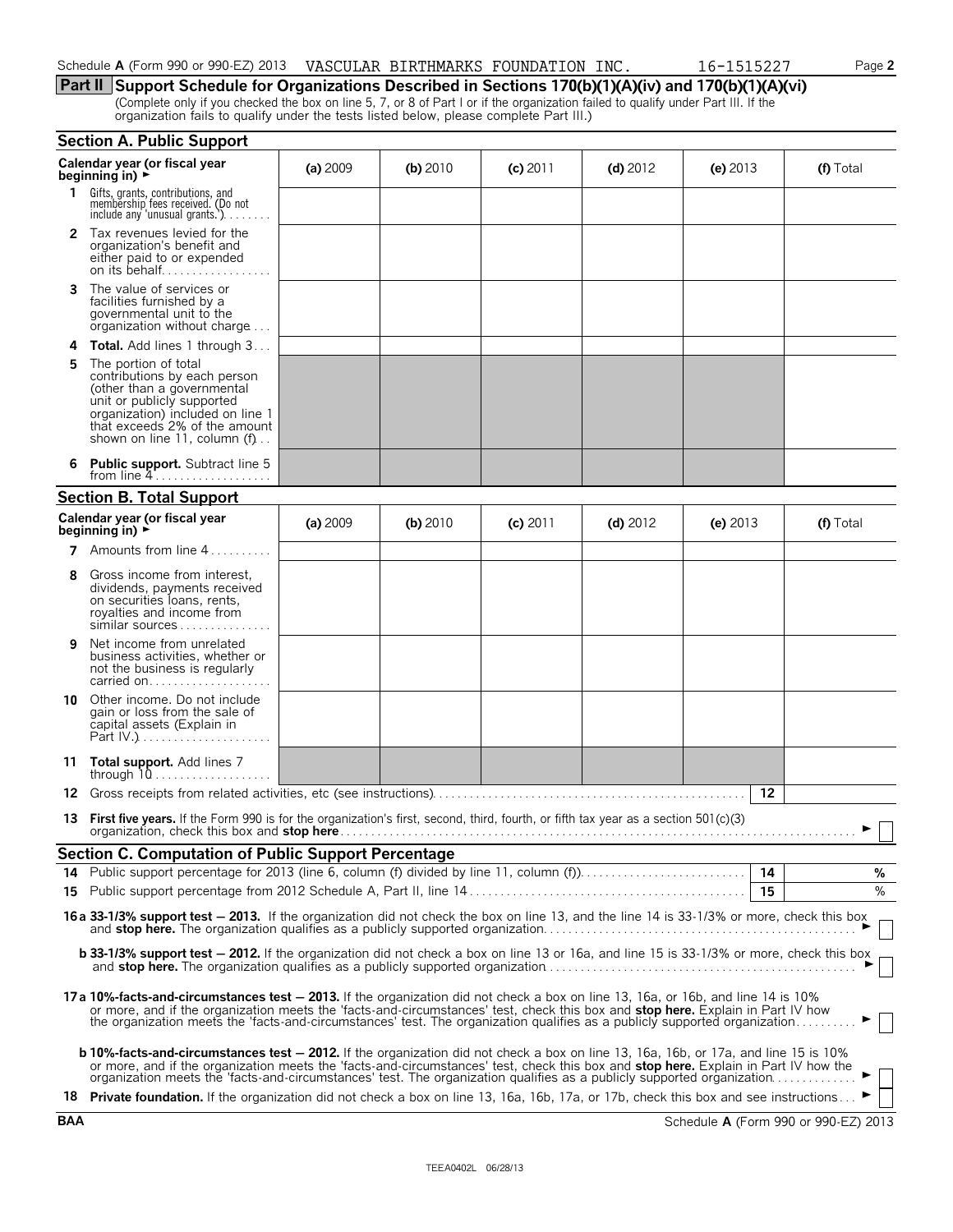## **Part III Support Schedule for Organizations Described in Section 509(a)(2)**

(Complete only if you checked the box on line 9 of Part I or if the organization failed to qualify under Part II. If the organization fails to qualify under the tests listed below, please complete Part II.)

|     | <b>Section A. Public Support</b>                                                                                                                                                                                                                                                |               |                |                |               |                |                      |
|-----|---------------------------------------------------------------------------------------------------------------------------------------------------------------------------------------------------------------------------------------------------------------------------------|---------------|----------------|----------------|---------------|----------------|----------------------|
|     | Calendar year (or fiscal yr beginning in) $\blacktriangleright$                                                                                                                                                                                                                 | (a) 2009      | (b) $2010$     | $(c)$ 2011     | (d) $2012$    | $(e)$ 2013     | (f) Total            |
|     | 1 Gifts, grants, contributions<br>and membership fees                                                                                                                                                                                                                           |               |                |                |               |                |                      |
|     | received. (Do not include                                                                                                                                                                                                                                                       |               |                |                |               |                |                      |
|     | any 'unusual grants.')<br>2 Gross receipts from admis-                                                                                                                                                                                                                          | 153,085.      | 226,681.       | 206,737.       | 201,973.      | 102,551.       | 891,027.             |
|     | sions, merchandise sold or                                                                                                                                                                                                                                                      |               |                |                |               |                |                      |
|     | services performed, or facilities                                                                                                                                                                                                                                               |               |                |                |               |                |                      |
|     | furnished in any activity that is<br>related to the organization's                                                                                                                                                                                                              |               |                |                |               |                |                      |
|     | $tax\text{-}exempt$ purpose                                                                                                                                                                                                                                                     | 10.           | 19,700.        | 6,100.         | 62,335.       | 19,940.        | 108,085.             |
|     | Gross receipts from activities                                                                                                                                                                                                                                                  |               |                |                |               |                |                      |
|     | that are not an unrelated trade<br>or business under section 513.                                                                                                                                                                                                               |               |                |                |               |                |                      |
| 4   | Tax revenues levied for the                                                                                                                                                                                                                                                     |               |                |                |               |                | 0.                   |
|     | organization's benefit and                                                                                                                                                                                                                                                      |               |                |                |               |                |                      |
|     | either paid to or expended on                                                                                                                                                                                                                                                   |               |                |                |               |                |                      |
|     | 5 The value of services or                                                                                                                                                                                                                                                      |               |                |                |               |                | $0$ .                |
|     | facilities furnished by a                                                                                                                                                                                                                                                       |               |                |                |               |                |                      |
|     | governmental unit to the                                                                                                                                                                                                                                                        |               |                |                |               |                |                      |
|     | organization without charge                                                                                                                                                                                                                                                     |               |                |                |               |                | 0.                   |
|     | 6 Total. Add lines 1 through 5                                                                                                                                                                                                                                                  | 153,095.      | 246,381        | 212,837.       | 264,308.      | 122,491        | 999, 112.            |
|     | <b>7 a</b> Amounts included on lines 1.<br>2, and 3 received from                                                                                                                                                                                                               |               |                |                |               |                |                      |
|     | disqualified persons                                                                                                                                                                                                                                                            | 0.            | 0.             | $\mathbf 0$ .  | 0.            | 0.             | $0$ .                |
|     | <b>b</b> Amounts included on lines 2                                                                                                                                                                                                                                            |               |                |                |               |                |                      |
|     | and 3 received from other than                                                                                                                                                                                                                                                  |               |                |                |               |                |                      |
|     | disqualified persons that<br>exceed the greater of \$5,000 or                                                                                                                                                                                                                   |               |                |                |               |                |                      |
|     | 1% of the amount on line 13                                                                                                                                                                                                                                                     |               |                |                |               |                |                      |
|     |                                                                                                                                                                                                                                                                                 | $\mathbf 0$ . | $\mathbf{0}$   | $\mathbf{0}$   | $\mathbf{0}$  | $0$ .          | 0.                   |
|     | c Add lines 7a and 7b                                                                                                                                                                                                                                                           | $\mathbf 0$ . | $\mathbf{0}$ . | $\mathbf{0}$ . | $\mathbf 0$ . | $\mathbf{0}$ . | $\mathbf 0$ .        |
| 8   | Public support (Subtract line                                                                                                                                                                                                                                                   |               |                |                |               |                |                      |
|     | 7c from line 6.)                                                                                                                                                                                                                                                                |               |                |                |               |                | 999, 112.            |
|     | <b>Section B. Total Support</b>                                                                                                                                                                                                                                                 |               |                |                |               |                |                      |
|     | Calendar year (or fiscal yr beginning in) ►                                                                                                                                                                                                                                     | (a) 2009      | (b) 2010       | $(c)$ 2011     | $(d)$ 2012    | (e) $2013$     | (f) Total            |
|     | 9 Amounts from line 6                                                                                                                                                                                                                                                           | 153,095.      | 246,381        | 212,837.       | 264, 308.     | 122,491        | 999, 112.            |
|     | 10 a Gross income from interest.<br>dividends, payments received                                                                                                                                                                                                                |               |                |                |               |                |                      |
|     | on securities loans, rents,                                                                                                                                                                                                                                                     |               |                |                |               |                |                      |
|     | royalties and income from<br>similar sources                                                                                                                                                                                                                                    |               |                |                |               |                |                      |
|     | <b>b</b> Unrelated business taxable                                                                                                                                                                                                                                             | 1,609.        | 585.           | 212.           | 260.          | 793.           | 3,459.               |
|     | income (less section 511                                                                                                                                                                                                                                                        |               |                |                |               |                |                      |
|     | taxes) from businesses<br>acquired after June 30, 1975                                                                                                                                                                                                                          |               |                |                |               |                |                      |
|     | c Add lines $10a$ and $10b$                                                                                                                                                                                                                                                     | 1,609.        | 585.           | 212.           | 260           | 793.           | υ.<br>3,459.         |
|     | 11 Net income from unrelated business                                                                                                                                                                                                                                           |               |                |                |               |                |                      |
|     | activities not included in line 10b,                                                                                                                                                                                                                                            |               |                |                |               |                |                      |
|     | whether or not the business is<br>regularly carried on $\dots\dots\dots\dots\dots$                                                                                                                                                                                              |               |                |                |               |                |                      |
|     | 12 Other income. Do not include                                                                                                                                                                                                                                                 |               |                |                |               |                | 0.                   |
|     | gain or loss from the sale of<br>capital assets (Explain in                                                                                                                                                                                                                     |               |                |                |               |                |                      |
|     |                                                                                                                                                                                                                                                                                 |               |                |                |               |                | 0.                   |
|     | 13 Total Support. (Add Ins 9,10c, 11 and 12.)                                                                                                                                                                                                                                   | 154,704.      | 246,966.       | 213,049.       | 264,568.      | 123,284.       | 1,002,571.           |
| 14  | First five years. If the Form 990 is for the organization's first, second, third, fourth, or fifth tax year as a section 501(c)(3)                                                                                                                                              |               |                |                |               |                |                      |
|     |                                                                                                                                                                                                                                                                                 |               |                |                |               |                |                      |
|     | <b>Section C. Computation of Public Support Percentage</b>                                                                                                                                                                                                                      |               |                |                |               |                |                      |
|     |                                                                                                                                                                                                                                                                                 |               |                |                |               | 15             | 99.65 $\frac{8}{3}$  |
| 16. |                                                                                                                                                                                                                                                                                 |               |                |                |               | 16             | 99.46%               |
|     | Section D. Computation of Investment Income Percentage                                                                                                                                                                                                                          |               |                |                |               |                |                      |
| 17  | Investment income percentage for 2013 (line 10c, column (f) divided by line 13, column (f))                                                                                                                                                                                     |               |                |                |               | 17             | $0.35$ $\frac{8}{3}$ |
| 18  |                                                                                                                                                                                                                                                                                 |               |                |                |               | 18             | $0.54$ $%$           |
|     |                                                                                                                                                                                                                                                                                 |               |                |                |               |                |                      |
|     | 19 a 33-1/3% support tests - 2013. If the organization did not check the box on line 14, and line 15 is more than 33-1/3%, and line 17 is not more than 33-1/3%, check this box and stop here. The organization qualifies as a                                                  |               |                |                |               |                | X                    |
|     | <b>b 33-1/3% support tests - 2012.</b> If the organization did not check a box on line 14 or line 19a, and line 16 is more than 33-1/3%, and<br>line 18 is not more than 33-1/3%, check this box and stop here. The organization qualifies as a publicly supported organization |               |                |                |               |                |                      |
|     | 20 Private foundation. If the organization did not check a box on line 14, 19a, or 19b, check this box and see instructions                                                                                                                                                     |               |                |                |               |                |                      |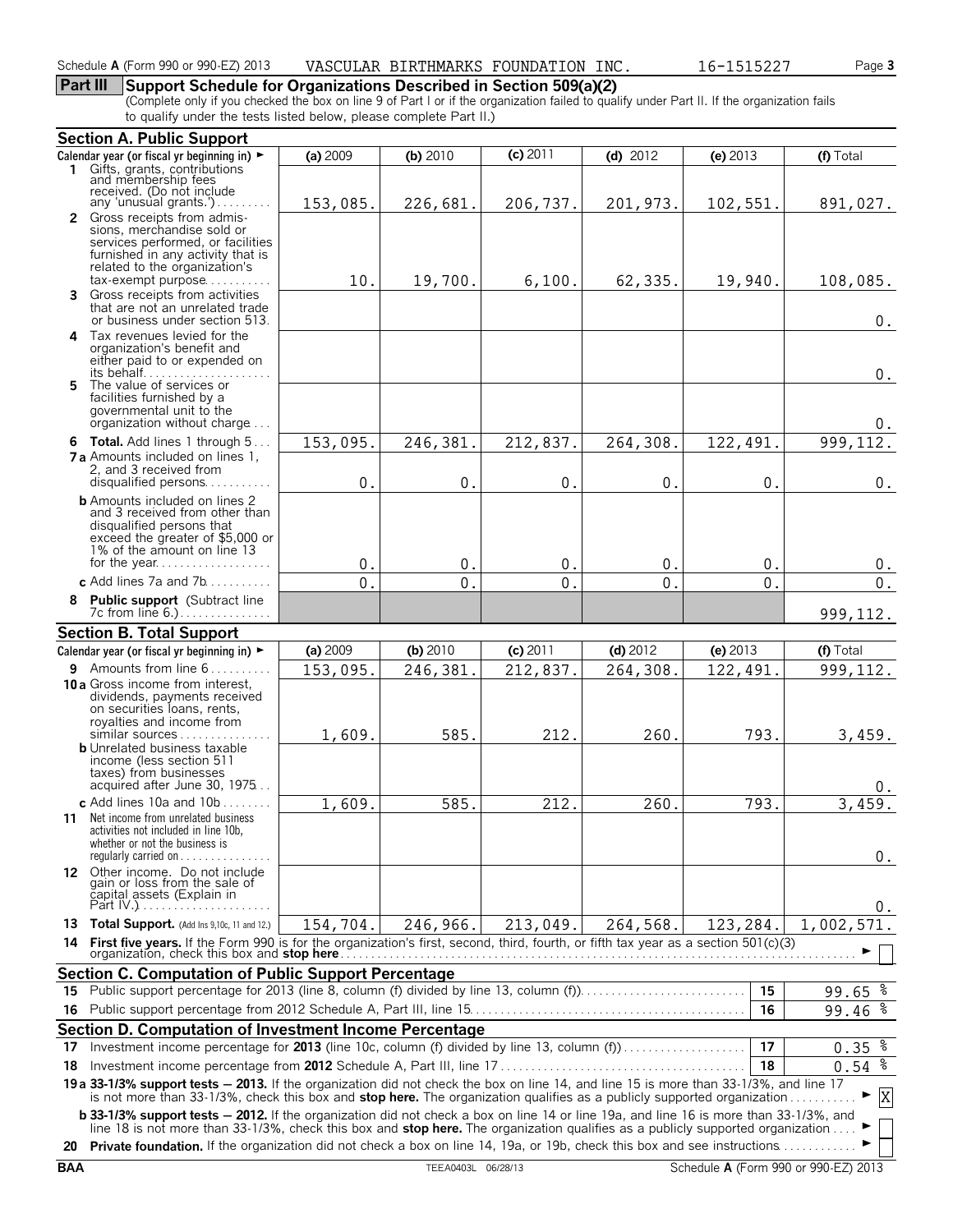|         | Schedule A (Form 990 or 990-EZ) 2013 | VASCULAR BIRTHMARKS FOUNDATION INC. |  | 16-1515227                                                                                                                                                                                                           | Page $4$ |
|---------|--------------------------------------|-------------------------------------|--|----------------------------------------------------------------------------------------------------------------------------------------------------------------------------------------------------------------------|----------|
| Part IV |                                      |                                     |  | <b>Supplemental Information.</b> Provide the explanations required by Part II, line 10; Part II, line 17a or 17b; and Part III, line 12. Also complete this part for any additional information. (See instructions). |          |
|         |                                      |                                     |  |                                                                                                                                                                                                                      |          |
|         |                                      |                                     |  |                                                                                                                                                                                                                      |          |
|         |                                      |                                     |  |                                                                                                                                                                                                                      |          |
|         |                                      |                                     |  |                                                                                                                                                                                                                      |          |
|         |                                      |                                     |  |                                                                                                                                                                                                                      |          |
|         |                                      |                                     |  |                                                                                                                                                                                                                      |          |
|         |                                      |                                     |  |                                                                                                                                                                                                                      |          |
|         |                                      |                                     |  |                                                                                                                                                                                                                      |          |
|         |                                      |                                     |  |                                                                                                                                                                                                                      |          |
|         |                                      |                                     |  |                                                                                                                                                                                                                      |          |
|         |                                      |                                     |  |                                                                                                                                                                                                                      |          |
|         |                                      |                                     |  |                                                                                                                                                                                                                      |          |
|         |                                      |                                     |  |                                                                                                                                                                                                                      |          |
|         |                                      |                                     |  |                                                                                                                                                                                                                      |          |
|         |                                      |                                     |  |                                                                                                                                                                                                                      |          |
|         |                                      |                                     |  |                                                                                                                                                                                                                      |          |
|         |                                      |                                     |  |                                                                                                                                                                                                                      |          |
|         |                                      |                                     |  |                                                                                                                                                                                                                      |          |
|         |                                      |                                     |  |                                                                                                                                                                                                                      |          |
|         |                                      |                                     |  |                                                                                                                                                                                                                      |          |
|         |                                      |                                     |  |                                                                                                                                                                                                                      |          |
|         |                                      |                                     |  |                                                                                                                                                                                                                      |          |
|         |                                      |                                     |  |                                                                                                                                                                                                                      |          |
|         | ----------------------               |                                     |  |                                                                                                                                                                                                                      |          |
|         |                                      |                                     |  |                                                                                                                                                                                                                      |          |
|         |                                      |                                     |  |                                                                                                                                                                                                                      |          |

**BAA** Schedule **A** (Form 990 or 990-EZ) 2013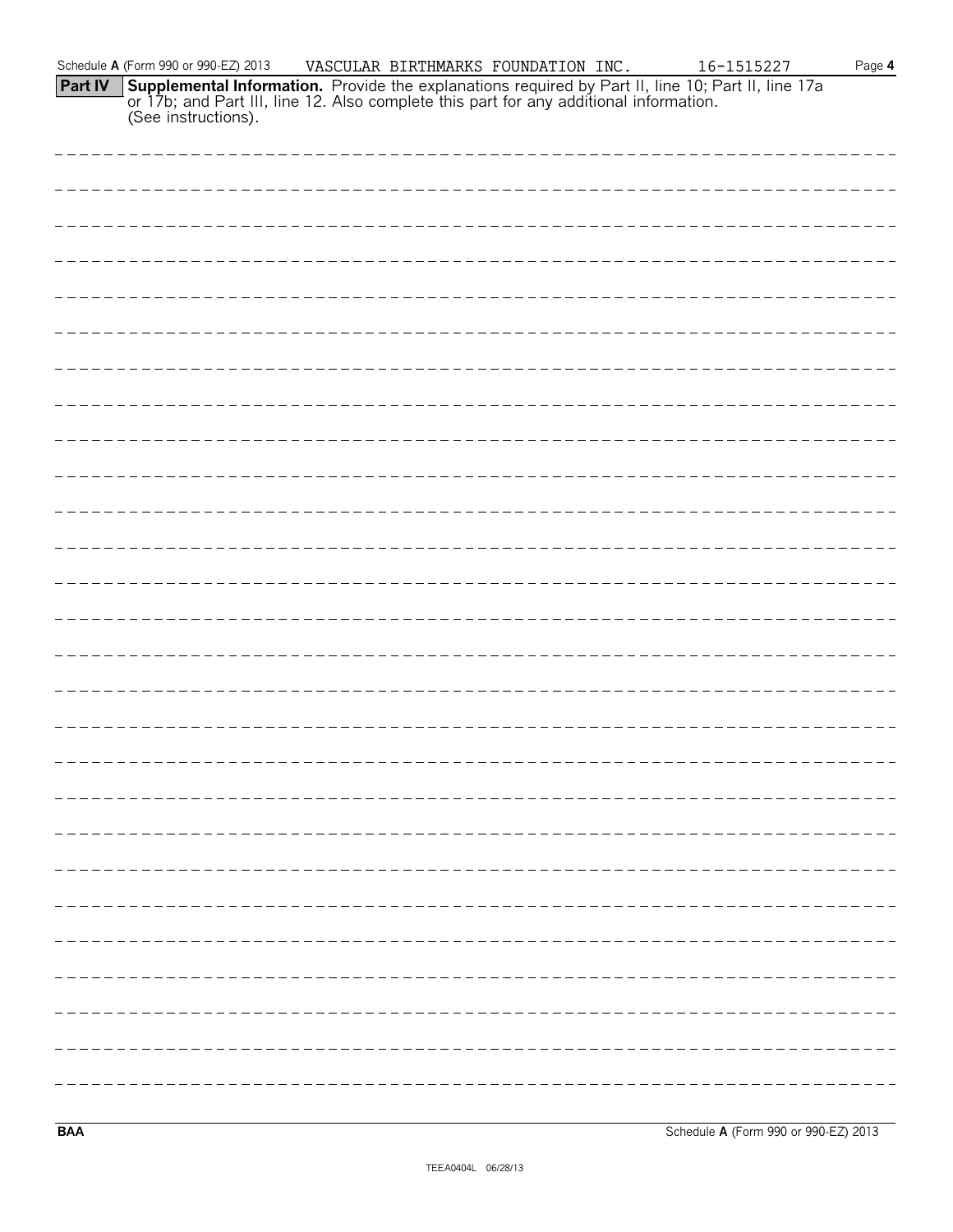## **Schedule of Contributors**

| <u>Scheddie of Sonthbutors</u>                                                                            | 2013 |
|-----------------------------------------------------------------------------------------------------------|------|
| Attach to Form 990. Form 990-EZ, or Form 990-PF                                                           |      |
| ► Information about Schedule B (Form 990, 990-EZ, 990-PF) and its instructions is at www.irs.gov/form990. |      |

Department of the Treasury<br>Internal Revenue Service

| Name of the organization            | <b>Employer identification number</b> |  |  |  |  |  |
|-------------------------------------|---------------------------------------|--|--|--|--|--|
| VASCULAR BIRTHMARKS FOUNDATION INC. | 1515227<br>$16 - 1$                   |  |  |  |  |  |
| Organization type (check one):      |                                       |  |  |  |  |  |

| $\bullet$ . Generation type (onother one). |                                                                                   |
|--------------------------------------------|-----------------------------------------------------------------------------------|
| Filers of:                                 | Section:                                                                          |
| Form 990 or 990-EZ                         | $ X $ 501(c)( 3) (enter number) organization                                      |
|                                            | $\vert$ 4947(a)(1) nonexempt charitable trust not treated as a private foundation |
|                                            | 527 political organization                                                        |
| Form 990-PF                                | $501(c)(3)$ exempt private foundation                                             |
|                                            | $4947(a)(1)$ nonexempt charitable trust treated as a private foundation           |
|                                            | $501(c)(3)$ taxable private foundation                                            |
|                                            |                                                                                   |

Check if your organization is covered by the **General Rule** or a **Special Rule**.

**Note.** Only a section 501(c)(7), (8), or (10) organization can check boxes for both the General Rule and a Special Rule. See instructions.

#### **General Rule**

For an organization filing Form 990, 990-EZ, or 990-PF that received, during the year, \$5,000 or more (in money or property) from any one Xcontributor. (Complete Parts I and II.)

#### **Special Rules**

For a section 501(c)(3) organization filing Form 990 or 990-EZ that met the 33-1/3% support test of the regulations under sections<br>509(a)(1) and 170(b)(1)(A)(vi) and received from any one contributor, during the year, a co (**2**) 2% of the amount on (i) Form 990, Part VIII, line 1h, or (ii) Form 990-EZ, line 1. Complete Parts I and II.

For a section 501(c)(7), (8), or (10) organization filing Form 990 or 990-EZ that received from any one contributor, during the year,<br>total contributions of more than \$1,000 for use *exclusively* for religious, charitable, the prevention of cruelty to children or animals. Complete Parts I, II, and III.

For a section 501(c)(7), (8), or (10) organization filing Form 990 or 990-EZ that received from any one contributor, during the year, contributions for use *exclusively* for religious, charitable, etc, purposes, but these contributions did not total to more than \$1,000.<br>If this box is checked, enter here the total contributions that were received during purpose. Do not complete any of the parts unless the **General Rule** applies to this organization because it received nonexclusively religious, charitable, etc, contributions of \$5,000 or more during the year. . . . . . . . . . . . . . . . . . . . . . . . . . . . . . . . . . . . . . G\$

**Caution:** An organization that is not covered by the General Rule and/or the Special Rules does not file Schedule B (Form 990, 990-EZ, or 990-PF) but it **must** answer 'No' on Part IV, line 2, of its Form 990; or check the box on line H of its Form 990-EZ or on its Form 990-PF, Part I, line 2, to certify that it does not meet the filing requirements of Schedule B (Form 990, 990-EZ, or 990-PF).

**BAA For Paperwork Reduction Act Notice, see the Instructions for Form 990, 990EZ,** Schedule **B** (Form 990, 990-EZ, or 990-PF) (2013) **or 990-PF.**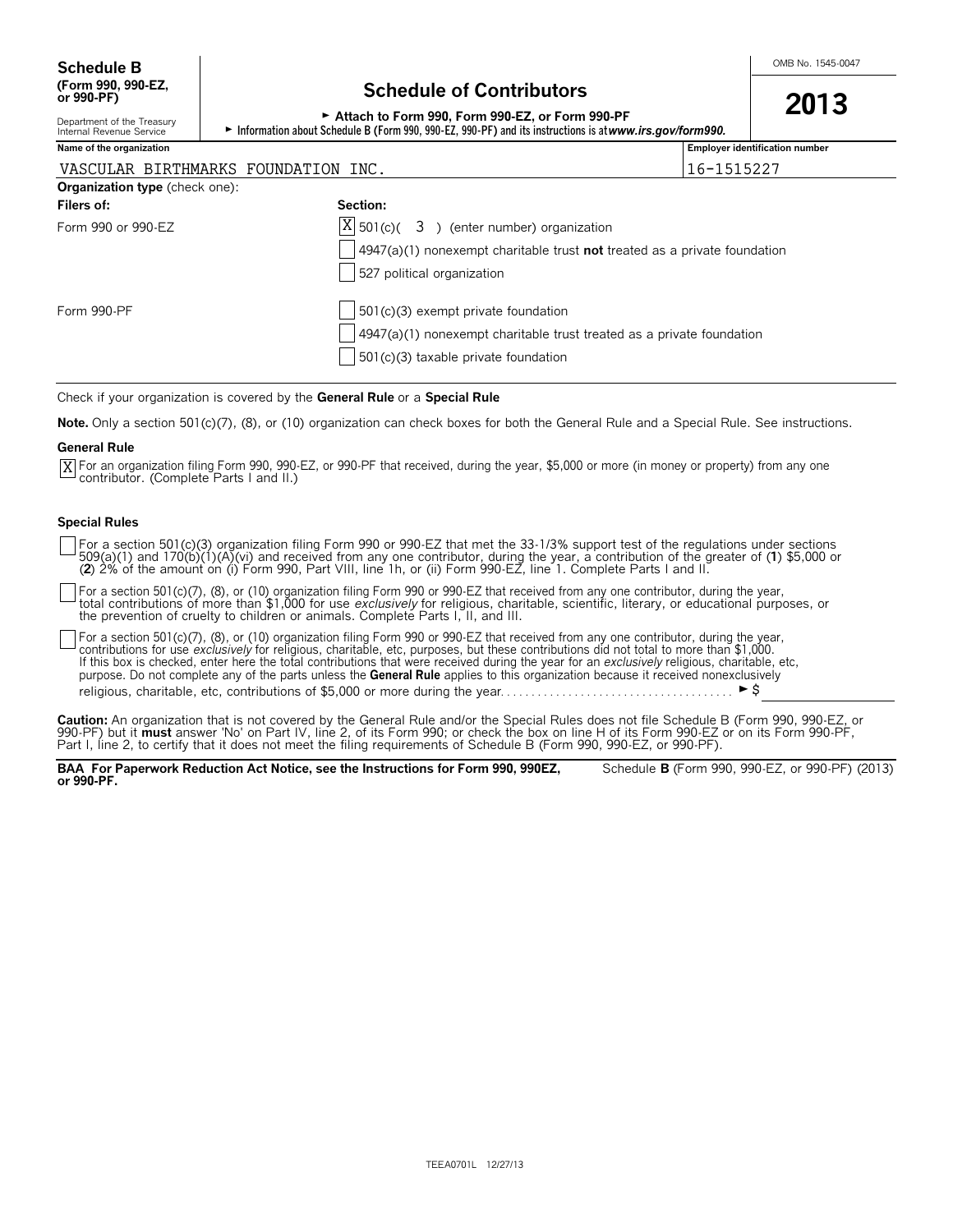| Schedule <b>B</b> (Form 990, 990-EZ, or 990-PF) (2013) | Page       |  | O1                                    |  | of <b>Part</b> 1 |  |  |
|--------------------------------------------------------|------------|--|---------------------------------------|--|------------------|--|--|
| Name of organization                                   |            |  | <b>Employer identification number</b> |  |                  |  |  |
| INC.<br>BIRTHMARKS<br>VASCULAR<br>FOUNDATION           | 16-1515227 |  |                                       |  |                  |  |  |

| Part I               | <b>Contributors</b> (see instructions). Use duplicate copies of Part I if additional space is needed. |                               |                                                                                  |
|----------------------|-------------------------------------------------------------------------------------------------------|-------------------------------|----------------------------------------------------------------------------------|
| (a)<br>Number        | (b)<br>Name, address, and ZIP + 4                                                                     | (c)<br>Total<br>contributions | (d)<br>Type of contribution                                                      |
| 1                    | LUZERNE FOUNDATION                                                                                    |                               | X<br>Person<br>Payroll                                                           |
|                      | 140 MAIN STREET 2ND FLOOR                                                                             | \$<br>40,000.                 | Noncash                                                                          |
|                      | LUZERNE, PA 18709<br>_________________                                                                |                               | (Complete Part II for<br>noncash contributions.)                                 |
| (a)<br>Number        | (b)<br>Name, address, and ZIP + 4                                                                     | (c)<br>Total<br>contributions | (d)<br>Type of contribution                                                      |
| $2 -$                | TERUMO MEDICAL CORP                                                                                   |                               | X<br>Person                                                                      |
|                      | 2102 COTTONTAIL LANE                                                                                  | \$<br>5,000.                  | Payroll<br>Noncash                                                               |
|                      | SOMERSET, NJ 08870                                                                                    |                               | (Complete Part II for<br>noncash contributions.)                                 |
| (a)<br><b>Number</b> | (b)<br>Name, address, and ZIP + 4                                                                     | (c)<br>Total<br>contributions | (d)<br>Type of contribution                                                      |
| 3                    | SYNERON CORP<br>______________________                                                                |                               | X<br>Person                                                                      |
|                      | 3 GOODYEAR, UNIT A___________________                                                                 | \$<br>15,000.                 | Payroll<br>Noncash                                                               |
|                      | IRVINE, CA 92618                                                                                      |                               | (Complete Part II for<br>noncash contributions.)                                 |
| (a)<br><b>Number</b> | (b)<br>Name, address, and ZIP + 4                                                                     | (c)<br>Total<br>contributions | (d)<br>Type of contribution                                                      |
|                      |                                                                                                       |                               | Person                                                                           |
|                      |                                                                                                       |                               | Payroll<br>Noncash                                                               |
|                      |                                                                                                       |                               | (Complete Part II for<br>noncash contributions.)                                 |
| (a)<br><b>Number</b> | (b)<br>Name, address, and ZIP + 4                                                                     | (c)<br>Total<br>contributions | (d)<br>Type of contribution                                                      |
|                      |                                                                                                       |                               | Person<br>Payroll<br>Noncash<br>(Complete Part II for<br>noncash contributions.) |
| (a)<br>Number        | (b)<br>Name, address, and ZIP + 4                                                                     | (c)<br>Total<br>contributions | (d)<br>Type of contribution                                                      |
|                      |                                                                                                       |                               | Person<br>Payroll<br>Noncash<br>(Complete Part II for<br>noncash contributions.) |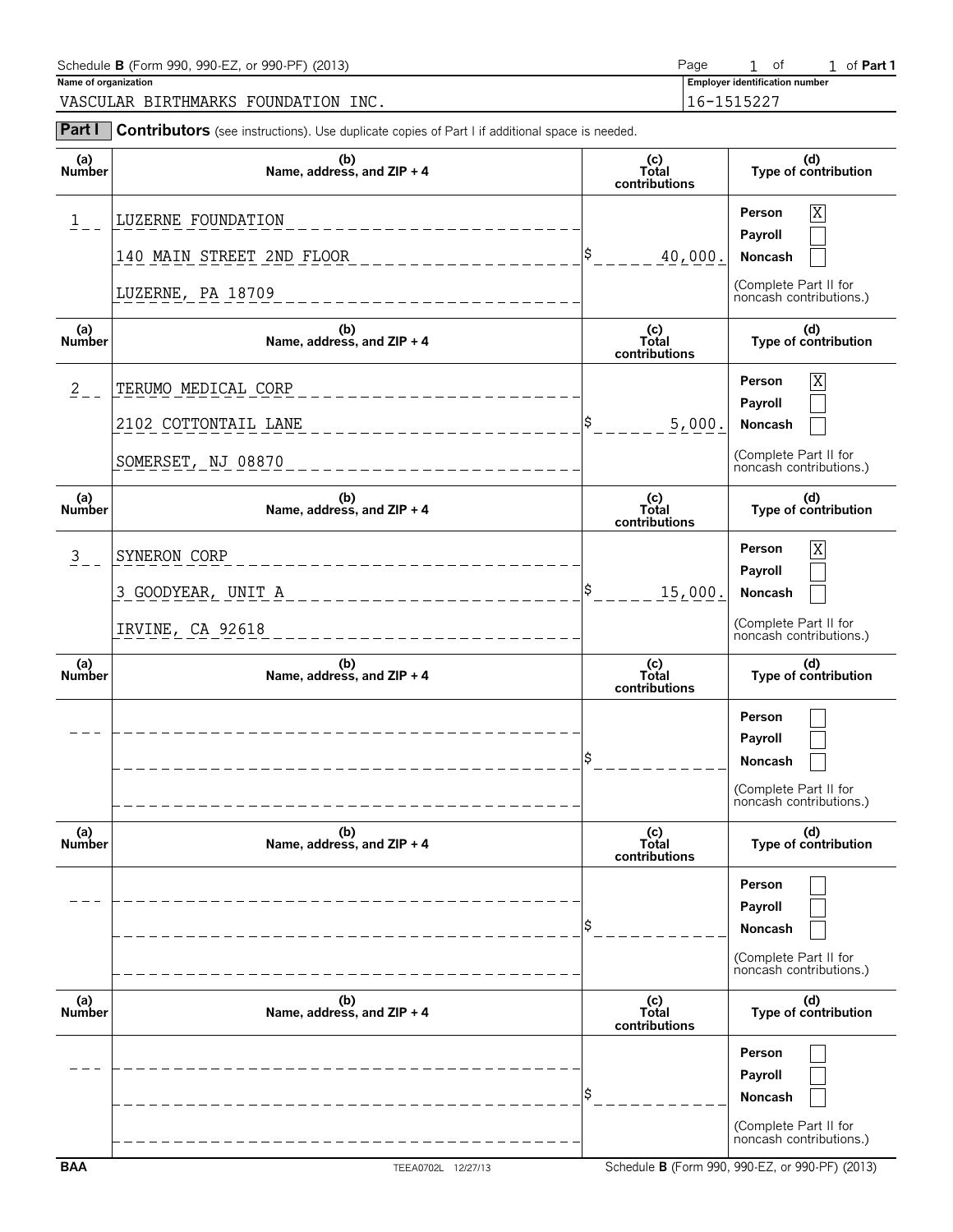| Schedule <b>B</b> (Form 990, 990-EZ, or 990-PF) (2013)<br>Page |  |                                       | of <b>Part II</b> |
|----------------------------------------------------------------|--|---------------------------------------|-------------------|
| Name of organization                                           |  | <b>Employer identification number</b> |                   |
| VASCULAR BIRTHMARKS FOUNDATION INC.                            |  | 16-1515227                            |                   |

**Part II** Noncash Property (see instructions). Use duplicate copies of Part II if additional space is needed.

| (a) No.<br>from<br>Part I | (b)<br>Description of noncash property given | (c)<br>FMV (or estimate)<br>(see instructions)  | (d)<br>Date received |
|---------------------------|----------------------------------------------|-------------------------------------------------|----------------------|
|                           | N/A                                          |                                                 |                      |
|                           |                                              | \$                                              |                      |
| (a) No.<br>from<br>Part I | (b)<br>Description of noncash property given | (c)<br>FMV (or estimate)<br>(see instructions)  | (d)<br>Date received |
|                           |                                              |                                                 |                      |
|                           |                                              | Ś                                               |                      |
| (a) No.<br>from<br>Part I | (b)<br>Description of noncash property given | (c)<br>FMV (or estimate)<br>(see instructions)  | (d)<br>Date received |
|                           |                                              |                                                 |                      |
|                           |                                              | Ś                                               |                      |
| (a) No.<br>from<br>Part I | (b)<br>Description of noncash property given | (c)<br>FMV (or estimate)<br>(see instructions)  | (d)<br>Date received |
|                           |                                              |                                                 |                      |
|                           |                                              | Ś                                               |                      |
| (a) $No.$ from<br>Part I  | (b)<br>Description of noncash property given | (c)<br>FMV (or estimate)<br>(see instructions)  | (d)<br>Date received |
|                           |                                              |                                                 |                      |
|                           |                                              | \$                                              |                      |
| (a) $No.$ from<br>Part I  | (b)<br>Description of noncash property given | (c)<br>FMV (or estimate)<br>(see instructions)  | (d)<br>Date received |
|                           |                                              |                                                 |                      |
|                           |                                              | \$                                              |                      |
| <b>BAA</b>                |                                              | Schedule B (Form 990, 990-EZ, or 990-PF) (2013) |                      |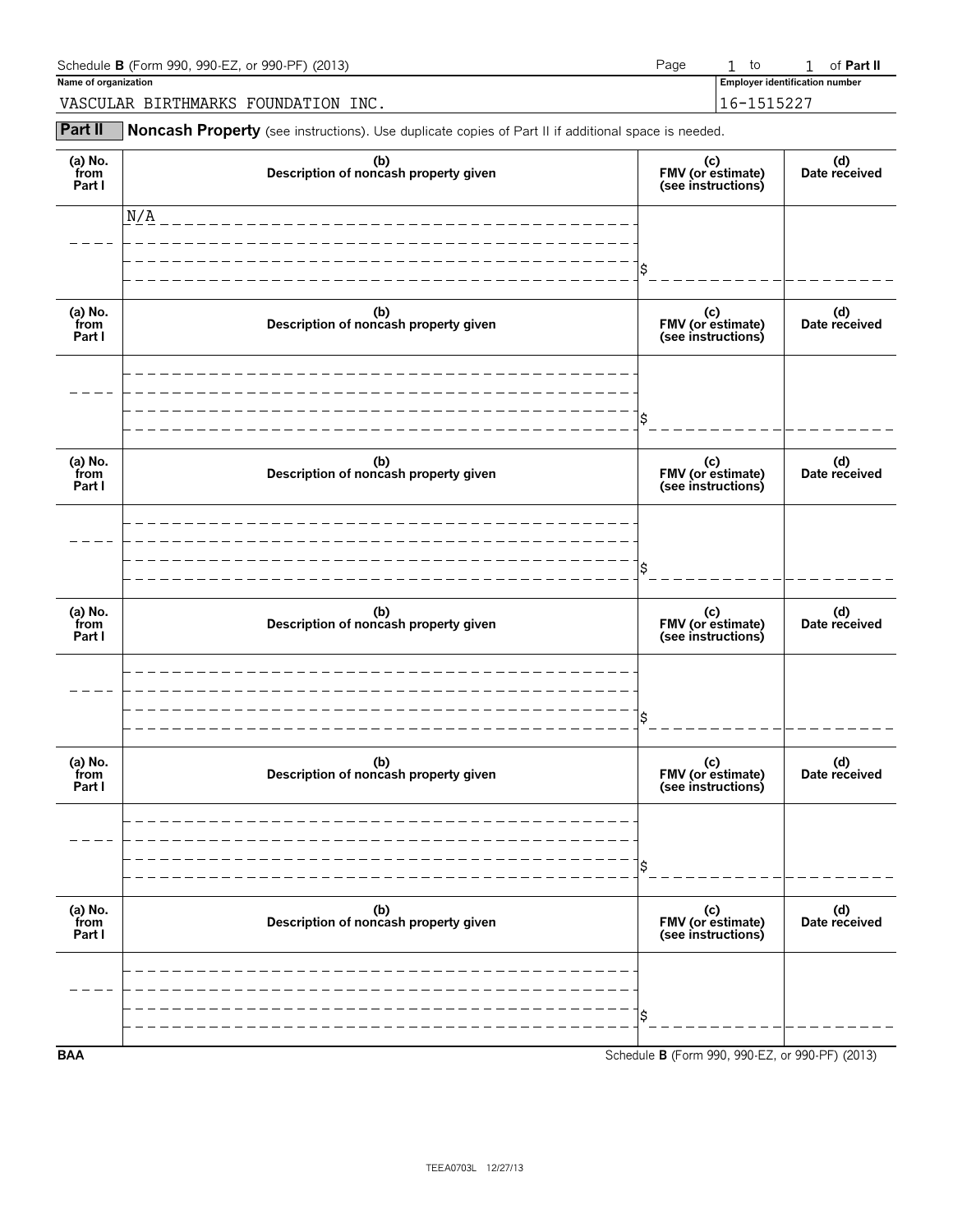|                           | Schedule B (Form 990, 990-EZ, or 990-PF) (2013)                                                                                                                                                         |                         | Page | $1$ to                                          | 1 | of Part III |
|---------------------------|---------------------------------------------------------------------------------------------------------------------------------------------------------------------------------------------------------|-------------------------|------|-------------------------------------------------|---|-------------|
| Name of organization      | VASCULAR BIRTHMARKS FOUNDATION INC.                                                                                                                                                                     |                         |      | Employer identification number<br>16-1515227    |   |             |
| Part III                  | Exclusively religious, charitable, etc., individual contributions to section 501(c)(7), (8) or (10)                                                                                                     |                         |      |                                                 |   |             |
|                           | organizations that total more than \$1,000 for the year. Complete columns (a) through (e) and the following line entry.                                                                                 |                         |      |                                                 |   |             |
|                           | For organizations completing Part III, enter total of exclusively religious, charitable, etc.,<br>contributions of \$1,000 or less for the year. (Enter this information once. See instructions.). ▶ \$ |                         |      |                                                 |   | N/A         |
|                           | Use duplicate copies of Part III if additional space is needed.                                                                                                                                         |                         |      |                                                 |   |             |
| (a)<br>No. from<br>Part I | (b)<br>Purpose of gift                                                                                                                                                                                  | (c)<br>Use of gift      |      | (d)<br>Description of how gift is held          |   |             |
|                           | N/A                                                                                                                                                                                                     |                         |      |                                                 |   |             |
|                           |                                                                                                                                                                                                         |                         |      |                                                 |   |             |
|                           |                                                                                                                                                                                                         |                         |      |                                                 |   |             |
|                           |                                                                                                                                                                                                         |                         |      |                                                 |   |             |
|                           |                                                                                                                                                                                                         | (e)<br>Transfer of gift |      |                                                 |   |             |
|                           | Transferee's name, address, and ZIP + 4                                                                                                                                                                 |                         |      | Relationship of transferor to transferee        |   |             |
|                           |                                                                                                                                                                                                         |                         |      |                                                 |   |             |
|                           |                                                                                                                                                                                                         |                         |      |                                                 |   |             |
|                           |                                                                                                                                                                                                         |                         |      |                                                 |   |             |
| (a)<br>No. from<br>Part I | (b)<br>Purpose of gift                                                                                                                                                                                  | (c)<br>Use of gift      |      | (d)<br>Description of how gift is held          |   |             |
|                           |                                                                                                                                                                                                         |                         |      |                                                 |   |             |
|                           |                                                                                                                                                                                                         |                         |      |                                                 |   |             |
|                           |                                                                                                                                                                                                         |                         |      |                                                 |   |             |
|                           |                                                                                                                                                                                                         |                         |      |                                                 |   |             |
|                           | Transferee's name, address, and ZIP + 4                                                                                                                                                                 | (e)<br>Transfer of gift |      | Relationship of transferor to transferee        |   |             |
|                           |                                                                                                                                                                                                         |                         |      |                                                 |   |             |
|                           |                                                                                                                                                                                                         |                         |      |                                                 |   |             |
|                           |                                                                                                                                                                                                         |                         |      |                                                 |   |             |
|                           |                                                                                                                                                                                                         |                         |      |                                                 |   |             |
| (a)<br>No. from           | (b)<br>Purpose of gift                                                                                                                                                                                  | (c)<br>Use of gift      |      | (d)<br>Description of how gift is held          |   |             |
| Part I                    |                                                                                                                                                                                                         |                         |      |                                                 |   |             |
|                           |                                                                                                                                                                                                         |                         |      |                                                 |   |             |
|                           |                                                                                                                                                                                                         |                         |      |                                                 |   |             |
|                           |                                                                                                                                                                                                         |                         |      |                                                 |   |             |
|                           |                                                                                                                                                                                                         | (e)<br>Transfer of gift |      |                                                 |   |             |
|                           | Transferee's name, address, and ZIP + 4                                                                                                                                                                 |                         |      | Relationship of transferor to transferee        |   |             |
|                           |                                                                                                                                                                                                         |                         |      |                                                 |   |             |
|                           |                                                                                                                                                                                                         |                         |      |                                                 |   |             |
|                           |                                                                                                                                                                                                         |                         |      |                                                 |   |             |
|                           |                                                                                                                                                                                                         |                         |      |                                                 |   |             |
| (a)<br>No. from<br>Part I | (b)<br>Purpose of gift                                                                                                                                                                                  | (c)<br>Use of gift      |      | (d)<br>Description of how gift is held          |   |             |
|                           |                                                                                                                                                                                                         |                         |      |                                                 |   |             |
|                           |                                                                                                                                                                                                         |                         |      |                                                 |   |             |
|                           |                                                                                                                                                                                                         |                         |      |                                                 |   |             |
|                           |                                                                                                                                                                                                         |                         |      |                                                 |   |             |
|                           |                                                                                                                                                                                                         | (e)<br>Transfer of gift |      |                                                 |   |             |
|                           | Transferee's name, address, and ZIP + 4                                                                                                                                                                 |                         |      | Relationship of transferor to transferee        |   |             |
|                           |                                                                                                                                                                                                         |                         |      |                                                 |   |             |
|                           |                                                                                                                                                                                                         |                         |      |                                                 |   |             |
|                           |                                                                                                                                                                                                         |                         |      |                                                 |   |             |
| <b>BAA</b>                |                                                                                                                                                                                                         |                         |      | Schedule B (Form 990, 990-EZ, or 990-PF) (2013) |   |             |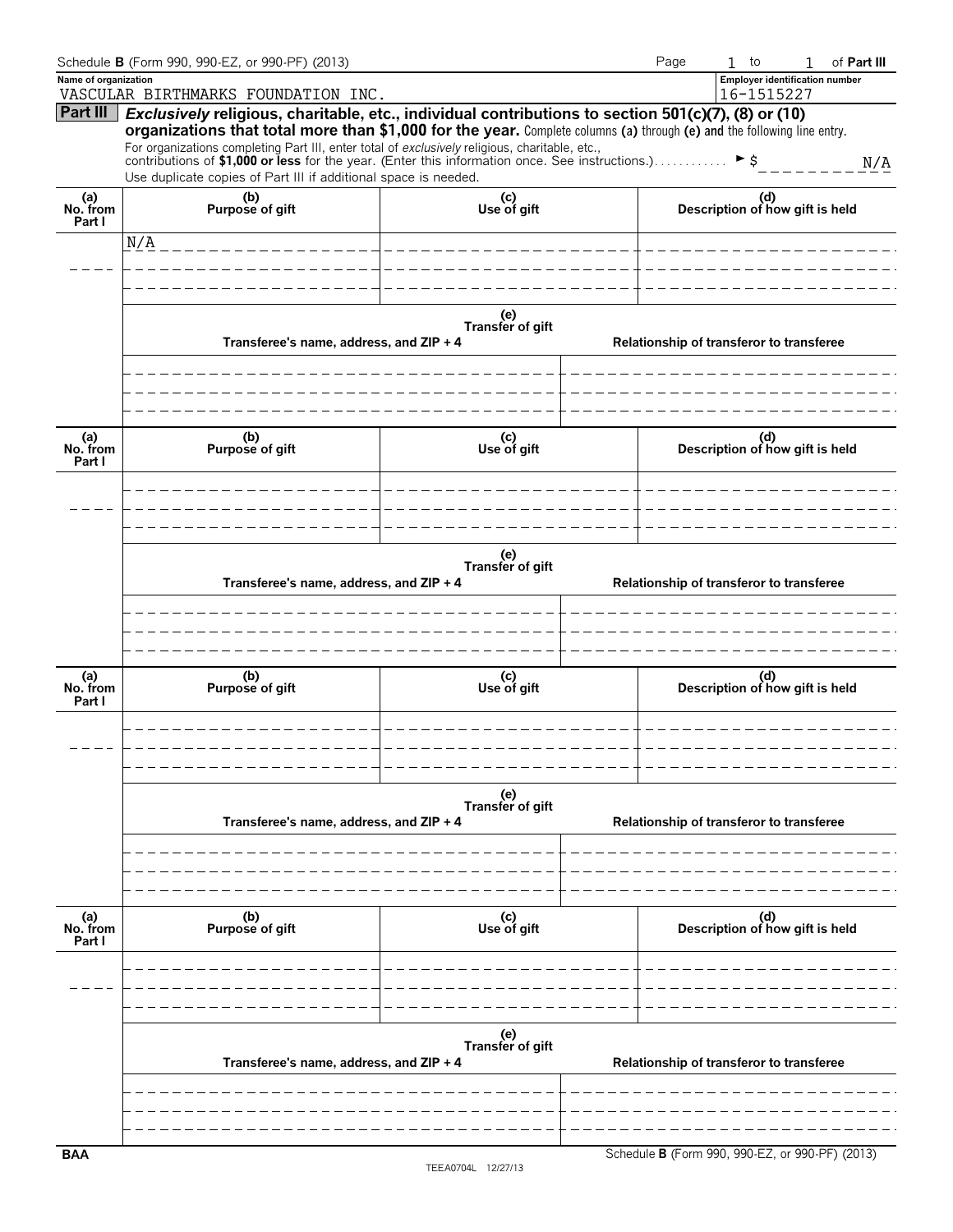| <b>SCHEDULE D</b> |  |
|-------------------|--|
| (Form 990)        |  |

## **SCHEDULE D**  $\begin{bmatrix} 0 \end{bmatrix}$  **Supplemental Financial Statements**  $\begin{bmatrix} 0 \end{bmatrix}$   $\begin{bmatrix} 0 \end{bmatrix}$   $\begin{bmatrix} 0 \end{bmatrix}$

**Part IV, lines 6, 7, 8, 9, 10, 11a, 11b, 11c, 11d, 11e, 11f, 12a, or 12b.**<br>
Part IV, lines 6, 7, 8, 9, 10, 11a, 11b, 11c, 11d, 11e, 11f, 12a, or 12b.

| -uuc J<br><b>POLITIC</b><br>нсна<br>15.75   |  | -------<br>.                                     |
|---------------------------------------------|--|--------------------------------------------------|
| anizatioi.<br><b>Name</b><br>or the<br>orga |  | <br>number<br>$  -$<br>r identification i<br>-mr |

G **Attach to Form 990.** Department of the Treasury **Open to Public** <sup>G</sup> **Information about Schedule D (Form 990) and its instructions is at** *www.irs.gov/form990.* Internal Revenue Service **Inspection**

| <b>IIIPDECU</b>         |
|-------------------------|
| lover identification nu |

|              | VASCULAR BIRTHMARKS FOUNDATION INC.                                                                                                                                                                                                                                                                                                      |                | 16-1515227                      |    |
|--------------|------------------------------------------------------------------------------------------------------------------------------------------------------------------------------------------------------------------------------------------------------------------------------------------------------------------------------------------|----------------|---------------------------------|----|
| Part I       | Organizations Maintaining Donor Advised Funds or Other Similar Funds or Accounts.                                                                                                                                                                                                                                                        |                |                                 |    |
|              | Complete if the organization answered 'Yes' to Form 990, Part IV, line 6.                                                                                                                                                                                                                                                                |                |                                 |    |
|              | (a) Donor advised funds                                                                                                                                                                                                                                                                                                                  |                | (b) Funds and other accounts    |    |
| 1            | Total number at end of year                                                                                                                                                                                                                                                                                                              |                |                                 |    |
| 2            | Aggregate contributions to (during year)                                                                                                                                                                                                                                                                                                 |                |                                 |    |
| 3            | Aggregate grants from (during year)                                                                                                                                                                                                                                                                                                      |                |                                 |    |
| 4            | Aggregate value at end of year                                                                                                                                                                                                                                                                                                           |                |                                 |    |
| 5            | Did the organization inform all donors and donor advisors in writing that the assets held in donor advised funds<br>are the organization's property, subject to the organization's exclusive legal control?                                                                                                                              |                | Yes                             | No |
| 6            | Did the organization inform all grantees, donors, and donor advisors in writing that grant funds can be used only for charitable purposes and not for the benefit of the donor or donor advisor, or for any other purpose conf                                                                                                           |                | Yes                             | No |
| Part II      | <b>Conservation Easements.</b>                                                                                                                                                                                                                                                                                                           |                |                                 |    |
|              | Complete if the organization answered 'Yes' to Form 990, Part IV, line 7.                                                                                                                                                                                                                                                                |                |                                 |    |
|              | 1 Purpose(s) of conservation easements held by the organization (check all that apply).                                                                                                                                                                                                                                                  |                |                                 |    |
|              | Preservation of land for public use (e.g., recreation or education)<br>Preservation of an historically important land area                                                                                                                                                                                                               |                |                                 |    |
|              | Protection of natural habitat<br>Preservation of a certified historic structure                                                                                                                                                                                                                                                          |                |                                 |    |
|              | Preservation of open space                                                                                                                                                                                                                                                                                                               |                |                                 |    |
| 2            | Complete lines 2a through 2d if the organization held a qualified conservation contribution in the form of a conservation easement on the                                                                                                                                                                                                |                |                                 |    |
|              | last day of the tax year.                                                                                                                                                                                                                                                                                                                |                | Held at the End of the Tax Year |    |
|              |                                                                                                                                                                                                                                                                                                                                          | 2a             |                                 |    |
|              |                                                                                                                                                                                                                                                                                                                                          | 2 <sub>b</sub> |                                 |    |
|              | <b>c</b> Number of conservation easements on a certified historic structure included in (a) $\dots \dots \dots$                                                                                                                                                                                                                          | 2c             |                                 |    |
|              |                                                                                                                                                                                                                                                                                                                                          |                |                                 |    |
|              | <b>d</b> Number of conservation easements included in (c) acquired after 8/17/06, and not on a historic                                                                                                                                                                                                                                  | 2d             |                                 |    |
| 3.           | Number of conservation easements modified, transferred, released, extinguished, or terminated by the organization during the<br>tax year ►                                                                                                                                                                                               |                |                                 |    |
|              | Number of states where property subject to conservation easement is located ►                                                                                                                                                                                                                                                            |                |                                 |    |
| 5            | Does the organization have a written policy regarding the periodic monitoring, inspection, handling of violations,                                                                                                                                                                                                                       |                |                                 |    |
|              |                                                                                                                                                                                                                                                                                                                                          |                | Yes                             | No |
| 6            | Staff and volunteer hours devoted to monitoring, inspecting, and enforcing conservation easements during the year                                                                                                                                                                                                                        |                |                                 |    |
| 7            | Amount of expenses incurred in monitoring, inspecting, and enforcing conservation easements during the year<br>►Ŝ                                                                                                                                                                                                                        |                |                                 |    |
|              | Does each conservation easement reported on line 2(d) above satisfy the requirements of section 170(h)(4)(B)(i)                                                                                                                                                                                                                          |                | Yes                             | No |
|              | In Part XIII, describe how the organization reports conservation easements in its revenue and expense statement, and balance sheet, and<br>include, if applicable, the text of the footnote to the organization's financial statements that describes the organization's accounting for                                                  |                |                                 |    |
|              | conservation easements.<br>Part III   Organizations Maintaining Collections of Art, Historical Treasures, or Other Similar Assets.<br>Complete if the organization answered 'Yes' to Form 990, Part IV, line 8.                                                                                                                          |                |                                 |    |
|              | 1a If the organization elected, as permitted under SFAS 116 (ASC 958), not to report in its revenue statement and balance sheet works of                                                                                                                                                                                                 |                |                                 |    |
|              | art, historical treasures, or other similar assets held for public exhibition, education, or research in furtherance of public service, provide,<br>in Part XIII, the text of the footnote to its financial statements that describes these items.                                                                                       |                |                                 |    |
|              | b If the organization elected, as permitted under SFAS 116 (ASC 958), to report in its revenue statement and balance sheet works of art,<br>historical treasures, or other similar assets held for public exhibition, education, or research in furtherance of public service, provide the<br>following amounts relating to these items: |                |                                 |    |
|              |                                                                                                                                                                                                                                                                                                                                          |                |                                 |    |
|              |                                                                                                                                                                                                                                                                                                                                          |                | $\blacktriangleright$ \$        |    |
| $\mathbf{z}$ | If the organization received or held works of art, historical treasures, or other similar assets for financial gain, provide the following<br>amounts required to be reported under SFAS 116 (ASC 958) relating to these items:                                                                                                          |                |                                 |    |
|              |                                                                                                                                                                                                                                                                                                                                          |                | $\blacktriangleright$ \$        |    |
|              |                                                                                                                                                                                                                                                                                                                                          |                | $\triangleright$ \$             |    |

**BAA For Paperwork Reduction Act Notice, see the Instructions for Form 990.** TEEA3301L 10/02/13 Schedule D (Form 990) 2013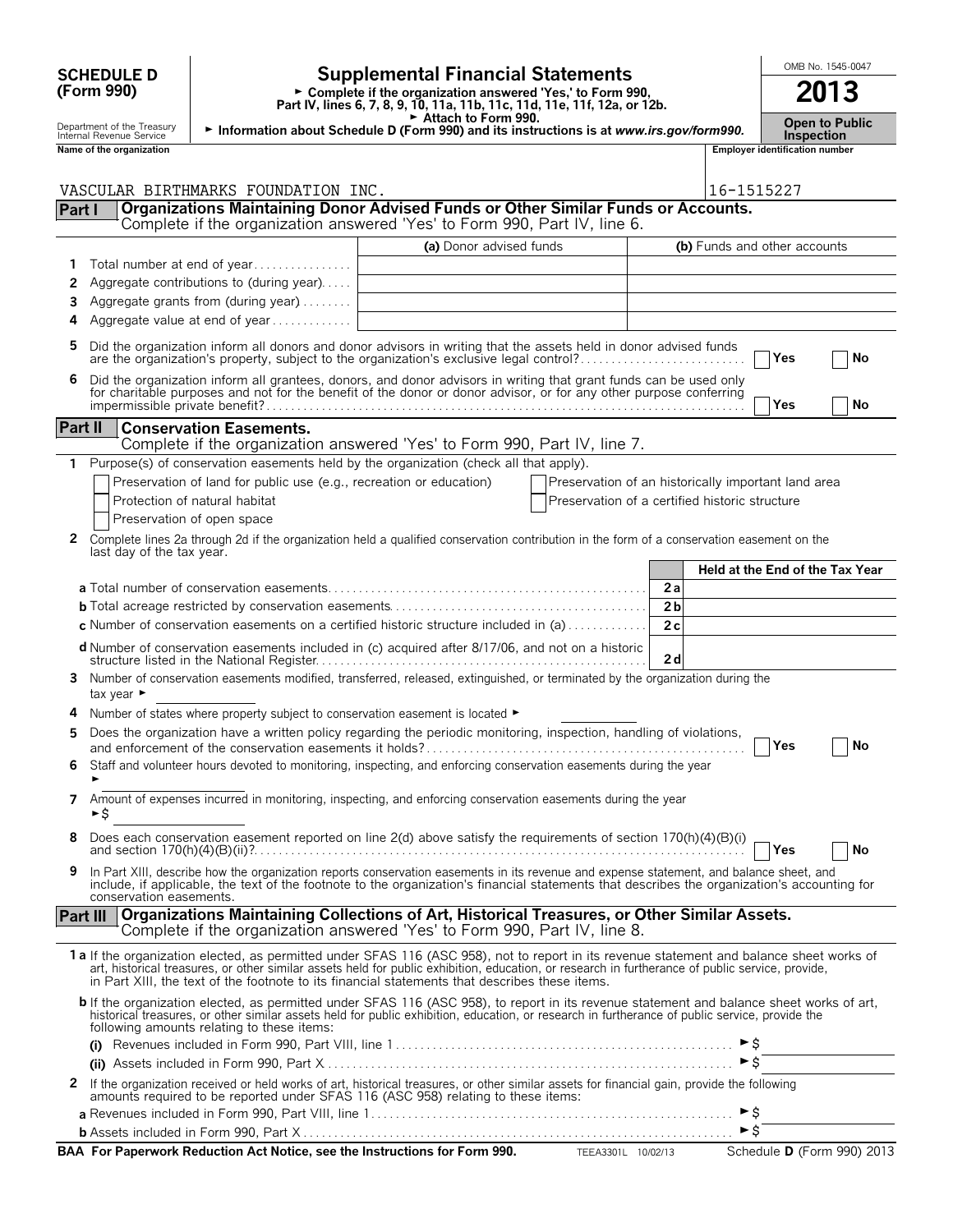| Schedule D (Form 990) 2013 VASCULAR BIRTHMARKS FOUNDATION INC.                                                                                                                                                            |                  |        |                                         |     |                                    | 16-1515227                      |                |                     | Page 2    |
|---------------------------------------------------------------------------------------------------------------------------------------------------------------------------------------------------------------------------|------------------|--------|-----------------------------------------|-----|------------------------------------|---------------------------------|----------------|---------------------|-----------|
| Organizations Maintaining Collections of Art, Historical Treasures, or Other Similar Assets (continued)<br>Part III                                                                                                       |                  |        |                                         |     |                                    |                                 |                |                     |           |
| Using the organization's acquisition, accession, and other records, check any of the following that are a significant use of its collection<br>3<br>items (check all that apply):                                         |                  |        |                                         |     |                                    |                                 |                |                     |           |
| Public exhibition<br>a                                                                                                                                                                                                    |                  |        | d                                       |     | Loan or exchange programs          |                                 |                |                     |           |
| Scholarly research<br>b                                                                                                                                                                                                   |                  |        | Other<br>е                              |     |                                    |                                 |                |                     |           |
| Preservation for future generations<br>C                                                                                                                                                                                  |                  |        |                                         |     |                                    |                                 |                |                     |           |
| Provide a description of the organization's collections and explain how they further the organization's exempt purpose in<br>4<br>Part XIII.                                                                              |                  |        |                                         |     |                                    |                                 |                |                     |           |
| During the year, did the organization solicit or receive donations of art, historical treasures, or other similar assets to be sold to raise funds rather than to be maintained as part of the organization's collection? |                  |        |                                         |     |                                    |                                 | Yes            |                     | <b>No</b> |
| <b>Escrow and Custodial Arrangements.</b> Complete if the organization answered 'Yes' to Form 990, Part IV,<br><b>Part IV</b><br>line 9, or reported an amount on Form 990, Part X, line 21.                              |                  |        |                                         |     |                                    |                                 |                |                     |           |
| 1a Is the organization an agent, trustee, custodian, or other intermediary for contributions or other assets not included                                                                                                 |                  |        |                                         |     |                                    |                                 | Yes            |                     | No        |
| <b>b</b> If 'Yes,' explain the arrangement in Part XIII and complete the following table:                                                                                                                                 |                  |        |                                         |     |                                    |                                 |                |                     |           |
|                                                                                                                                                                                                                           |                  |        |                                         |     |                                    |                                 | Amount         |                     |           |
|                                                                                                                                                                                                                           |                  |        |                                         |     |                                    | 1 с                             |                |                     |           |
|                                                                                                                                                                                                                           |                  |        |                                         |     |                                    | 1 <sub>d</sub>                  |                |                     |           |
|                                                                                                                                                                                                                           |                  |        |                                         |     |                                    | 1 e                             |                |                     |           |
|                                                                                                                                                                                                                           |                  |        |                                         |     |                                    | 1f                              |                |                     |           |
|                                                                                                                                                                                                                           |                  |        |                                         |     |                                    |                                 | Yes            |                     | No        |
|                                                                                                                                                                                                                           |                  |        |                                         |     |                                    |                                 |                |                     |           |
|                                                                                                                                                                                                                           |                  |        |                                         |     |                                    |                                 |                |                     |           |
| <b>Part V</b><br><b>Endowment Funds.</b> Complete if the organization answered 'Yes' to Form 990, Part IV, line 10.                                                                                                       |                  |        |                                         |     |                                    |                                 |                |                     |           |
|                                                                                                                                                                                                                           | (a) Current year |        | (b) Prior year                          |     | (c) Two years back                 | (d) Three years back            |                | (e) Four years back |           |
| <b>1 a</b> Beginning of year balance                                                                                                                                                                                      |                  | 5,074. | 5,064.                                  |     | 5,051.                             | 5,034.                          |                |                     | 0.        |
| $b$ Contributions                                                                                                                                                                                                         |                  |        |                                         |     |                                    |                                 |                |                     | 30.       |
|                                                                                                                                                                                                                           |                  |        |                                         |     |                                    |                                 |                |                     |           |
| c Net investment earnings, gains,<br>and losses                                                                                                                                                                           |                  | 5.     |                                         | 10. | 13.                                | 17.                             |                |                     |           |
| <b>d</b> Grants or scholarships $\ldots$                                                                                                                                                                                  |                  |        |                                         |     |                                    |                                 |                |                     |           |
| e Other expenditures for facilities                                                                                                                                                                                       |                  |        |                                         |     |                                    |                                 |                |                     |           |
| and programs                                                                                                                                                                                                              |                  |        |                                         |     |                                    | 0.                              |                |                     |           |
| f Administrative expenses                                                                                                                                                                                                 |                  |        |                                         |     |                                    |                                 |                |                     |           |
| <b>g</b> End of year balance $\ldots \ldots \ldots$                                                                                                                                                                       |                  | 5,079. | 5,074.                                  |     | 5,064.                             | 5,051.                          |                |                     | 5,034.    |
| 2 Provide the estimated percentage of the current year end balance (line 1g, column (a)) held as:                                                                                                                         |                  |        |                                         |     |                                    |                                 |                |                     |           |
| a Board designated or quasi-endowment $\blacktriangleright$                                                                                                                                                               |                  |        |                                         |     |                                    |                                 |                |                     |           |
| <b>b</b> Permanent endowment ►                                                                                                                                                                                            | နွ               |        |                                         |     |                                    |                                 |                |                     |           |
| c Temporarily restricted endowment ►                                                                                                                                                                                      |                  |        | ٥                                       |     |                                    |                                 |                |                     |           |
| The percentages in lines 2a, 2b, and 2c should equal 100%.                                                                                                                                                                |                  |        |                                         |     |                                    |                                 |                |                     |           |
|                                                                                                                                                                                                                           |                  |        |                                         |     |                                    |                                 |                |                     |           |
| 3a Are there endowment funds not in the possession of the organization that are held and administered for the<br>organization by:                                                                                         |                  |        |                                         |     |                                    |                                 |                | Yes                 | No        |
|                                                                                                                                                                                                                           |                  |        |                                         |     |                                    |                                 | 3a(i)          |                     | Χ         |
|                                                                                                                                                                                                                           |                  |        |                                         |     |                                    |                                 | 3a(ii)         |                     | X         |
|                                                                                                                                                                                                                           |                  |        |                                         |     |                                    |                                 | 3 <sub>b</sub> |                     |           |
| 4 Describe in Part XIII the intended uses of the organization's endowment funds. SEE PART XIII                                                                                                                            |                  |        |                                         |     |                                    |                                 |                |                     |           |
| <b>Part VI</b> Land, Buildings, and Equipment.                                                                                                                                                                            |                  |        |                                         |     |                                    |                                 |                |                     |           |
| Complete if the organization answered 'Yes' to Form 990, Part IV, line 11a. See Form 990, Part X, line 10.                                                                                                                |                  |        |                                         |     |                                    |                                 |                |                     |           |
|                                                                                                                                                                                                                           |                  |        |                                         |     |                                    |                                 |                |                     |           |
| Description of property                                                                                                                                                                                                   |                  |        | (a) Cost or other basis<br>(investment) |     | (b) Cost or other<br>basis (other) | (c) Accumulated<br>depreciation |                | (d) Book value      |           |
|                                                                                                                                                                                                                           |                  |        |                                         |     |                                    |                                 |                |                     |           |
|                                                                                                                                                                                                                           |                  |        |                                         |     |                                    |                                 |                |                     |           |
| c Leasehold improvements                                                                                                                                                                                                  |                  |        |                                         |     |                                    |                                 |                |                     |           |
|                                                                                                                                                                                                                           |                  |        |                                         |     | 3,422.                             | 3,392.                          |                |                     | 30.       |
|                                                                                                                                                                                                                           |                  |        |                                         |     | 9,308.                             | 8,913.                          |                |                     | 395.      |
|                                                                                                                                                                                                                           |                  |        |                                         |     |                                    |                                 |                |                     | 425.      |
| <b>BAA</b>                                                                                                                                                                                                                |                  |        |                                         |     |                                    | Schedule D (Form 990) 2013      |                |                     |           |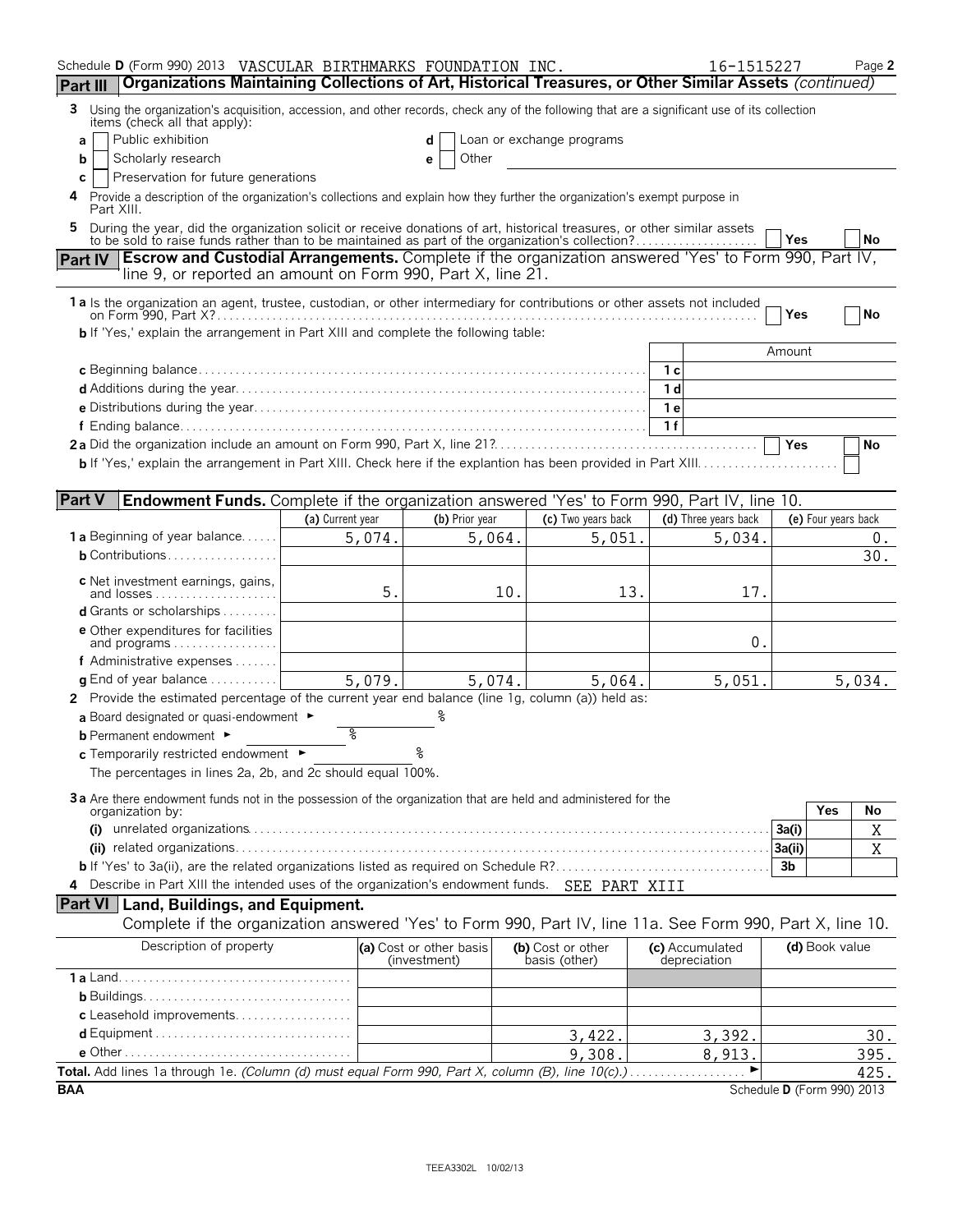| Schedule <b>D</b> (Form 990) 2013<br>VASCULAR BIRTHMARKS FOUNDATION INC.                                                                                      |                |     | 16-1515227                                                | Page 3 |
|---------------------------------------------------------------------------------------------------------------------------------------------------------------|----------------|-----|-----------------------------------------------------------|--------|
| <b>Part VII Investments - Other Securities.</b><br>Complete if the organization answered 'Yes' to Form 990, Part IV, line 11b. See Form 990, Part X, line 12. |                | N/A |                                                           |        |
| (a) Description of security or category (including name of security)                                                                                          | (b) Book value |     | (c) Method of valuation: Cost or end-of-year market value |        |
|                                                                                                                                                               |                |     |                                                           |        |
|                                                                                                                                                               |                |     |                                                           |        |
| (3) Other                                                                                                                                                     |                |     |                                                           |        |
| (A)                                                                                                                                                           |                |     |                                                           |        |
| (B)                                                                                                                                                           |                |     |                                                           |        |
| (C)                                                                                                                                                           |                |     |                                                           |        |
| (D)                                                                                                                                                           |                |     |                                                           |        |
| (E)                                                                                                                                                           |                |     |                                                           |        |
| (F)                                                                                                                                                           |                |     |                                                           |        |
| $\sim$                                                                                                                                                        |                |     |                                                           |        |

| $\frac{(D)}{(E)}$                                                                                                                                             |                 |                                                           |                |
|---------------------------------------------------------------------------------------------------------------------------------------------------------------|-----------------|-----------------------------------------------------------|----------------|
| (F)                                                                                                                                                           |                 |                                                           |                |
| $\underline{(G)}$                                                                                                                                             |                 |                                                           |                |
| (H)                                                                                                                                                           |                 |                                                           |                |
| $($ l $)$                                                                                                                                                     |                 |                                                           |                |
| Total. (Column (b) must equal Form 990, Part X, column (B) line 12.). $\Box$                                                                                  |                 |                                                           |                |
| <b>Part VIII</b> Investments - Program Related.<br>Complete if the organization answered 'Yes' to Form 990, Part IV, line 11c. See Form 990, Part X, line 13. |                 |                                                           |                |
| (a) Description of investment type                                                                                                                            | (b) Book value  | (c) Method of valuation: Cost or end-of-year market value |                |
| (1)                                                                                                                                                           |                 |                                                           |                |
| (2)                                                                                                                                                           |                 |                                                           |                |
| (3)                                                                                                                                                           |                 |                                                           |                |
| (4)                                                                                                                                                           |                 |                                                           |                |
| (5)                                                                                                                                                           |                 |                                                           |                |
| (6)                                                                                                                                                           |                 |                                                           |                |
| (7)                                                                                                                                                           |                 |                                                           |                |
| (8)                                                                                                                                                           |                 |                                                           |                |
| (9)                                                                                                                                                           |                 |                                                           |                |
| (10)                                                                                                                                                          |                 |                                                           |                |
| Total. (Column (b) must equal Form 990, Part X, column (B) line 13.) $\Box$                                                                                   |                 |                                                           |                |
| <b>Part IX</b><br><b>Other Assets.</b><br>Complete if the organization answered 'Yes' to Form 990, Part IV, line 11d. See Form 990, Part X, line 15.          | N/A             |                                                           |                |
|                                                                                                                                                               | (a) Description |                                                           | (b) Book value |
| (1)                                                                                                                                                           |                 |                                                           |                |
| (2)                                                                                                                                                           |                 |                                                           |                |
|                                                                                                                                                               |                 |                                                           |                |

| (4)              |  |
|------------------|--|
| (3)              |  |
| (4)              |  |
| $\overline{(5)}$ |  |
| (6)              |  |
| $\sigma$         |  |
| (8)              |  |
| (9)              |  |
| (10)             |  |
|                  |  |

**Total.** *(Column (b) must equal Form 990, Part X, column (B), line 15.)*. . . . . . . . . . . . . . . . . . . . . . . . . . . . . . . . . . . . . . . . . . . . . G

**Part X Other Liabilities.**

Complete if the organization answered 'Yes' to Form 990, Part IV, line 11e or 11f. See Form 990, Part X, line 25

| (a) Description of liability                                                              | (b) Book value |
|-------------------------------------------------------------------------------------------|----------------|
| (1) Federal income taxes                                                                  |                |
| (2)                                                                                       |                |
| (3)                                                                                       |                |
| (4)                                                                                       |                |
| (5)                                                                                       |                |
| (6)                                                                                       |                |
| (7)                                                                                       |                |
| (8)                                                                                       |                |
| (9)                                                                                       |                |
| (10)                                                                                      |                |
| (11)                                                                                      |                |
| <b>Total.</b> (Column (b) must equal Form 990, Part X, column (B) line $25$ .). $\dots$ . |                |

**2.** Liability for uncertain tax positions. In Part XIII, provide the text of the footnote to the organization's financial statements that reports the organization's liability for uncertain tax positions under FIN 48 (ASC 740). Check here if the text of the footnote has been provided in Part XIII. . . . . . . . . . . . . . . . . . . . . . . . . . . . . . . . . . . . . . . . . . . . . . . . . . . . . .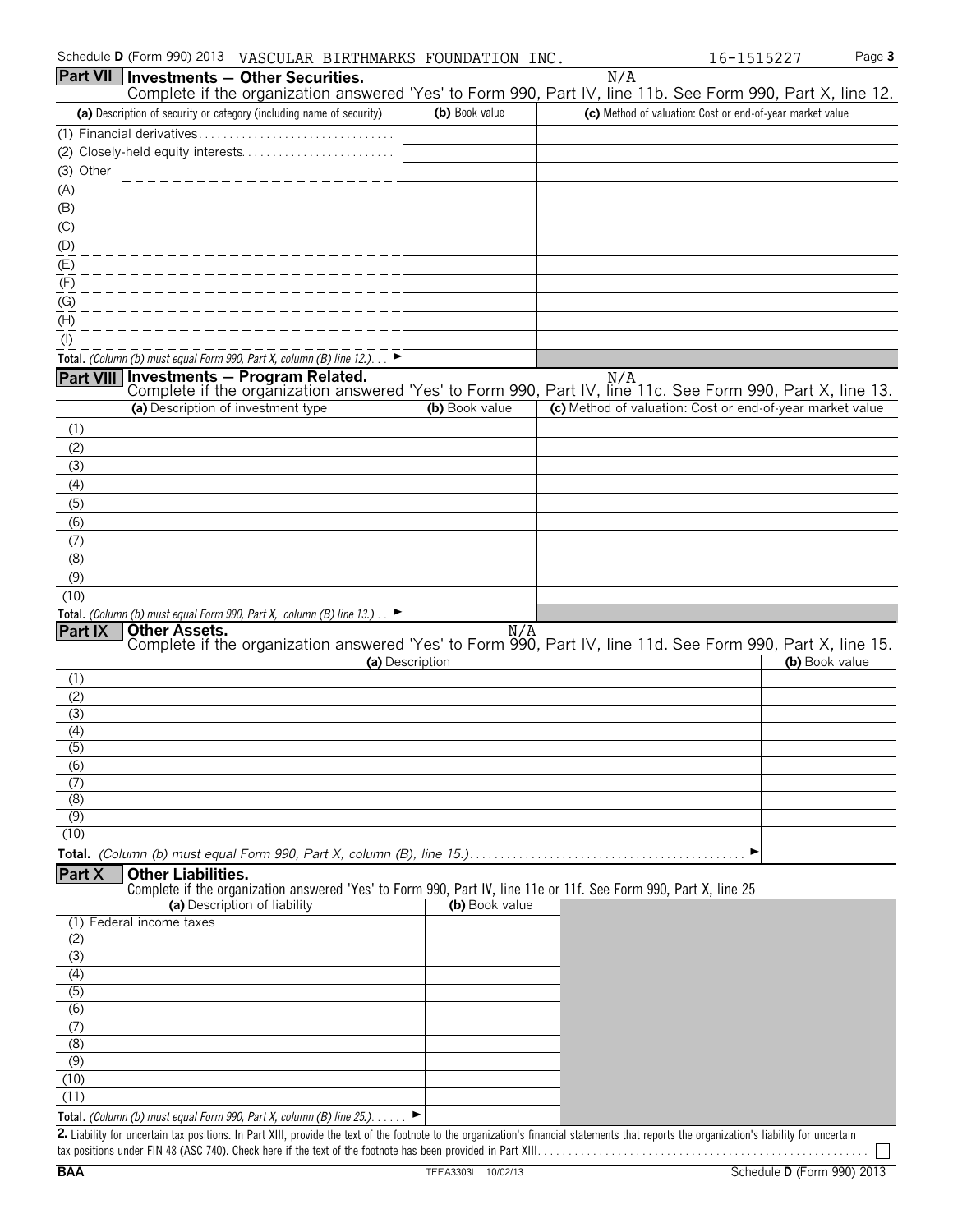| Schedule D (Form 990) 2013 VASCULAR BIRTHMARKS FOUNDATION INC.                                                                | 16-1515227     | Page 4   |
|-------------------------------------------------------------------------------------------------------------------------------|----------------|----------|
| Part XI   Reconciliation of Revenue per Audited Financial Statements With Revenue per Return.                                 |                |          |
| Complete if the organization answered 'Yes' to Form 990, Part IV, line 12a.                                                   |                |          |
|                                                                                                                               | $\mathbf{1}$   | 210,516. |
| 2 Amounts included on line 1 but not on Form 990, Part VIII, line 12:                                                         |                |          |
|                                                                                                                               |                |          |
|                                                                                                                               |                |          |
|                                                                                                                               |                |          |
| d Other (Describe in Part XIII.) SEE PART XIII [1]<br>36,378.                                                                 |                |          |
|                                                                                                                               | <b>2e</b>      | 36,378.  |
| 3                                                                                                                             | $\overline{3}$ | 174,138. |
| Amounts included on Form 990, Part VIII, line 12, but not on line 1:                                                          |                |          |
|                                                                                                                               |                |          |
|                                                                                                                               |                |          |
|                                                                                                                               | 4с             |          |
| 5 Total revenue. Add lines 3 and 4c. (This must equal Form 990, Part I, line 12.)                                             | 5              | 174,138. |
| Part XII   Reconciliation of Expenses per Audited Financial Statements With Expenses per Return.                              |                |          |
| Complete if the organization answered 'Yes' to Form 990, Part IV, line 12a.                                                   |                |          |
| 1.                                                                                                                            | $\mathbf{1}$   | 240,630. |
| Amounts included on line 1 but not on Form 990, Part IX, line 25:<br>2                                                        |                |          |
|                                                                                                                               |                |          |
| 2 <sub>b</sub>                                                                                                                |                |          |
|                                                                                                                               |                |          |
| 36,378.                                                                                                                       |                |          |
|                                                                                                                               | 2e             | 36,378.  |
| 3.                                                                                                                            | 3              | 204,252. |
| Amounts included on Form 990, Part IX, line 25, but not on line 1:<br>4                                                       |                |          |
| a Investment expenses not included on Form 990, Part VIII, line 7b. 4a                                                        |                |          |
|                                                                                                                               |                |          |
|                                                                                                                               | 4 c            |          |
|                                                                                                                               | $\overline{5}$ | 204,252. |
| Part XIII Supplemental Information.                                                                                           |                |          |
| Provide the descriptions required for Part II, lines 3, 5, and 9; Part III, lines 1a and 4; Part IV, lines 1b and 2b; Part V, |                |          |

line 4; Part X, line 2; Part XI, lines 2d and 4b; and Part XII, lines 2d and 4b. Also complete this part to provide any additional information.

| <b>PART V, LINE 4 - INTENDED USES OF ENDOWMENT FUND</b> |
|---------------------------------------------------------|
|                                                         |
|                                                         |
|                                                         |
|                                                         |
|                                                         |
|                                                         |

**BAA** Schedule **D** (Form 990) 2013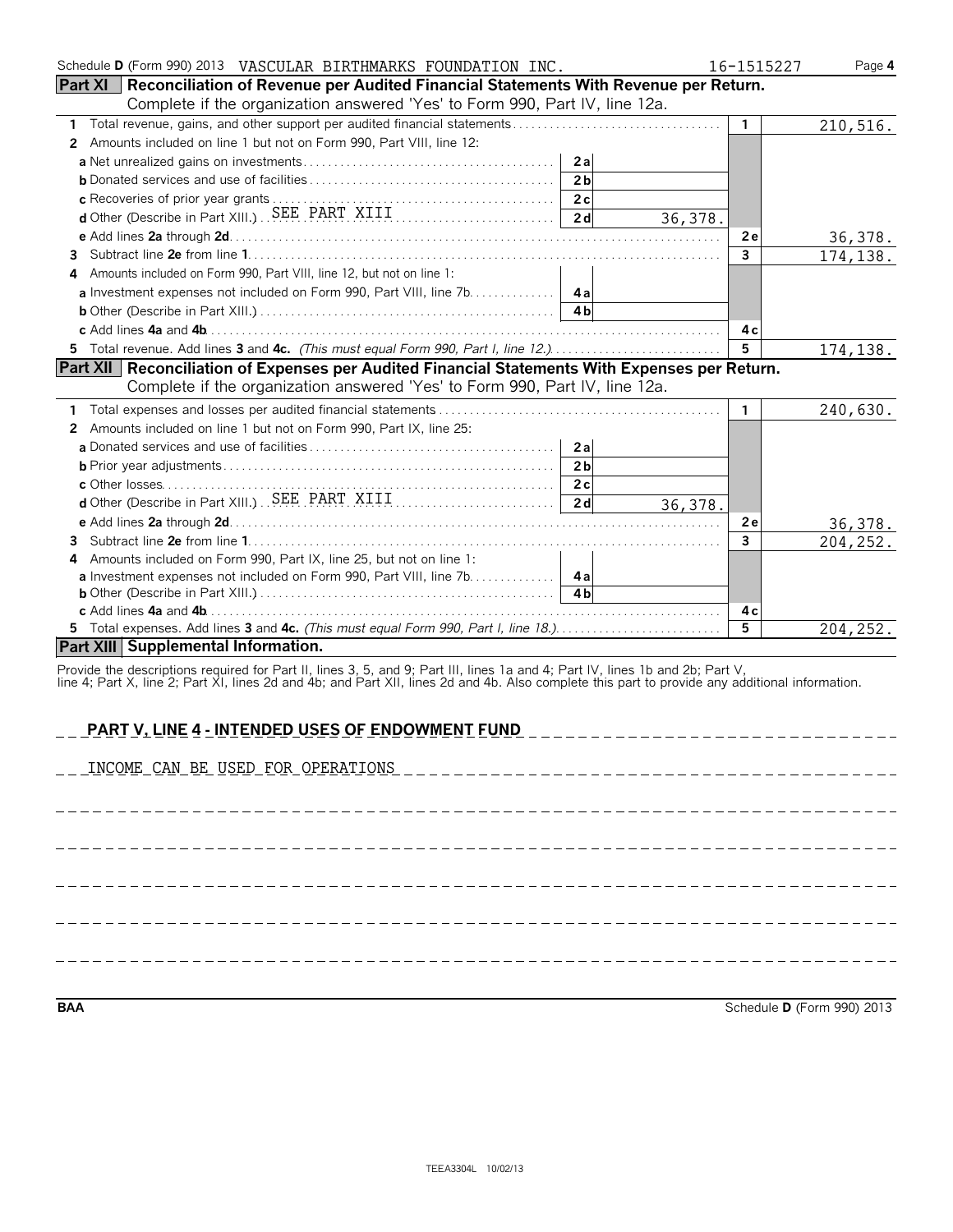# **2013 SCHEDULE D, PART XIII - SUPPLEMENTAL INFORMATION PAGE 5**

| <b>VASCULAR BIRTHMARKS FOUNDATION INC.</b>                                                               | 16-1515227                |
|----------------------------------------------------------------------------------------------------------|---------------------------|
| SCHEDULE D, PART XI, LINE 2D<br>OTHER REVENUE INCLUDED IN F/S BUT NOT INCLUDED ON FORM 990<br>Ş<br>TOTAL | $\frac{36,378.}{36,378.}$ |
| SCHEDULE D, PART XII, LINE 2D<br>OTHER EXPENSES AND LOSSES PER AUDITED F/S                               |                           |
| <u>\$</u><br>TOTAL \$                                                                                    | $\frac{36,378}{36,378}$ . |
|                                                                                                          |                           |
|                                                                                                          |                           |
|                                                                                                          |                           |
|                                                                                                          |                           |
|                                                                                                          |                           |
|                                                                                                          |                           |
|                                                                                                          |                           |
|                                                                                                          |                           |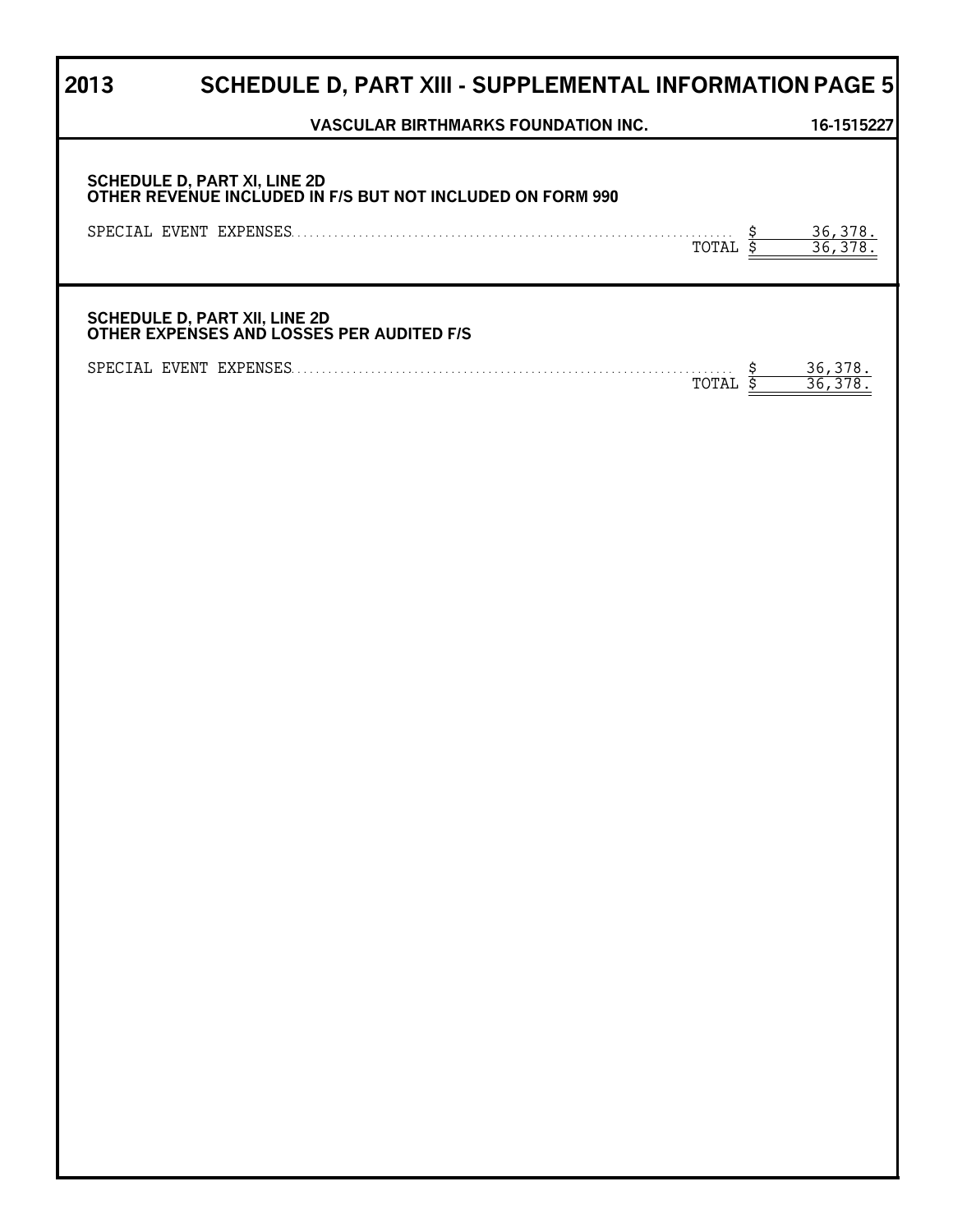| <b>SCHEDULE G</b><br>(Form 990 or 990-EZ)<br>Department of the Treasury<br>Internal Revenue Service                                                               | <b>Supplemental Information Regarding</b><br><b>Fundraising or Gaming Activities</b><br>Complete if the organization answered 'Yes' to Form 990, Part IV, lines 17, 18,<br>or 19, or if the organization entered more than \$15,000 on Form 990-EZ, line 6a.<br>Attach to Form 990 or Form 990-EZ. > See separate instructions.<br>Information about Schedule G (Form 990 or 990-EZ) and its instructions is<br>►<br>at www.irs.gov/form990.                                                                                                             |               |     |                                                                      |                                                                                                                                                                                                                                                   |  |                                                                              |                                                         |        |
|-------------------------------------------------------------------------------------------------------------------------------------------------------------------|----------------------------------------------------------------------------------------------------------------------------------------------------------------------------------------------------------------------------------------------------------------------------------------------------------------------------------------------------------------------------------------------------------------------------------------------------------------------------------------------------------------------------------------------------------|---------------|-----|----------------------------------------------------------------------|---------------------------------------------------------------------------------------------------------------------------------------------------------------------------------------------------------------------------------------------------|--|------------------------------------------------------------------------------|---------------------------------------------------------|--------|
| Name of the organization                                                                                                                                          |                                                                                                                                                                                                                                                                                                                                                                                                                                                                                                                                                          |               |     |                                                                      |                                                                                                                                                                                                                                                   |  | <b>Employer identification number</b>                                        |                                                         |        |
| VASCULAR BIRTHMARKS FOUNDATION INC.                                                                                                                               |                                                                                                                                                                                                                                                                                                                                                                                                                                                                                                                                                          |               |     |                                                                      |                                                                                                                                                                                                                                                   |  | 16-1515227                                                                   |                                                         |        |
| Part I                                                                                                                                                            |                                                                                                                                                                                                                                                                                                                                                                                                                                                                                                                                                          |               |     |                                                                      | Fundraising Activities. Complete if the organization answered 'Yes' to Form 990, Part IV, line 17.                                                                                                                                                |  |                                                                              |                                                         |        |
| $\mathbf{1}$<br>a<br>b<br>C<br>d                                                                                                                                  | Form 990-EZ filers are not required to complete this part.<br>Indicate whether the organization raised funds through any of the following activities. Check all that apply.<br>Mail solicitations<br>Solicitation of non-government grants<br>e<br>Solicitation of government grants<br>Internet and email solicitations<br>f<br>ΙX<br>Special fundraising events<br>Phone solicitations<br>q<br>In-person solicitations<br>2a Did the organization have a written or oral agreement with any individual (including officers, directors, trustees or key |               |     |                                                                      |                                                                                                                                                                                                                                                   |  |                                                                              |                                                         |        |
| compensated at least \$5,000 by the organization.                                                                                                                 |                                                                                                                                                                                                                                                                                                                                                                                                                                                                                                                                                          |               |     |                                                                      | employees listed in Form 990, Part VII) or entity in connection with professional fundraising services?<br>b If 'Yes,' list the ten highest paid individuals or entities (fundraisers) pursuant to agreements under which the fundraiser is to be |  |                                                                              | │  Yes                                                  | $X$ No |
| (i) Name and address of individual<br>or entity (fundraiser)                                                                                                      |                                                                                                                                                                                                                                                                                                                                                                                                                                                                                                                                                          | (ii) Activity |     | (iii) Did fundraiser<br>have custody or control<br>of contributions? | (iv) Gross receipts<br>from activity                                                                                                                                                                                                              |  | (v) Amount paid to<br>(or retained by)<br>fundraiser listed in<br>column (i) | (vi) Amount paid to<br>(or retained by)<br>organization |        |
|                                                                                                                                                                   |                                                                                                                                                                                                                                                                                                                                                                                                                                                                                                                                                          |               | Yes | No                                                                   |                                                                                                                                                                                                                                                   |  |                                                                              |                                                         |        |
| 1                                                                                                                                                                 |                                                                                                                                                                                                                                                                                                                                                                                                                                                                                                                                                          |               |     |                                                                      |                                                                                                                                                                                                                                                   |  |                                                                              |                                                         |        |
| $\overline{2}$                                                                                                                                                    |                                                                                                                                                                                                                                                                                                                                                                                                                                                                                                                                                          |               |     |                                                                      |                                                                                                                                                                                                                                                   |  |                                                                              |                                                         |        |
| 3                                                                                                                                                                 |                                                                                                                                                                                                                                                                                                                                                                                                                                                                                                                                                          |               |     |                                                                      |                                                                                                                                                                                                                                                   |  |                                                                              |                                                         |        |
| 4                                                                                                                                                                 |                                                                                                                                                                                                                                                                                                                                                                                                                                                                                                                                                          |               |     |                                                                      |                                                                                                                                                                                                                                                   |  |                                                                              |                                                         |        |
| 5                                                                                                                                                                 |                                                                                                                                                                                                                                                                                                                                                                                                                                                                                                                                                          |               |     |                                                                      |                                                                                                                                                                                                                                                   |  |                                                                              |                                                         |        |
| 6                                                                                                                                                                 |                                                                                                                                                                                                                                                                                                                                                                                                                                                                                                                                                          |               |     |                                                                      |                                                                                                                                                                                                                                                   |  |                                                                              |                                                         |        |
| 7                                                                                                                                                                 |                                                                                                                                                                                                                                                                                                                                                                                                                                                                                                                                                          |               |     |                                                                      |                                                                                                                                                                                                                                                   |  |                                                                              |                                                         |        |
| 8                                                                                                                                                                 |                                                                                                                                                                                                                                                                                                                                                                                                                                                                                                                                                          |               |     |                                                                      |                                                                                                                                                                                                                                                   |  |                                                                              |                                                         |        |
| 9                                                                                                                                                                 |                                                                                                                                                                                                                                                                                                                                                                                                                                                                                                                                                          |               |     |                                                                      |                                                                                                                                                                                                                                                   |  |                                                                              |                                                         |        |
| 10                                                                                                                                                                |                                                                                                                                                                                                                                                                                                                                                                                                                                                                                                                                                          |               |     |                                                                      |                                                                                                                                                                                                                                                   |  |                                                                              |                                                         |        |
| Total.                                                                                                                                                            |                                                                                                                                                                                                                                                                                                                                                                                                                                                                                                                                                          |               |     |                                                                      |                                                                                                                                                                                                                                                   |  |                                                                              |                                                         | 0.     |
| List all states in which the organization is registered or licensed to solicit contributions or has been notified it is exempt from registration<br>or licensing. |                                                                                                                                                                                                                                                                                                                                                                                                                                                                                                                                                          |               |     |                                                                      |                                                                                                                                                                                                                                                   |  |                                                                              |                                                         |        |
|                                                                                                                                                                   |                                                                                                                                                                                                                                                                                                                                                                                                                                                                                                                                                          |               |     |                                                                      |                                                                                                                                                                                                                                                   |  |                                                                              |                                                         |        |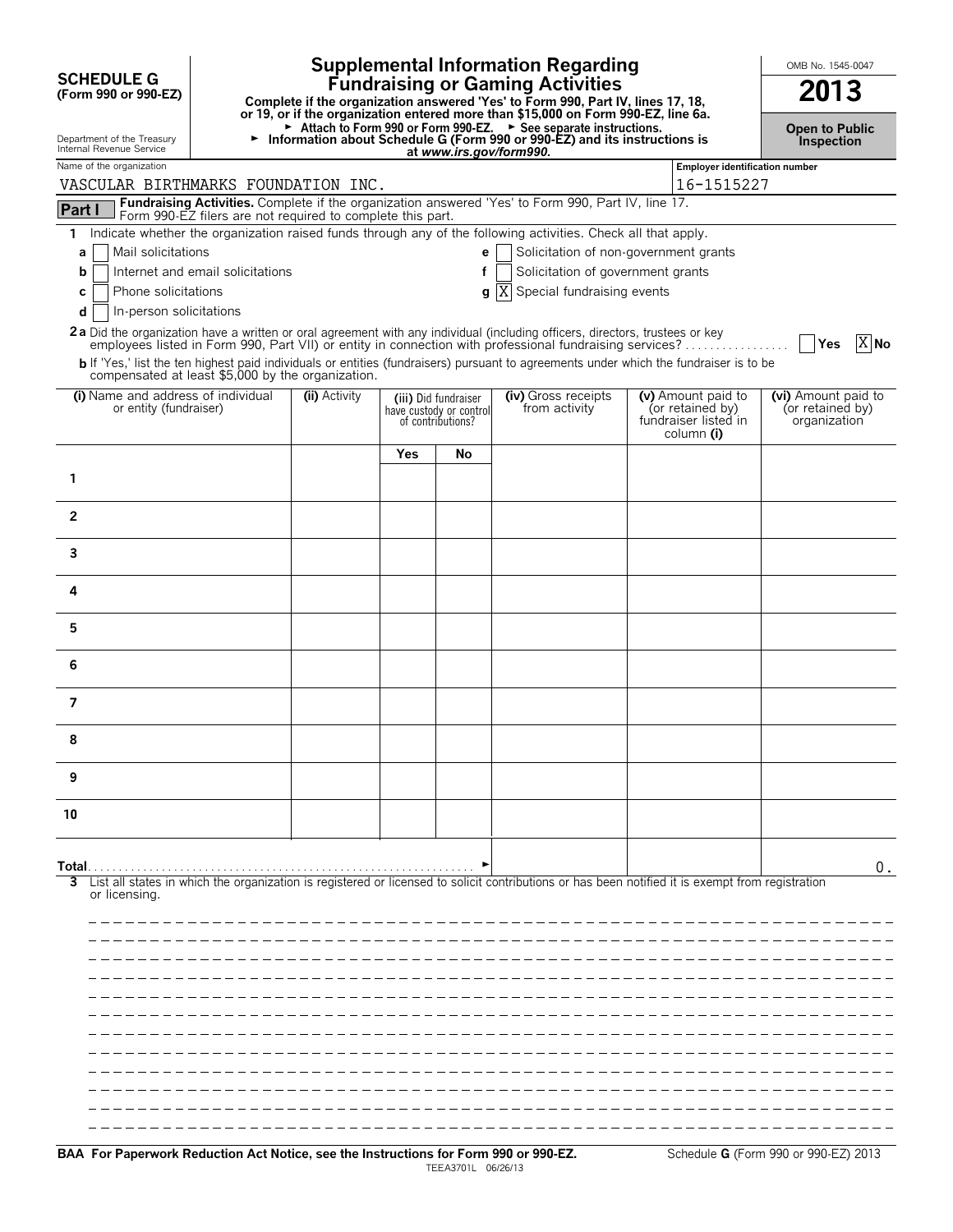#### Schedule **G** (Form 990 or 990-EZ) 2013 VASCULAR BIRTHMARKS FOUNDATION INC.  $16-1515227$  Page 2

**Part II Fundraising Events.** Complete if the organization answered 'Yes' to Form 990, Part IV, line 18, or reported more than \$15,000 of fundraising event contributions and gross income on Form 990-EZ, lines 1 and 6b. List events with gross receipts greater than \$5,000.

|                  |              | List events with gross receipts greater than \$9,000.                                                    |                |                                            |                  |                                                             |
|------------------|--------------|----------------------------------------------------------------------------------------------------------|----------------|--------------------------------------------|------------------|-------------------------------------------------------------|
|                  |              |                                                                                                          | (a) Event $#1$ | (b) Event $#2$                             | (c) Other events | (d) Total events                                            |
|                  |              |                                                                                                          | GALA           | SPECIAL EVENTS                             | 1                | (add column (a)                                             |
|                  |              |                                                                                                          | (event type)   | (event type)                               | (total number)   | through column $(c)$                                        |
|                  |              |                                                                                                          |                |                                            |                  |                                                             |
| <b>REVENT</b>    | 1            | Gross receipts                                                                                           |                |                                            |                  |                                                             |
|                  |              |                                                                                                          | 41,785.        | 26,901.                                    | 18,546.          | 87,232.                                                     |
|                  | $\mathbf{2}$ | Less: Charitable contributions                                                                           |                |                                            |                  |                                                             |
|                  |              |                                                                                                          |                |                                            |                  |                                                             |
|                  | 3            | Gross income (line 1 minus line 2)                                                                       | 41,785.        | 26,901.                                    |                  | 87,232.                                                     |
|                  |              |                                                                                                          |                |                                            | 18,546.          |                                                             |
|                  | 4            | Cash prizes                                                                                              |                |                                            |                  |                                                             |
|                  |              |                                                                                                          |                |                                            |                  |                                                             |
|                  | 5            | Noncash prizes                                                                                           |                |                                            |                  |                                                             |
| D                |              |                                                                                                          |                |                                            |                  |                                                             |
| $\mathbf{I}$     | 6            | Rent/facility costs                                                                                      |                |                                            | 2,745.           | 2,745.                                                      |
| R<br>E<br>C<br>T |              |                                                                                                          |                |                                            |                  |                                                             |
|                  |              | 7 Food and beverages                                                                                     |                |                                            |                  |                                                             |
|                  |              |                                                                                                          |                |                                            |                  |                                                             |
|                  | 8            |                                                                                                          |                |                                            |                  |                                                             |
|                  |              |                                                                                                          |                |                                            |                  |                                                             |
|                  | 9            | Other direct expenses                                                                                    | 33,633.        |                                            |                  | 33,633.                                                     |
| <b>EXPENSES</b>  |              |                                                                                                          |                |                                            |                  |                                                             |
|                  |              |                                                                                                          |                |                                            |                  |                                                             |
|                  | 10           |                                                                                                          |                |                                            |                  | 36,378.                                                     |
|                  | 11           |                                                                                                          |                |                                            |                  | 50,854.                                                     |
| Part III         |              | Gaming. Complete if the organization answered 'Yes' to Form 990, Part IV, line 19, or reported more than |                |                                            |                  |                                                             |
|                  |              | \$15,000 on Form 990-EZ, line 6a.                                                                        |                |                                            |                  |                                                             |
|                  |              |                                                                                                          |                |                                            |                  |                                                             |
|                  |              |                                                                                                          | (a) Bingo      | (b) Pull tabs/Instant<br>bingo/progressive | (c) Other gaming | (d) Total gaming<br>$\overline{a}$ dd column $\overline{a}$ |
|                  |              |                                                                                                          |                | bingo                                      |                  | through column (c)                                          |
| R<br>EV<br>N     |              |                                                                                                          |                |                                            |                  |                                                             |
| U                |              |                                                                                                          |                |                                            |                  |                                                             |
| Е                | 1            | Gross revenue                                                                                            |                |                                            |                  |                                                             |
|                  |              |                                                                                                          |                |                                            |                  |                                                             |
|                  |              | 2 Cash prizes                                                                                            |                |                                            |                  |                                                             |
|                  |              |                                                                                                          |                |                                            |                  |                                                             |
|                  |              |                                                                                                          |                |                                            |                  |                                                             |
|                  | 3            | Noncash prizes                                                                                           |                |                                            |                  |                                                             |
|                  |              |                                                                                                          |                |                                            |                  |                                                             |
|                  | 4            | Rent/facility costs                                                                                      |                |                                            |                  |                                                             |
|                  |              |                                                                                                          |                |                                            |                  |                                                             |
|                  |              |                                                                                                          |                |                                            |                  |                                                             |
|                  | 5.           | Other direct expenses                                                                                    |                |                                            |                  |                                                             |
|                  |              |                                                                                                          | %<br>Yes       | နွ<br>Yes                                  | နွ<br>Yes        |                                                             |
|                  | 6            | Volunteer labor                                                                                          | No             | No                                         | No               |                                                             |
|                  |              |                                                                                                          |                |                                            |                  |                                                             |
|                  | 7            |                                                                                                          |                |                                            |                  |                                                             |
|                  |              |                                                                                                          |                |                                            |                  |                                                             |
|                  | 8            |                                                                                                          |                |                                            |                  |                                                             |
|                  |              |                                                                                                          |                |                                            |                  |                                                             |
|                  |              |                                                                                                          |                |                                            |                  |                                                             |
| 9                |              | Enter the state(s) in which the organization operates gaming activities:                                 |                |                                            |                  |                                                             |
|                  |              |                                                                                                          |                |                                            |                  | <b>No</b>                                                   |
|                  |              | <b>b</b> If 'No,' explain:                                                                               |                |                                            |                  |                                                             |
|                  |              |                                                                                                          |                |                                            |                  |                                                             |
|                  |              |                                                                                                          |                |                                            |                  |                                                             |
|                  |              |                                                                                                          |                |                                            |                  |                                                             |
|                  |              |                                                                                                          |                |                                            |                  |                                                             |
|                  |              | <b>b</b> If 'Yes,' explain:                                                                              |                |                                            |                  |                                                             |
|                  |              |                                                                                                          |                |                                            |                  |                                                             |
|                  |              |                                                                                                          |                |                                            |                  |                                                             |

**BAA** TEEA3702L 06/26/13 Schedule **G** (Form 990 or 990-EZ) 2013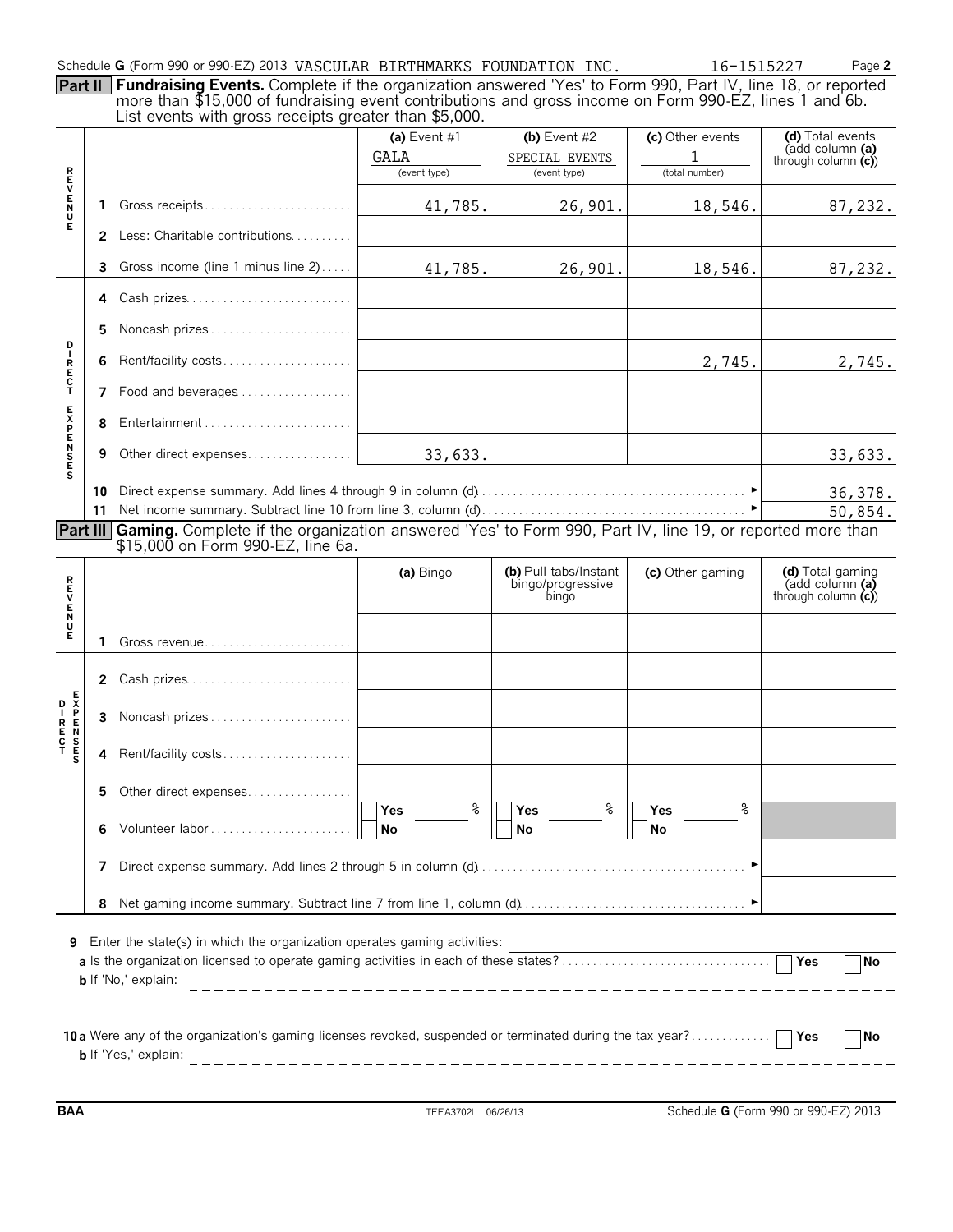|            | Schedule G (Form 990 or 990-EZ) 2013 VASCULAR BIRTHMARKS FOUNDATION INC.                                                                                                                                                                                                                                                                                                                                         | 16-1515227                           | Page 3 |
|------------|------------------------------------------------------------------------------------------------------------------------------------------------------------------------------------------------------------------------------------------------------------------------------------------------------------------------------------------------------------------------------------------------------------------|--------------------------------------|--------|
| 11         |                                                                                                                                                                                                                                                                                                                                                                                                                  | Yes                                  | No     |
| 12         | Is the organization a grantor, beneficiary or trustee of a trust or a member of a partnership or other entity formed to                                                                                                                                                                                                                                                                                          | $\Box$ Yes                           | No     |
|            | 13 Indicate the percentage of gaming activity operated in:                                                                                                                                                                                                                                                                                                                                                       |                                      |        |
|            |                                                                                                                                                                                                                                                                                                                                                                                                                  |                                      | ိစ     |
|            |                                                                                                                                                                                                                                                                                                                                                                                                                  | 13 <sub>b</sub>                      | ०      |
| 14         | Enter the name and address of the person who prepares the organization's gaming/special events books and records:                                                                                                                                                                                                                                                                                                |                                      |        |
|            | Name $\blacktriangleright$                                                                                                                                                                                                                                                                                                                                                                                       |                                      |        |
|            | Address ►                                                                                                                                                                                                                                                                                                                                                                                                        |                                      |        |
|            | 15a Does the organization have a contact with a third party from whom the organization receives gaming revenue?     Yes<br><b>b</b> If 'Yes,' enter the amount of gaming revenue received by the organization $\triangleright$ \$<br>of gaming revenue retained by the third party $\begin{bmatrix} 1 & 1 \\ 2 & -1 & -1 \\ 3 & -1 & -1 \end{bmatrix}$<br>c If 'Yes,' enter name and address of the third party: |                                      | No     |
|            | Name $\blacktriangleright$                                                                                                                                                                                                                                                                                                                                                                                       |                                      |        |
|            | Address ►                                                                                                                                                                                                                                                                                                                                                                                                        |                                      |        |
| 16         | Gaming manager information:                                                                                                                                                                                                                                                                                                                                                                                      |                                      |        |
|            | Name $\blacktriangleright$                                                                                                                                                                                                                                                                                                                                                                                       |                                      |        |
|            |                                                                                                                                                                                                                                                                                                                                                                                                                  |                                      |        |
|            | Description of services provided ▶                                                                                                                                                                                                                                                                                                                                                                               |                                      |        |
|            | Director/officer<br>Employee<br>Independent contractor                                                                                                                                                                                                                                                                                                                                                           |                                      |        |
| 17         | Mandatory distributions                                                                                                                                                                                                                                                                                                                                                                                          |                                      |        |
|            | a Is the organization required under state law to make charitable distributions from the gaming proceeds to retain the                                                                                                                                                                                                                                                                                           |                                      |        |
|            | state gaming license?<br><b>b</b> Enter the amount of distributions required under state law to be distributed to other exempt organizations or spent in the                                                                                                                                                                                                                                                     | Yes                                  | No     |
|            | organization's own exempt activities during the tax year $\triangleright$ \$                                                                                                                                                                                                                                                                                                                                     |                                      |        |
|            | <b>Supplemental Information.</b> Provide the explanations required by Part I, line 2b, columns (iii) and (v),<br><b>Part IV</b><br>and Part III, lines 9, 9b, 10b, 15b, 15c, 16, and 17b, as applicable. Also provide any additional<br>information (see instructions).                                                                                                                                          |                                      |        |
|            |                                                                                                                                                                                                                                                                                                                                                                                                                  |                                      |        |
|            |                                                                                                                                                                                                                                                                                                                                                                                                                  |                                      |        |
|            |                                                                                                                                                                                                                                                                                                                                                                                                                  |                                      |        |
|            |                                                                                                                                                                                                                                                                                                                                                                                                                  |                                      |        |
|            |                                                                                                                                                                                                                                                                                                                                                                                                                  |                                      |        |
|            |                                                                                                                                                                                                                                                                                                                                                                                                                  |                                      |        |
|            |                                                                                                                                                                                                                                                                                                                                                                                                                  |                                      |        |
|            |                                                                                                                                                                                                                                                                                                                                                                                                                  |                                      |        |
|            |                                                                                                                                                                                                                                                                                                                                                                                                                  |                                      |        |
|            |                                                                                                                                                                                                                                                                                                                                                                                                                  |                                      |        |
| <b>BAA</b> | TEEA3703L 06/26/13                                                                                                                                                                                                                                                                                                                                                                                               | Schedule G (Form 990 or 990-EZ) 2013 |        |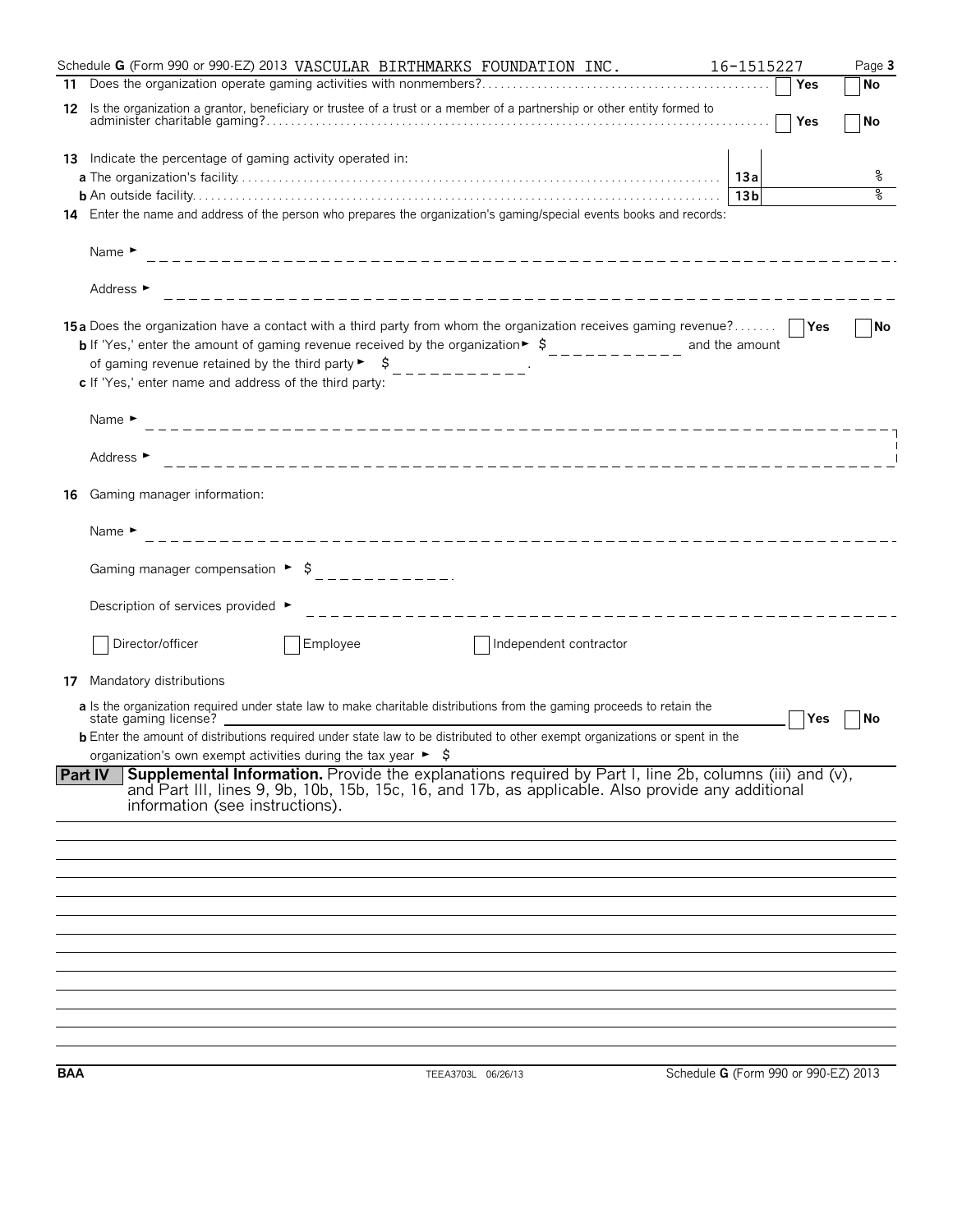| <b>SCHEDULE I</b><br>(Form 990)                                                                                                                  | <b>Grants and Other Assistance to Organizations,</b><br>Governments, and Individuals in the United States |                                                                                                         |                                  |                                                                                                                                                                                                                                |                                      |                                                             |                                           |                                       |  |
|--------------------------------------------------------------------------------------------------------------------------------------------------|-----------------------------------------------------------------------------------------------------------|---------------------------------------------------------------------------------------------------------|----------------------------------|--------------------------------------------------------------------------------------------------------------------------------------------------------------------------------------------------------------------------------|--------------------------------------|-------------------------------------------------------------|-------------------------------------------|---------------------------------------|--|
|                                                                                                                                                  |                                                                                                           | Complete if the organization answered 'Yes' to Form 990, Part IV, line 21 or 22.<br>Attach to Form 990. |                                  |                                                                                                                                                                                                                                |                                      |                                                             |                                           |                                       |  |
| Department of the Treasury<br>Internal Revenue Service                                                                                           |                                                                                                           | Information about Schedule I (Form 990) and its instructions is at www.irs.gov/form990.                 |                                  |                                                                                                                                                                                                                                |                                      |                                                             |                                           |                                       |  |
| Name of the organization<br><b>Employer identification number</b>                                                                                |                                                                                                           |                                                                                                         |                                  |                                                                                                                                                                                                                                |                                      |                                                             |                                           |                                       |  |
| VASCULAR BIRTHMARKS FOUNDATION INC.                                                                                                              |                                                                                                           |                                                                                                         |                                  |                                                                                                                                                                                                                                |                                      |                                                             | 16-1515227                                |                                       |  |
| Part I                                                                                                                                           |                                                                                                           | General Information on Grants and Assistance                                                            |                                  |                                                                                                                                                                                                                                |                                      |                                                             |                                           |                                       |  |
|                                                                                                                                                  |                                                                                                           |                                                                                                         |                                  | 1 Does the organization maintain records to substantiate the amount of the grants or assistance, the grantees' eligibility for the grants or assistance, and<br>the selection criteria used to award the grants or assistance? |                                      |                                                             |                                           | XYes<br><b>No</b>                     |  |
|                                                                                                                                                  |                                                                                                           |                                                                                                         |                                  | 2 Describe in Part IV the organization's procedures for monitoring the use of grant funds in the United States.                                                                                                                |                                      |                                                             | SEE PART IV                               |                                       |  |
| <b>Part II Grants and Other Assistance to Governments and Organizations in the United States.</b> Complete if the organization answered 'Yes' to |                                                                                                           |                                                                                                         |                                  |                                                                                                                                                                                                                                |                                      |                                                             |                                           |                                       |  |
|                                                                                                                                                  |                                                                                                           |                                                                                                         |                                  | Form 990, Part IV, line 21 for any recipient that received more than \$5,000. Part II can be duplicated if additional space is needed.                                                                                         |                                      |                                                             |                                           |                                       |  |
| 1 (a) Name and address of organization<br>or government                                                                                          |                                                                                                           | $(b)$ EIN                                                                                               | (c) IRC section<br>if applicable | (d) Amount of cash grant                                                                                                                                                                                                       | (e) Amount of non-cash<br>assistance | (f) Method of valuation<br>(book, FMV, appraisal,<br>other) | (g) Description of<br>non-cash assistance | (h) Purpose of grant<br>or assistance |  |
| (1)                                                                                                                                              |                                                                                                           |                                                                                                         |                                  |                                                                                                                                                                                                                                |                                      |                                                             |                                           |                                       |  |
|                                                                                                                                                  |                                                                                                           |                                                                                                         |                                  |                                                                                                                                                                                                                                |                                      |                                                             |                                           |                                       |  |
| (2)                                                                                                                                              |                                                                                                           |                                                                                                         |                                  |                                                                                                                                                                                                                                |                                      |                                                             |                                           |                                       |  |
|                                                                                                                                                  |                                                                                                           |                                                                                                         |                                  |                                                                                                                                                                                                                                |                                      |                                                             |                                           |                                       |  |
|                                                                                                                                                  |                                                                                                           |                                                                                                         |                                  |                                                                                                                                                                                                                                |                                      |                                                             |                                           |                                       |  |
| (3)                                                                                                                                              |                                                                                                           |                                                                                                         |                                  |                                                                                                                                                                                                                                |                                      |                                                             |                                           |                                       |  |
|                                                                                                                                                  |                                                                                                           |                                                                                                         |                                  |                                                                                                                                                                                                                                |                                      |                                                             |                                           |                                       |  |
| (4)<br>_____________                                                                                                                             |                                                                                                           |                                                                                                         |                                  |                                                                                                                                                                                                                                |                                      |                                                             |                                           |                                       |  |
|                                                                                                                                                  |                                                                                                           |                                                                                                         |                                  |                                                                                                                                                                                                                                |                                      |                                                             |                                           |                                       |  |
|                                                                                                                                                  |                                                                                                           |                                                                                                         |                                  |                                                                                                                                                                                                                                |                                      |                                                             |                                           |                                       |  |
| (5)                                                                                                                                              |                                                                                                           |                                                                                                         |                                  |                                                                                                                                                                                                                                |                                      |                                                             |                                           |                                       |  |
|                                                                                                                                                  |                                                                                                           |                                                                                                         |                                  |                                                                                                                                                                                                                                |                                      |                                                             |                                           |                                       |  |
| (6)                                                                                                                                              |                                                                                                           |                                                                                                         |                                  |                                                                                                                                                                                                                                |                                      |                                                             |                                           |                                       |  |
|                                                                                                                                                  |                                                                                                           |                                                                                                         |                                  |                                                                                                                                                                                                                                |                                      |                                                             |                                           |                                       |  |
| (7)                                                                                                                                              |                                                                                                           |                                                                                                         |                                  |                                                                                                                                                                                                                                |                                      |                                                             |                                           |                                       |  |
|                                                                                                                                                  |                                                                                                           |                                                                                                         |                                  |                                                                                                                                                                                                                                |                                      |                                                             |                                           |                                       |  |
|                                                                                                                                                  |                                                                                                           |                                                                                                         |                                  |                                                                                                                                                                                                                                |                                      |                                                             |                                           |                                       |  |
| (8)                                                                                                                                              |                                                                                                           |                                                                                                         |                                  |                                                                                                                                                                                                                                |                                      |                                                             |                                           |                                       |  |
|                                                                                                                                                  |                                                                                                           |                                                                                                         |                                  |                                                                                                                                                                                                                                |                                      |                                                             |                                           |                                       |  |
|                                                                                                                                                  |                                                                                                           |                                                                                                         |                                  |                                                                                                                                                                                                                                |                                      |                                                             |                                           | 0                                     |  |
|                                                                                                                                                  |                                                                                                           |                                                                                                         |                                  |                                                                                                                                                                                                                                |                                      |                                                             |                                           | $\Omega$                              |  |

**BAA For Paperwork Reduction Act Notice, see the Instructions for Form 990.** TEEA3901L 07/12/13 Schedule I (Form 990) (2013)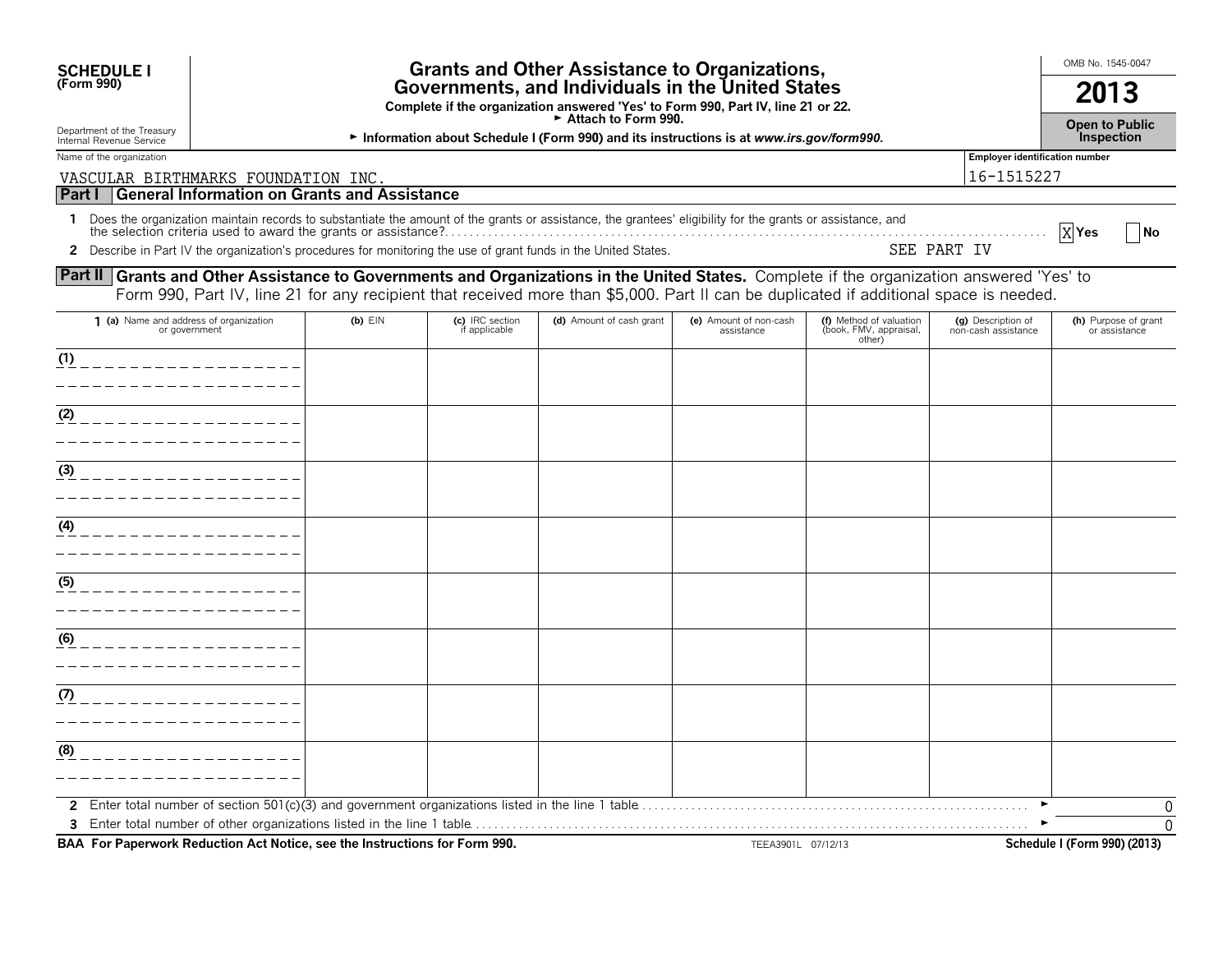| Schedule I (Form 990) (2013)                                                                                                                                                                                                | VASCULAR BIRTHMARKS FOUNDATION INC. |                             |                                      |                                                          | 16-1515227                             | Page 2 |
|-----------------------------------------------------------------------------------------------------------------------------------------------------------------------------------------------------------------------------|-------------------------------------|-----------------------------|--------------------------------------|----------------------------------------------------------|----------------------------------------|--------|
| Grants and Other Assistance to Individuals in the United States. Complete if the organization answered 'Yes' to Form 990, Part IV, line 22.<br><b>Part III</b><br>Part III can be duplicated if additional space is needed. |                                     |                             |                                      |                                                          |                                        |        |
| (a) Type of grant or assistance                                                                                                                                                                                             | (b) Number of<br>recipients         | (c) Amount of<br>cash grant | (d) Amount of<br>non-cash assistance | (e) Method of valuation (book,<br>FMV, appraisal, other) | (f) Description of non-cash assistance |        |
| SCHOLARSHIPS                                                                                                                                                                                                                |                                     | 5,251                       |                                      |                                                          |                                        |        |
| $\mathbf{2}$                                                                                                                                                                                                                |                                     |                             |                                      |                                                          |                                        |        |
| -3                                                                                                                                                                                                                          |                                     |                             |                                      |                                                          |                                        |        |
|                                                                                                                                                                                                                             |                                     |                             |                                      |                                                          |                                        |        |
| 5                                                                                                                                                                                                                           |                                     |                             |                                      |                                                          |                                        |        |
| -6                                                                                                                                                                                                                          |                                     |                             |                                      |                                                          |                                        |        |
|                                                                                                                                                                                                                             |                                     |                             |                                      |                                                          |                                        |        |
| <b>Part IV</b><br>Supplemental Information. Provide the information required in Part I, line 2, Part III, column (b), and any other additional information.                                                                 |                                     |                             |                                      |                                                          |                                        |        |
| <b>PART I, LINE 2 - PROCEDURES FOR MONITORING USE OF GRANTS FUNDS IN U.S.</b>                                                                                                                                               |                                     |                             |                                      |                                                          |                                        |        |
| ORGANIZATION MAINTAINS BOOKS AND RECORDS OF GRANT FUNDS.                                                                                                                                                                    |                                     |                             |                                      |                                                          |                                        |        |

. \_ \_ \_ \_ \_ \_ \_ \_ \_ \_ \_ \_ \_ \_ \_ \_

\_\_\_\_\_\_\_\_\_\_\_\_\_\_\_\_\_\_\_\_\_\_\_\_\_\_\_\_\_\_\_\_\_\_\_

----------------------------

**BAA Schedule I (Form 990) (2013)**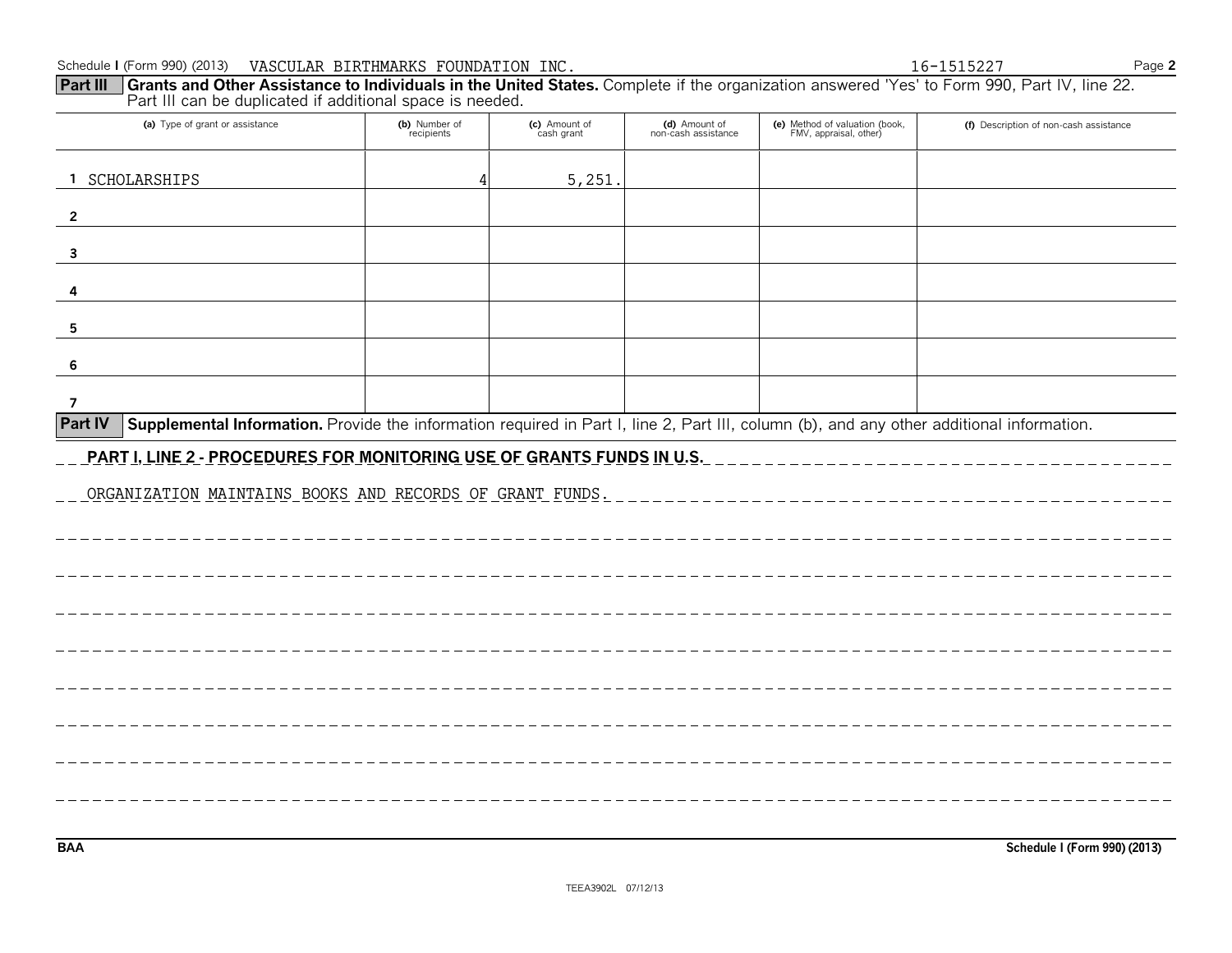| <b>SCHEDULE O</b><br>(Form 990 or 990-EZ)              | OMB No. 1545-0047<br>2013                                                                       |                                                     |  |
|--------------------------------------------------------|-------------------------------------------------------------------------------------------------|-----------------------------------------------------|--|
| Department of the Treasury<br>Internal Revenue Service | Open to Public<br><b>Inspection</b>                                                             |                                                     |  |
| Name of the organization<br>VASCULAR BIRTHMARKS        | FOUNDATION INC                                                                                  | <b>Employer identification number</b><br>16-1515227 |  |
|                                                        | FORM 990, PART VI, LINE 2 - BUSINESS OR FAMILY RELATIONSHIP OF OFFICERS, DIRECTORS, ETC.        |                                                     |  |
|                                                        | BRIAN BOLINGER (VICE-PRESIDENT) IS MARRIED TO NATALIE BOLINGER (PARENT REP)                     |                                                     |  |
|                                                        | FORM 990, PART VI, LINE 11B - FORM 990 REVIEW PROCESS                                           |                                                     |  |
|                                                        | EXECUTIVE DIRECTOR WILL REVIEW PRIOR TO FILING.                                                 |                                                     |  |
|                                                        | FORM 990, PART VI, LINE 15A - COMPENSATION REVIEW & APPROVAL PROCESS - CEO, TOP MANAGEMENT      |                                                     |  |
|                                                        | COMPENSATION IS REVIEWED AND APPROVED BY COMPENSATION COMMITTEE ON AN ANNUAL BASIS.             |                                                     |  |
|                                                        | FORM 990, PART VI, LINE 15B - COMPENSATION REVIEW & APPROVAL PROCESS - OFFICERS & KEY EMPLOYEES |                                                     |  |
|                                                        | COMPENSATION IS REVIEWED AND APPROVED BY COMPENSATION COMMITTEE ON AN ANNUAL BASIS.             |                                                     |  |
|                                                        | FORM 990, PART VI, LINE 19 - OTHER ORGANIZATION DOCUMENTS PUBLICLY AVAILABLE                    |                                                     |  |
| <b>AVAILABLE UPON REQUEST</b>                          |                                                                                                 |                                                     |  |
|                                                        |                                                                                                 |                                                     |  |
|                                                        |                                                                                                 |                                                     |  |
|                                                        |                                                                                                 |                                                     |  |
|                                                        |                                                                                                 |                                                     |  |
|                                                        |                                                                                                 |                                                     |  |
|                                                        |                                                                                                 |                                                     |  |
|                                                        |                                                                                                 |                                                     |  |
|                                                        |                                                                                                 |                                                     |  |
|                                                        |                                                                                                 |                                                     |  |
|                                                        |                                                                                                 |                                                     |  |
|                                                        |                                                                                                 |                                                     |  |
|                                                        |                                                                                                 |                                                     |  |
|                                                        |                                                                                                 |                                                     |  |
|                                                        |                                                                                                 |                                                     |  |
|                                                        |                                                                                                 |                                                     |  |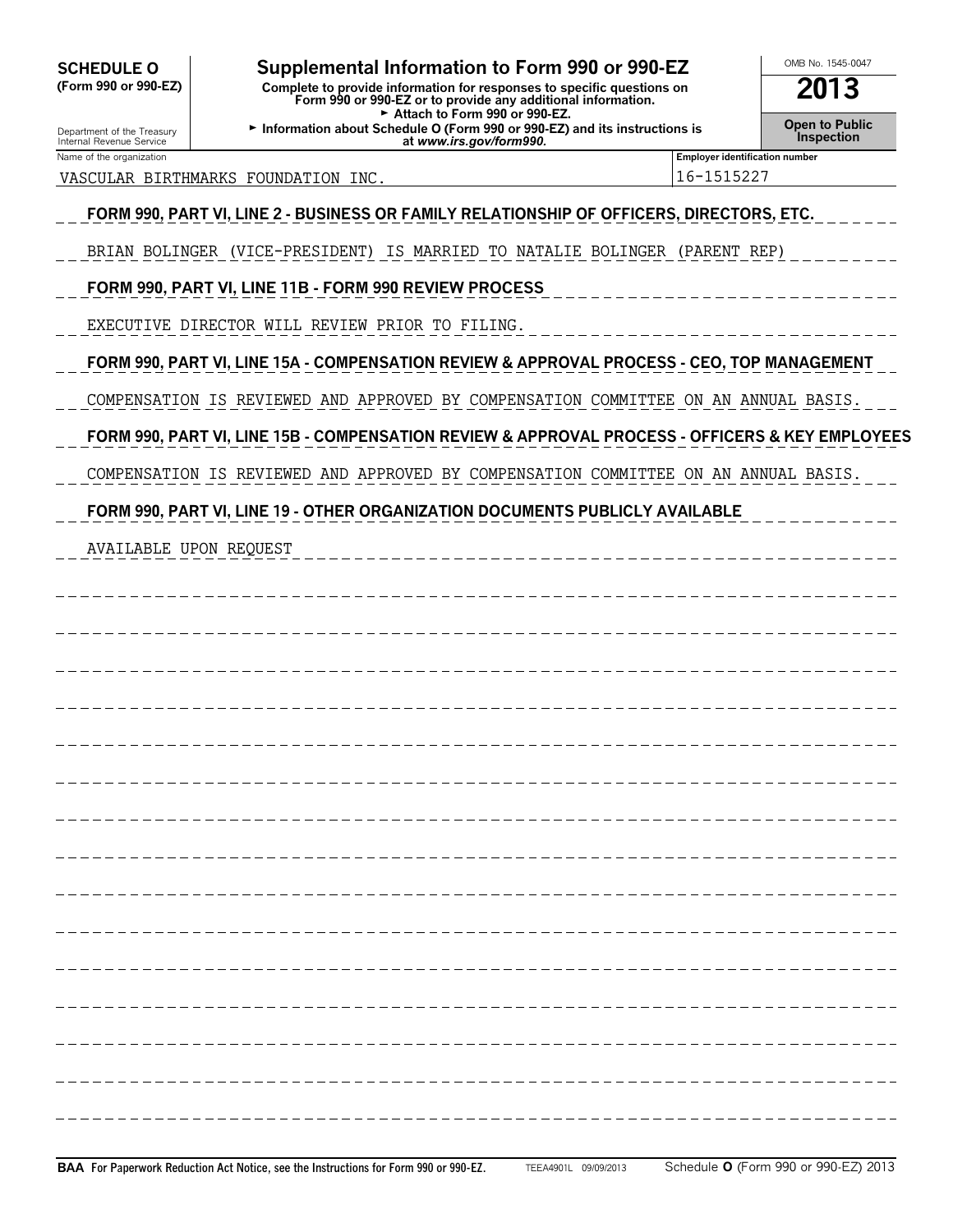

## Form **8868 Application for Extension of Time To File an**  $\mathcal{L}_{\text{new}}$  and  $\mathcal{L}_{\text{new}}$  and  $\mathcal{L}_{\text{new}}$  and  $\mathcal{L}_{\text{new}}$  and  $\mathcal{L}_{\text{new}}$  and  $\mathcal{L}_{\text{new}}$  and  $\mathcal{L}_{\text{new}}$  and  $\mathcal{L}_{\text{new}}$  and  $\mathcal{L}_{\text{new}}$  and  $\mathcal{L}_{\text{new}}$  and  $\mathcal{L}_{\text{new}}$  and  $\mathcal{L}_{\text{new}}$  and  $\mathcal{$

X

Department of the Treasury<br>Internal Revenue Service

File a separate application for each return.

► Information about Form 8868 and its instructions is at *www.irs.gov/form8868.* 

? If you are filing for an **Automatic 3-Month Extension, complete only Part I** and check this box. . . . . . . . . . . . . . . . . . . . . . . . . . . . . . . . . . . . . . G

? If you are filing for an **Additional (Not Automatic) 3-Month Extension, complete only Part II** (on page 2 of this form).

*Do not complete Part II unless* you have already been granted an automatic 3-month extention on a previously filed Form 8868.

**Electronic filing** *(e-file).* You can electronically file Form 8868 if you need a 3-month automatic extension of time to file (6 months for a corporation required to file Form 990-T), or an additional (not automatic) 3-month extension of time. You can electronically file Form 8868 to<br>request an extension of time to file any of the forms listed in Part I or Part electronic filing of this form, visit *www.irs.gov/efile* and click on *e-file for Charities & Nonprofits.*

**Part I Automatic 3-Month Extension of Time.** Only submit original (no copies needed).

A corporation required to file Form 990-T and requesting an automatic 6-month extension - check this box and complete Part I only. .

*All other corporations (including 1120-C filers), partnerships, REMICs, and trusts must use Form 7004 to request an extension of time to file income tax returns.*

|                                                                                          | Enter filer's identifying number, see instructions |
|------------------------------------------------------------------------------------------|----------------------------------------------------|
| Name of exempt organization or other filer, see instructions.                            | Employer identification number (EIN) or            |
|                                                                                          |                                                    |
|                                                                                          |                                                    |
|                                                                                          | 16-1515227                                         |
| Number, street, and room or suite number. If a P.O. box, see instructions.               | Social security number (SSN)                       |
| IP O BOX 106                                                                             |                                                    |
| City, town or post office, state, and ZIP code. For a foreign address, see instructions. |                                                    |
| LATHAM, NY 12110-0106                                                                    |                                                    |
|                                                                                          | VASCULAR BIRTHMARKS FOUNDATION INC.                |

Enter the Return code for the return that this application is for (file a separate application for each return). . . . . . . . . . . . . . . . . . . . . . . . . . . 01

| <b>Application</b><br>Is For                | Return<br>Code | Application<br>l Is For           | Return<br>Code |
|---------------------------------------------|----------------|-----------------------------------|----------------|
| Form 990 or Form 990-EZ                     | 01             | Form 990-T (corporation)          | 07             |
| Form 990-BL                                 | 02             | Form 1041-A                       | 08             |
| Form 4720 (individual)                      | 03             | Form 4720 (other than individual) | 09             |
| Form 990-PF                                 | 04             | Form 5227                         | 10             |
| Form 990-T (section 401(a) or 408(a) trust) | 05             | Form 6069                         |                |
| Form 990-T (trust other than above)         | 06             | Form 8870                         | 12             |

| Telephone No. ▶ 518-382-1977 Fax No. ▶                                                                                                                                                                                                     |                 |    |
|--------------------------------------------------------------------------------------------------------------------------------------------------------------------------------------------------------------------------------------------|-----------------|----|
|                                                                                                                                                                                                                                            |                 |    |
| • If this is for a Group Return, enter the organization's four digit Group Exemption Number (GEN) [f this is for the whole group,                                                                                                          |                 |    |
| check this box $\blacktriangleright$   . If it is for part of the group, check this box $\blacktriangleright$   and attach a list with the names and EINs of all members                                                                   |                 |    |
| the extension is for.                                                                                                                                                                                                                      |                 |    |
| 1 I request an automatic 3-month (6 months for a corporation required to file Form 990-T) extension of time                                                                                                                                |                 |    |
| until $8/15$ , 20 14, to file the exempt organization return for the organization named above.                                                                                                                                             |                 |    |
| The extension is for the organization's return for:                                                                                                                                                                                        |                 |    |
| $\overline{X}$ calendar year 20 13 or                                                                                                                                                                                                      |                 |    |
| and ending $(20 - 9)$ and ending $(30 - 9)$ and ending $(30 - 9)$ and $(30 - 9)$ and $(30 - 9)$ and $(30 - 9)$ and $(30 - 9)$ and $(30 - 9)$ and $(30 - 9)$ and $(30 - 9)$ and $(30 - 9)$ and $(30 - 9)$ and $(30 - 9)$ and $(30 - 9)$ and |                 |    |
| If the tax year entered in line 1 is for less than 12 months, check reason: $\vert$   Initial return<br>2                                                                                                                                  | Final return    |    |
| Change in accounting period                                                                                                                                                                                                                |                 |    |
|                                                                                                                                                                                                                                            |                 |    |
| 3a If this application is for Forms 990-BL, 990-PF, 990-T, 4720, or 6069, enter the tentative tax, less any                                                                                                                                |                 |    |
|                                                                                                                                                                                                                                            | 3a              | 0. |
| <b>b</b> If this application is for Forms 990-PF, 990-T, 4720, or 6069, enter any refundable credits and estimated                                                                                                                         |                 |    |
|                                                                                                                                                                                                                                            | $3b$ $\vert$ \$ | 0. |
| c Balance due. Subtract line 3b from line 3a. Include your payment with this form, if required, by using                                                                                                                                   |                 |    |
|                                                                                                                                                                                                                                            | 3c              | 0. |

**Caution.** If you are going to make an electronic funds withdrawal (direct debit) with this Form 8868, see Form 8453-EO and Form 8879-EO for payment instructions.